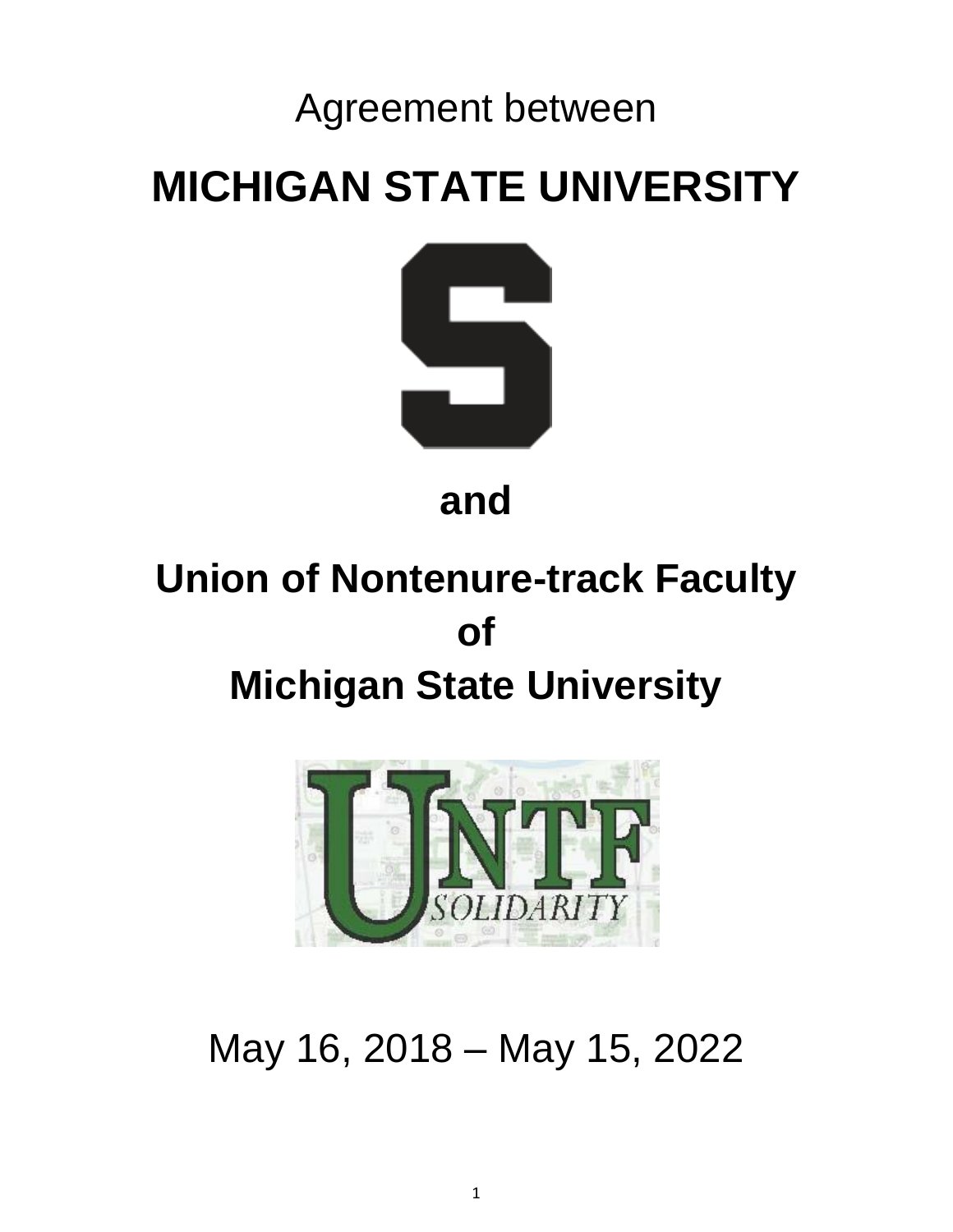# TABLE OF CONTENTS

| Article<br><b>Title</b>                                            | Page                    |
|--------------------------------------------------------------------|-------------------------|
| Purpose and Intent                                                 | 3                       |
| 1<br>Recognition                                                   | $\overline{\mathbf{4}}$ |
| $\overline{2}$<br>Agreement                                        | 6                       |
| 3<br><b>Effective Date</b>                                         | $\overline{7}$          |
| 4<br><b>Definitions</b>                                            | $9\,$                   |
| $\overline{5}$<br>Non-Discrimination                               | 10                      |
| Union Dues and Representation Fees<br>6                            | 11                      |
| $\overline{7}$<br><b>Management Security</b>                       | 13                      |
| 8<br><b>Employer Rights</b>                                        | 14                      |
| 9<br><b>Union Rights</b>                                           | 16                      |
| 10<br><b>Special Conferences</b>                                   | 18                      |
| <b>Grievance Definition and Procedure</b><br>11                    | 19                      |
| 12<br>Academic Freedom, Academic Governance, and Academic Matters  | 24                      |
| 13<br><b>Employee Rights</b>                                       | 25                      |
| 14<br>Copyrighted Materials/Intellectual Property                  | 27                      |
| 15<br>Appointments                                                 | 28                      |
| 16<br><b>Compensation Program</b>                                  | 32                      |
| 17<br>Layoff                                                       | 34                      |
| <b>Annual Performance Review</b><br>18                             | 35                      |
| 19<br><b>Disciplinary Action and Dismissal</b>                     | 36                      |
| 20<br><b>Benefit Programs</b>                                      | 37                      |
| 21<br><b>Health Plan Coverage</b>                                  | 39                      |
| 22<br>Dental Plan                                                  | 41                      |
| 23<br>Long Term Disability                                         | 42                      |
| 24<br><b>Voluntary Employee-Paid Benefit Programs</b>              | 43                      |
| 25<br>Health Care Spending Account (HCSA)                          | 44                      |
| 26<br>Dependent Care Spending Account (DCSA)                       | 45                      |
| 27<br><b>Employer-Paid Life Insurance</b>                          | 46                      |
| Employee-Paid Life Insurance<br>28                                 | 47                      |
| 29<br>Accidental Death & Dismemberment (AD&D)                      | 48                      |
| 30<br><b>Travel Accident</b>                                       | 49                      |
| 31<br><b>Post-Retirement Health Care</b>                           | 50                      |
| 32<br><b>Retirement Benefits</b>                                   | 51                      |
| 33<br>Time Off and Leave Programs                                  | 52                      |
| 34<br><b>Medical Disputes</b>                                      | 53                      |
| 35<br><b>Health and Safety</b>                                     | 54                      |
| 36<br>Scope of the Agreement                                       | 55                      |
| <b>Termination and Modification</b><br>37                          | 56                      |
| Printing and Distribution of Collective Bargaining Agreement<br>38 | 57                      |
| 39<br><b>Course Fee Courtesy Program</b>                           | 58                      |
| Letter of Agreement - Further Communication                        | 59                      |
| Letter of Agreement - Faculty Orientation                          | 60                      |
| Letter of Agreement - Faculty Health Care Council                  | 61                      |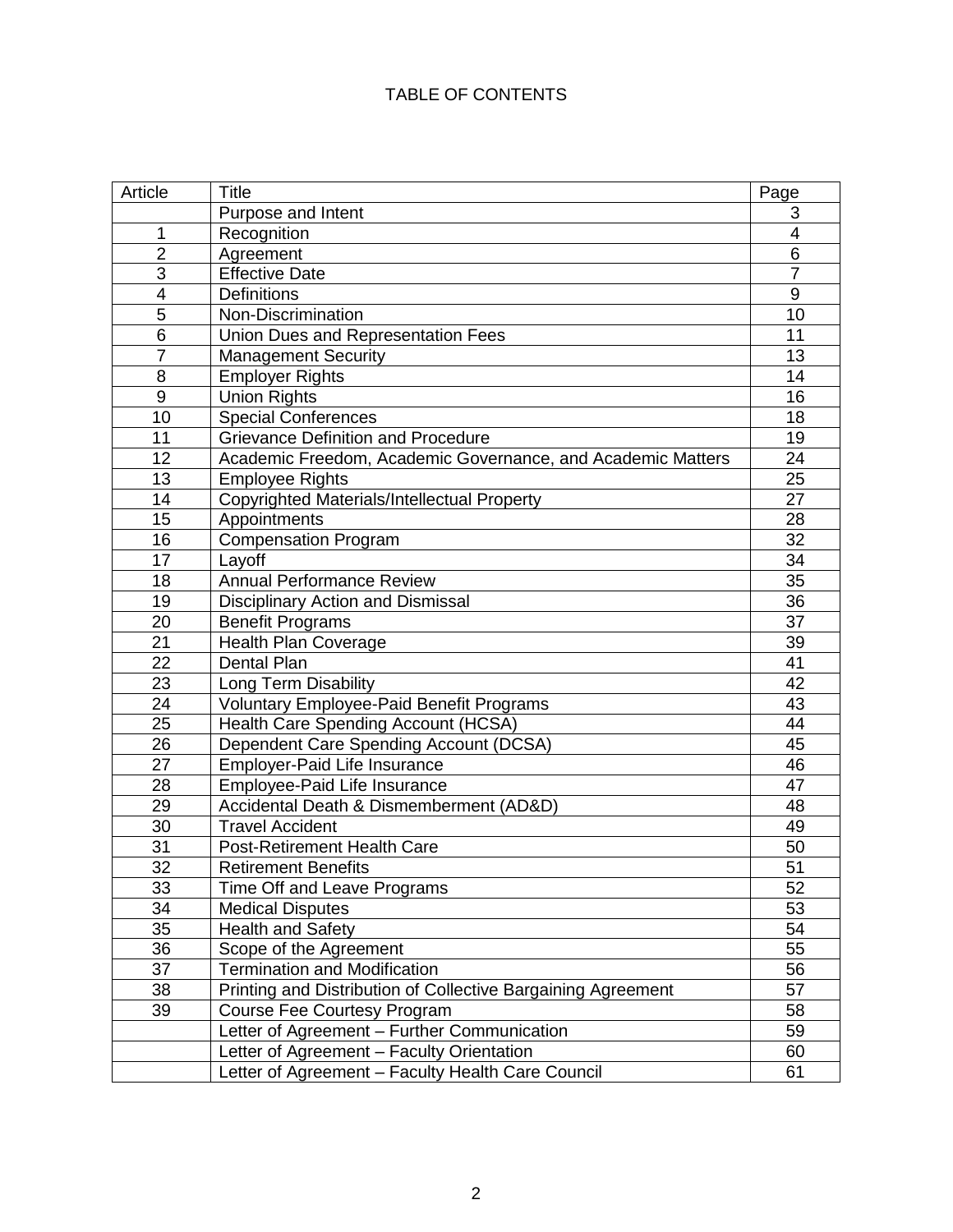### PURPOSE AND INTENT

The purpose of the Agreement is to establish the terms and conditions of employment for the Employees covered. It is the intent and purpose of the parties that this Agreement provides for cooperative relations between Employer and Employees.

The University, the Union, and Employees support and uphold the values of academic freedom in matters which relate to the acquisition and dissemination of knowledge, research design and execution, the free expression of theories and opinion, etcetera.

It is expressly understood and agreed by the parties that this Article does not establish any rights for any party, is not subject to the grievance or arbitration procedures of the Agreement, and may not be relied on in support of a grievance or other action.

The parties recognize the interest of the Employer and job security of the employees depends upon the Employer's success in establishing a proper service to the public and especially to students of the University.

To these ends, the Employer and the Union of Nontenure-track Faculty encourage, to the fullest degree, cooperative relations between their respective representatives at all levels and among all employees.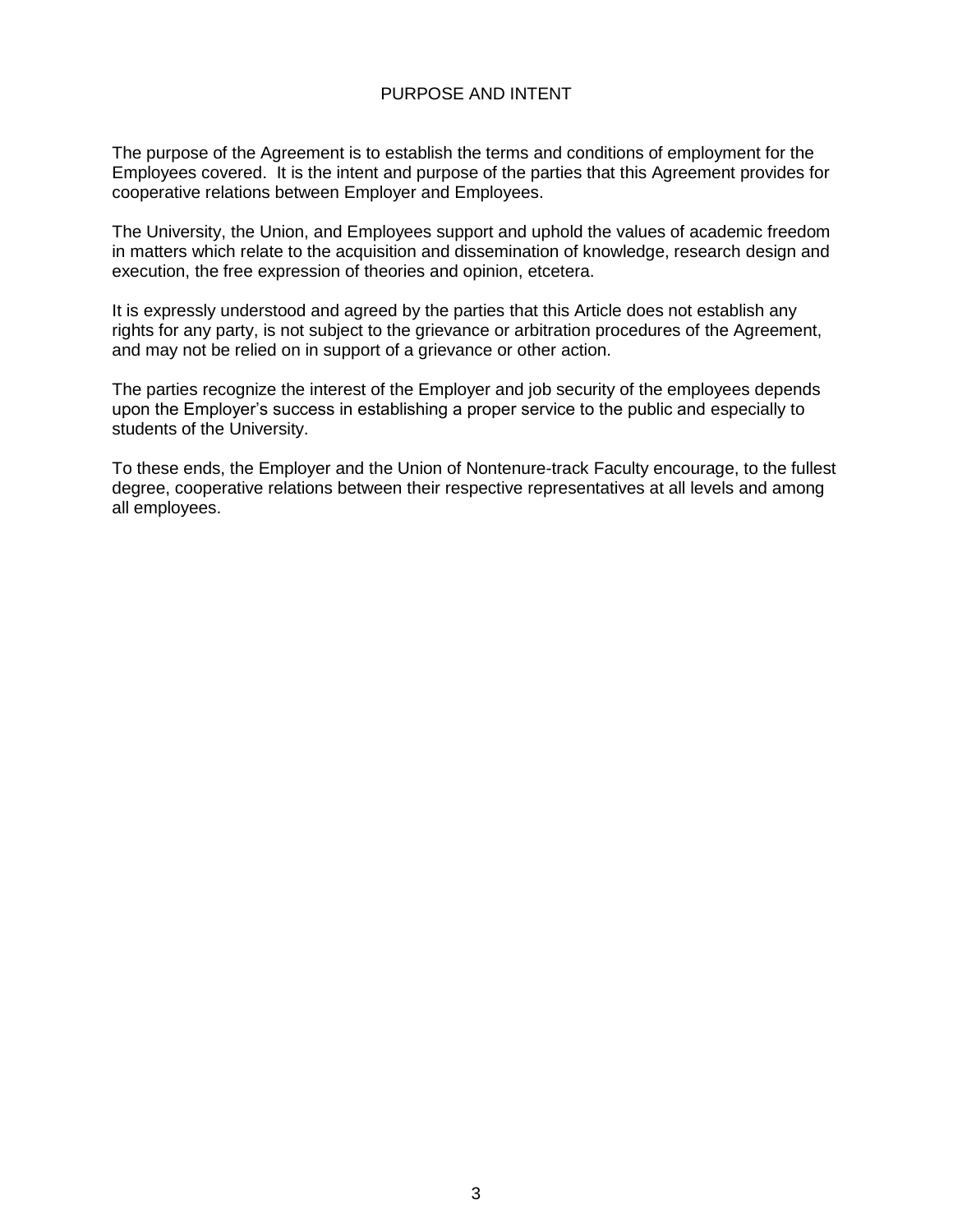# **RECOGNITION**

I. Pursuant to authority vested in the Michigan Employment Relations Commission, IT IS HEREBY CERTIFIED that

#### Union of Nontenure-track Faculty/AFT, AFL-CIO

- II. Has been designated and selected by a majority of the employees of the above-named employer, in the unit described below, as their representative for the purposes of collective bargaining, and that pursuant to Sections 26 and 27 of Act No. 176 of the Public Acts of 1939, as amended, or Sections 11 and 12 of Act 336 of the Public Acts of 1947, as amended, the said organization is the exclusive representative of all the employees in such unit for the purposes of collective bargaining with respect to rates of pay, wages, hours of employment, and other conditions of employment.
- III. Michigan State University recognizes the Union of Nontenure-track Faculty/AFT, AFL-CIO as the exclusive representative, in accordance with Michigan Employment Relations Commission Case No. R09 C034 of all employees in the following unit for the purpose of collective bargaining with respect to wages, hours of employment and other conditions of employment.
- IV. Included:
	- A. All fixed term faculty and fixed term academic staff who: (1) are currently teaching regularly scheduled credit courses, or (2) are currently teaching noncredit courses that are required for degree completion, degree program admittance, or teacher certification.
	- B. "Currently teaching" means only that bargaining unit inclusion will be determined according to the duties assigned to an employee in any one semester, regardless of the duties assigned in any other semester.
- V. Excluded:
	- A. All faculty appointed in the tenure system;
	- B. All fixed term faculty and fixed term academic staff whose only teaching of credit courses consists of individualized research, outreach and engagement mentorship courses;
	- C. All fixed term faculty and fixed term academic staff whose only teaching duties consist of guest lectures and presentations;
	- D. All employees appointed within a continuing appointment system;
	- E. All employees appointed within NSCL and FRIB;
	- F. All adjunct, clinical, and military faculty and academic staff with no MSU salary;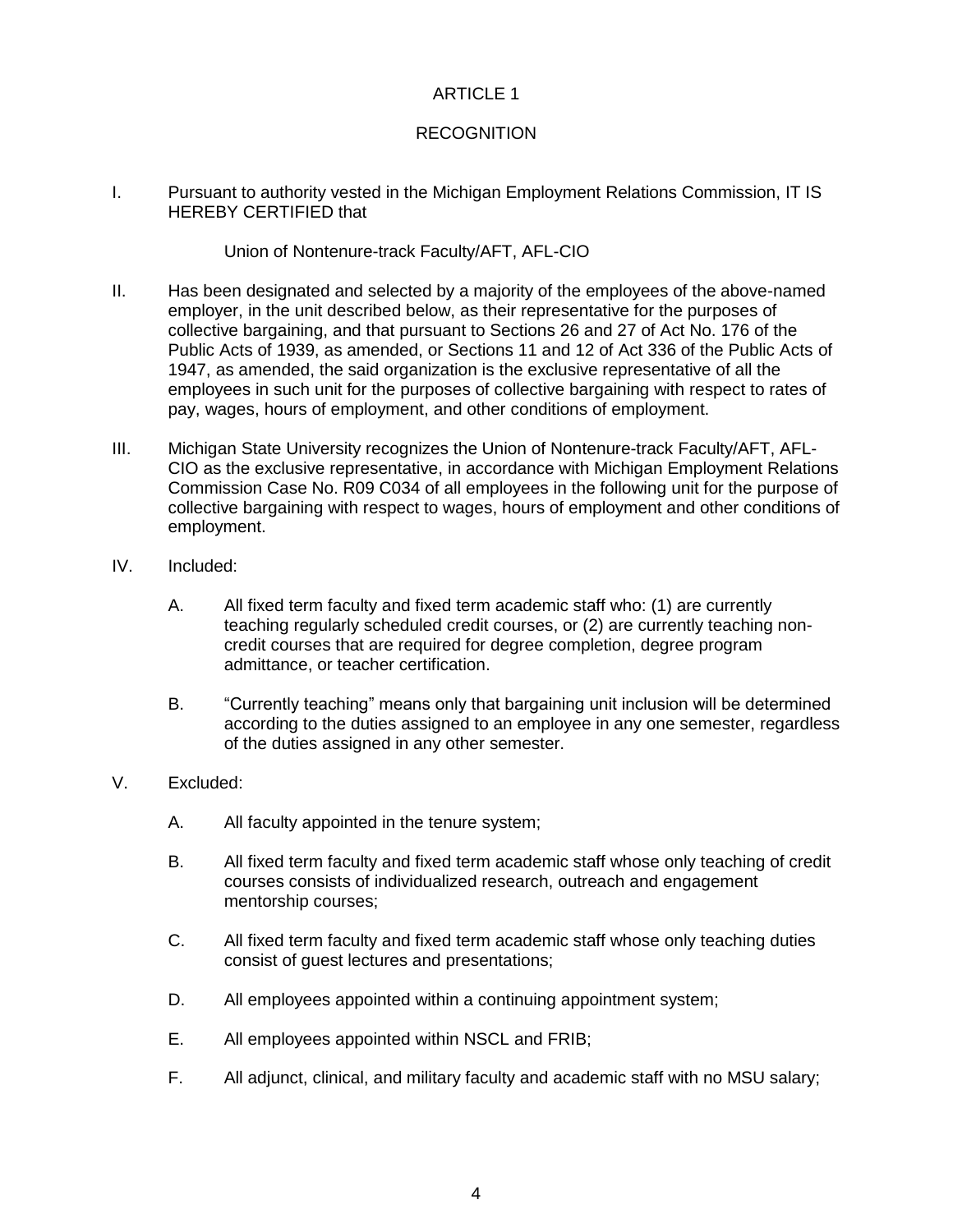- G. All Faculty in the colleges of Human Medicine, Osteopathic Medicine, Nursing, and Veterinary Medicine who as a part of their assignment are engaged in the direct provision of medical services;
- H. All Michigan State University Extension Service academic staff whose regular assignment base is not the main campus of Michigan State University in East Lansing or Lansing, Michigan;
- I. All Michigan State University faculty and academic staff whose regular assignment base is not the main campus of Michigan State University in East Lansing or Lansing, Michigan;
- J. All MSU faculty and academic staff who are engaged in non-credit instructional activities only, except for the non-credit instructional duties specifically included above.
- K. All Advisors without credit instructional duties, except for the non-credit instructional duties specifically included above;
- L. All librarians without credit instructional duties, except for the non-credit instructional duties specifically included above;
- M. All research associates and post-doctoral fellows;
- N. All visiting faculty with tenure or tenure system status at another institution of higher education;
- O. All coaches, including assistant and associate coaches;
- P. All executive managers;
- Q. All supervisors; confidential employees; employees represented by other recognized bargaining agents at MSU; and all other employees.
- R. All Faculty and Academic staff with emeritus status who formerly held tenured positions at MSU;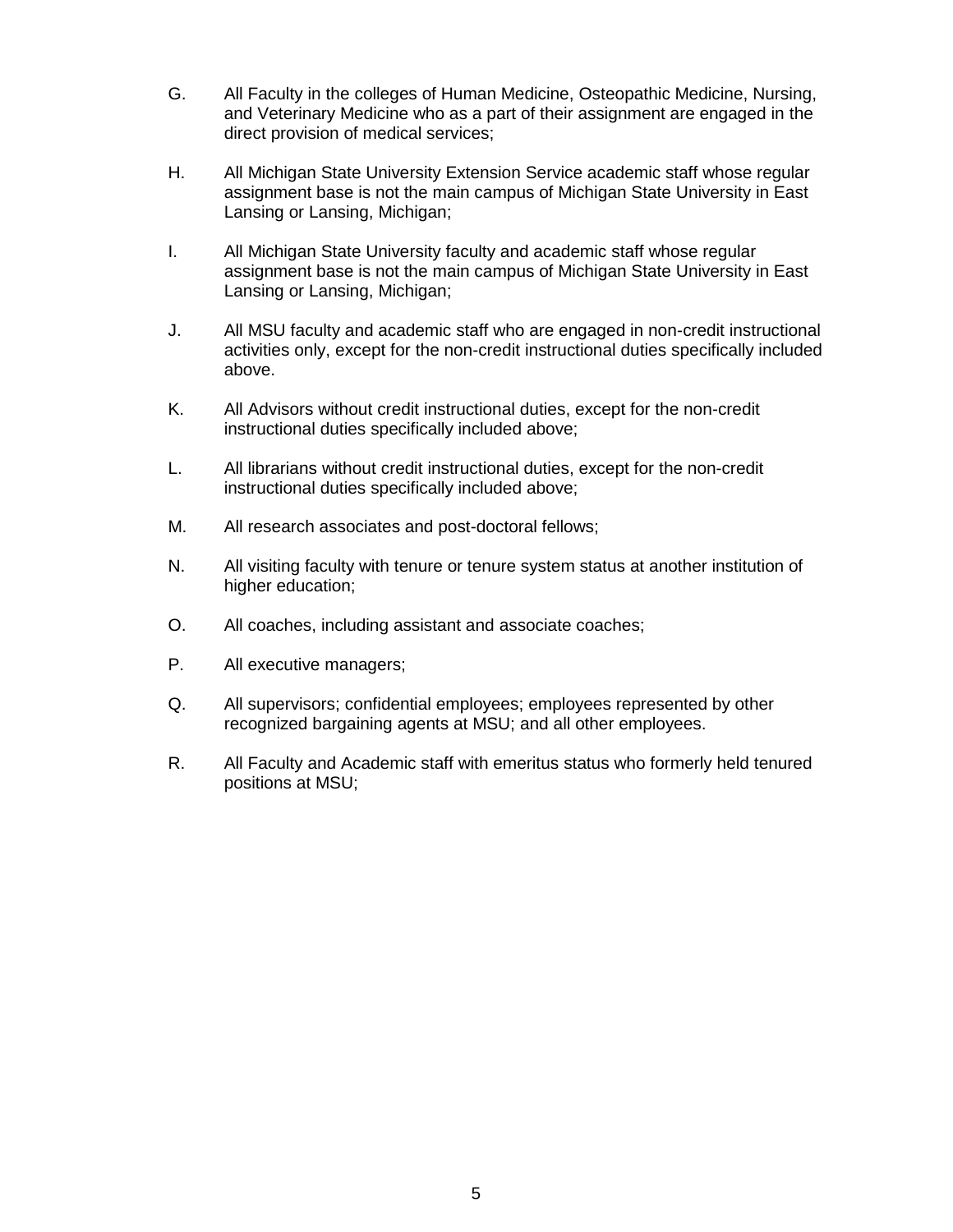# AGREEMENT

- I. THIS AGREEMENT entered into this day of 2018, between the Board of Trustees of Michigan State University (hereinafter referred to as the "Employer") and the Michigan State University Union of Nontenure-track Faculty (hereinafter referred to as the "UNTF" or "the Union").
- II. The Union will furnish the Office of Employee Relations with the names of its Executive Board members and such changes as may occur from time to time with such personnel. The Employer will in return, keep the UNTF advised as to its representatives.
- III. No provision of this Agreement or any supplement thereto shall be waived or modified in any way unless such waiver or modification is agreed to in writing between the Employer and the UNTF.
- IV. Throughout this Agreement, any reference made to gender shall be gender inclusive .
- V. For the purpose of this Agreement, it is expressly understood and agreed by the parties hereto that introductory titles or headings preceding the Articles set forth herein shall not be held to in any way affect the substance, meaning or intent of any of the terms or provisions of said Article(s) contained in this Agreement.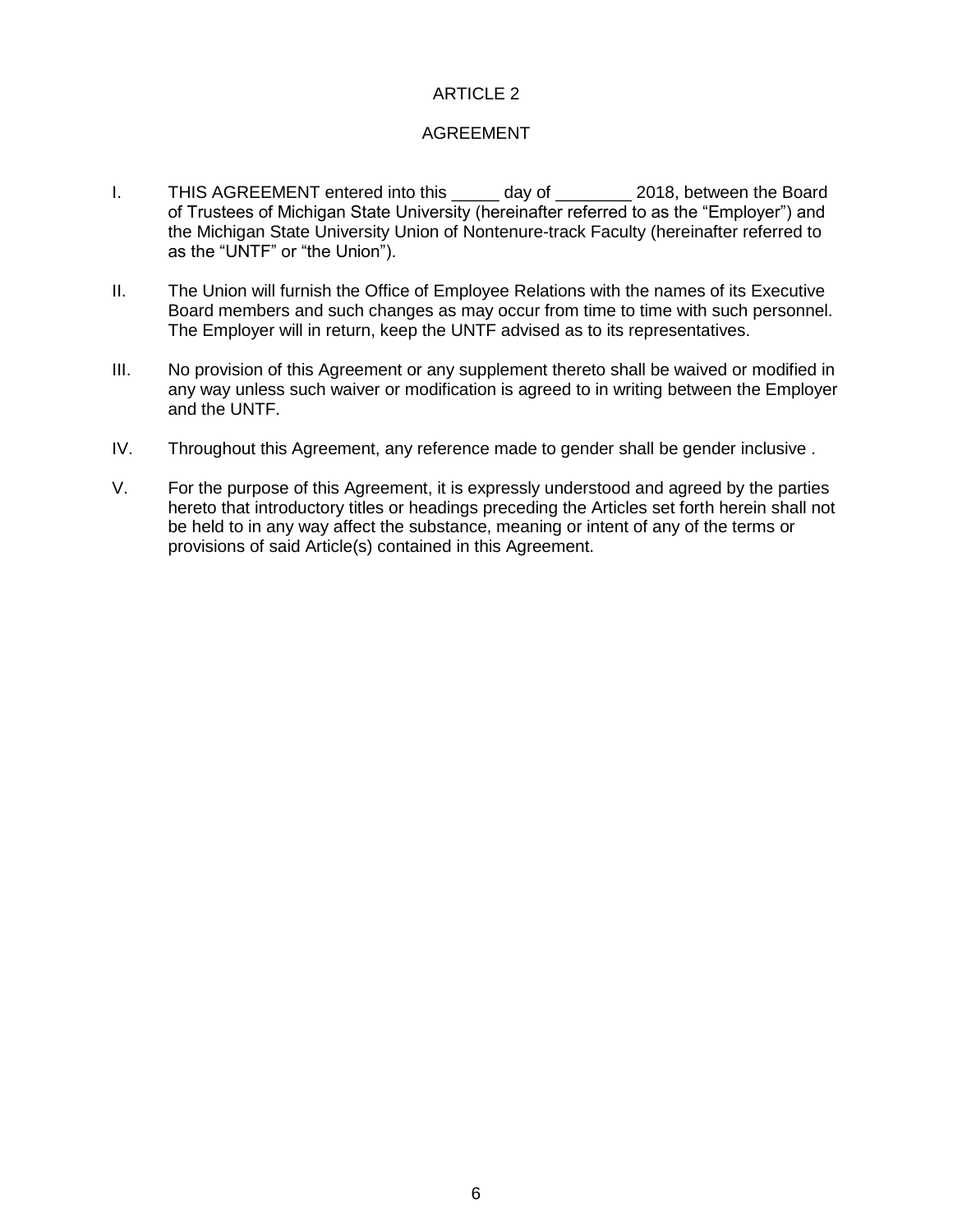#### **EFFECTIVE DATE**

This Agreement shall become effective June 23 2018. IN WITNESS WHEREOF, the parties have set their hands this 29<sup>+h</sup> day of 0ctober, 2018.

FOR THE EMPLOYER

rtt

Dr. June Youatt, Provost Office of the Provost

 $U_{d}$  Da

Dr. Satish Udpa, Executive Vice President **Administrative Services** 

Theodore H. Curry II, Associate Provost and Associate VP Academic Human Resources

 $Iprma$ 

Kara Yermak, Assistant Director Academic Human Resources

Sharon Butler., Associate Vice President **Human Resources** 

Richard W. Fanning, Director Office of Employee Relations

Amy B. Holda, Assistant Director Office of Employee Relations

Sonid Fritzsche Associate Dean

College of Arts and Letters

FOR THE UNION

induse

Richard Manderfield, Ph.D. **UNTF President and Assistant Professor** 

 $\supset$ 

Jon Curtiss Field Representative, AFT Michigan, AFL-CIO

Kate Birdsall, Ph.D. **Assistant Professor** 

**Ashley Hewlett** Instructor

Margaret S. Morris, Ph.D Assistant Professor

at

Carol Prahinski, Ph.D. **Assistant Professor** 

Jennifer Olson, Ph.D. Associate Professor Emeritus

Dr. Jason Price Assistant Professor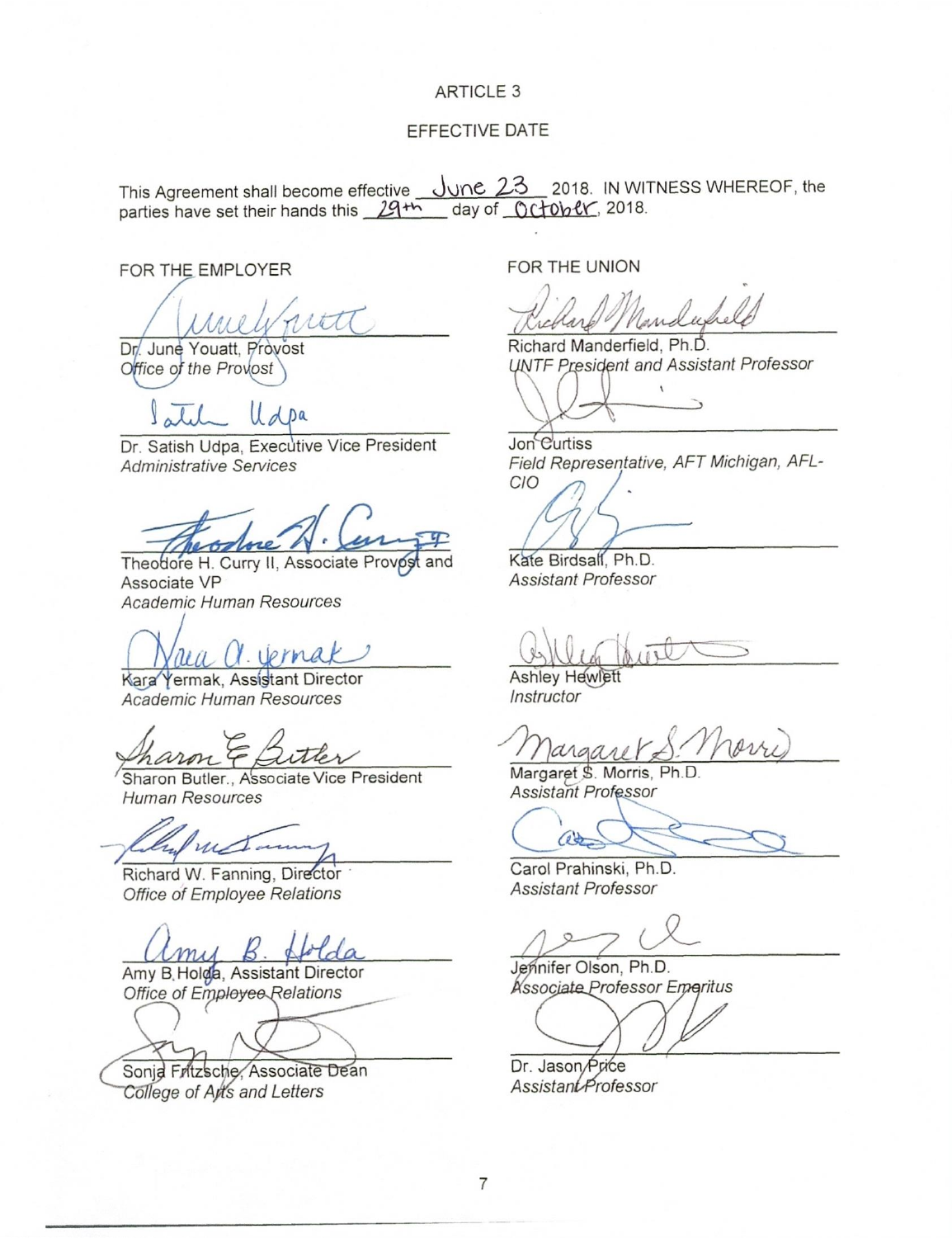Debbie Lake Hafke, Assistant Director Human Resources Information Technology

Teresia Hagelberger, Human Resources Director College of Communication Arts and Sciences

I un starin

L

Gregory Harris, Employee Relations Professional Office of Employee Relations

Dr. Joseph Messina, Associate Dean College of Social Science

madette Kris

Bernadette Russell, Human Resource Professional Faculty and Academic Staff Transactions

Dr. Richard Schwartz, Associate Dean College of Natural Science

Jarret D. Ragan, Sr.<br>Instructor

Rauscher Delores Byrum Instructor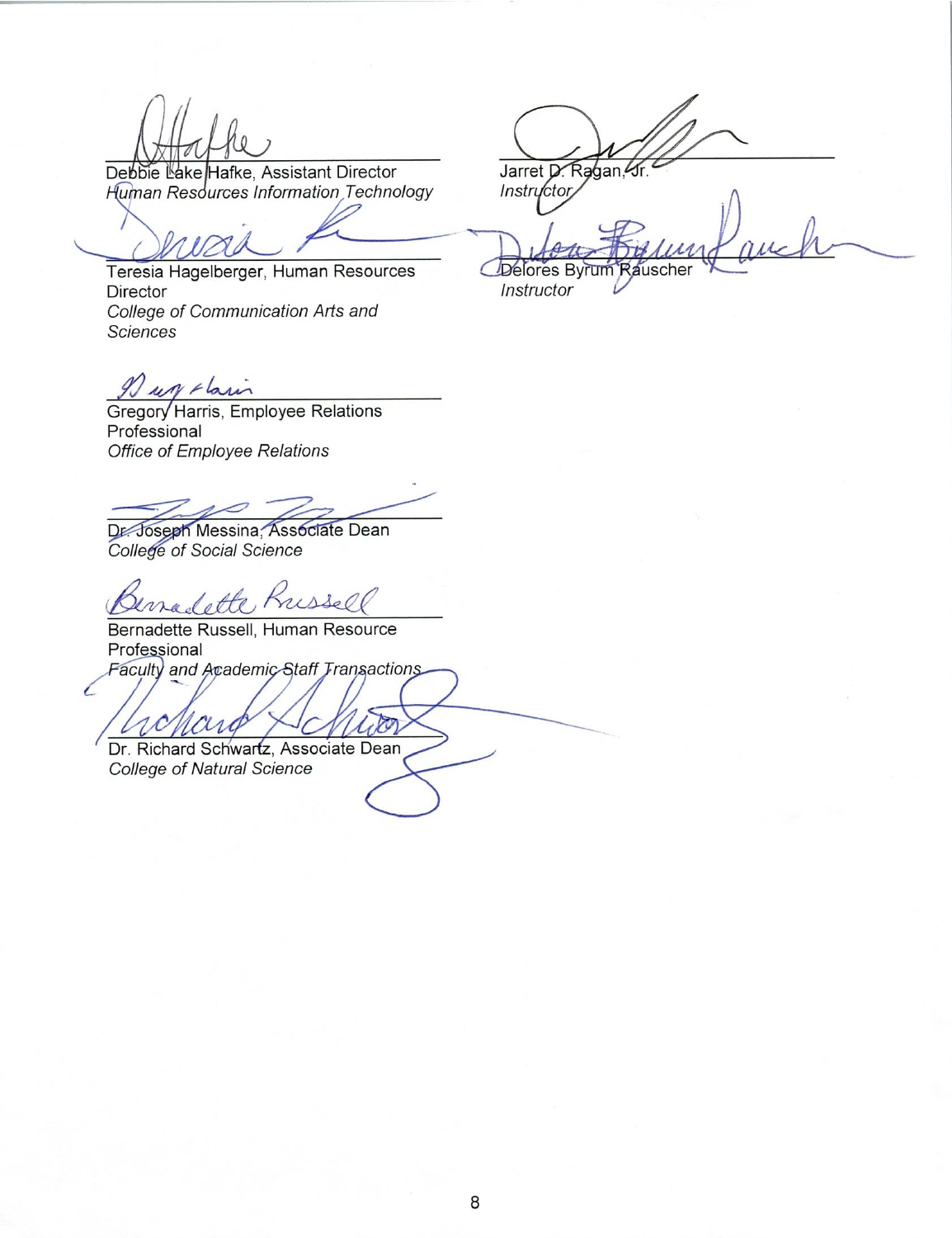# **DEFINITIONS**

- I. Academic Year Appointment (AY) –An academic year appointment covers a full twelve month period with a nine-month assignment of duties and responsibilities, including related departmental meetings before registration in the fall and commencement and grade-reporting in the spring. The assignment period will normally be from August 16 through May 15 of the following calendar year. The two-week period preceding classes will be an orientation/planning time. AY appointments may be full-time or part-time.
- II. Agreement The collective bargaining agreement between Michigan State University and the Union of Nontenure-track Faculty.
- III. Annual Year Appointment (AN) –An annual appointment is for a full-year assignment of duties and responsibilities including periods of annual leave and paid holidays. AN appointments may be full-time or part-time. Additionally, appointments of one semester are made as AN appointments.
- IV. Continuous Employment—The term continuous, as applied to those employees on academic year appointments, excludes summer term.
- V. Day Unless otherwise specified, the term "day" shall mean a calendar day. Day refers to every day of the week and does not exclude weekends or holidays.
- VI. Employee The term "Employee" (and "Employees") as used in this Agreement shall mean a member of the bargaining unit who is on an active appointment with Michigan State University.
- VII. Employer Michigan State University (MSU). Whenever the words "University" or "Employer" appear in this Agreement, they shall mean Michigan State University.
- VIII. FTE Service Months The cumulative full-time equivalent (FTE) months of service for University employment of 50% or greater. FTE service months will be credited each month as follows:
	- A. 1.00 credit per month for full-time (90% 100%) employees
	- B. .75 credit per month for 3/4-time (65% 89.9%) employees
	- C.  $\ldots$  .50 credit per month for  $\frac{1}{2}$ -time (50% 64.9%) employees
- IX. Union The Union of Nontenure-track Faculty at MSU. Whenever the terms "UNTF" or "Union" appear in this Agreement, they shall mean the Union of Nontenure-track Faculty.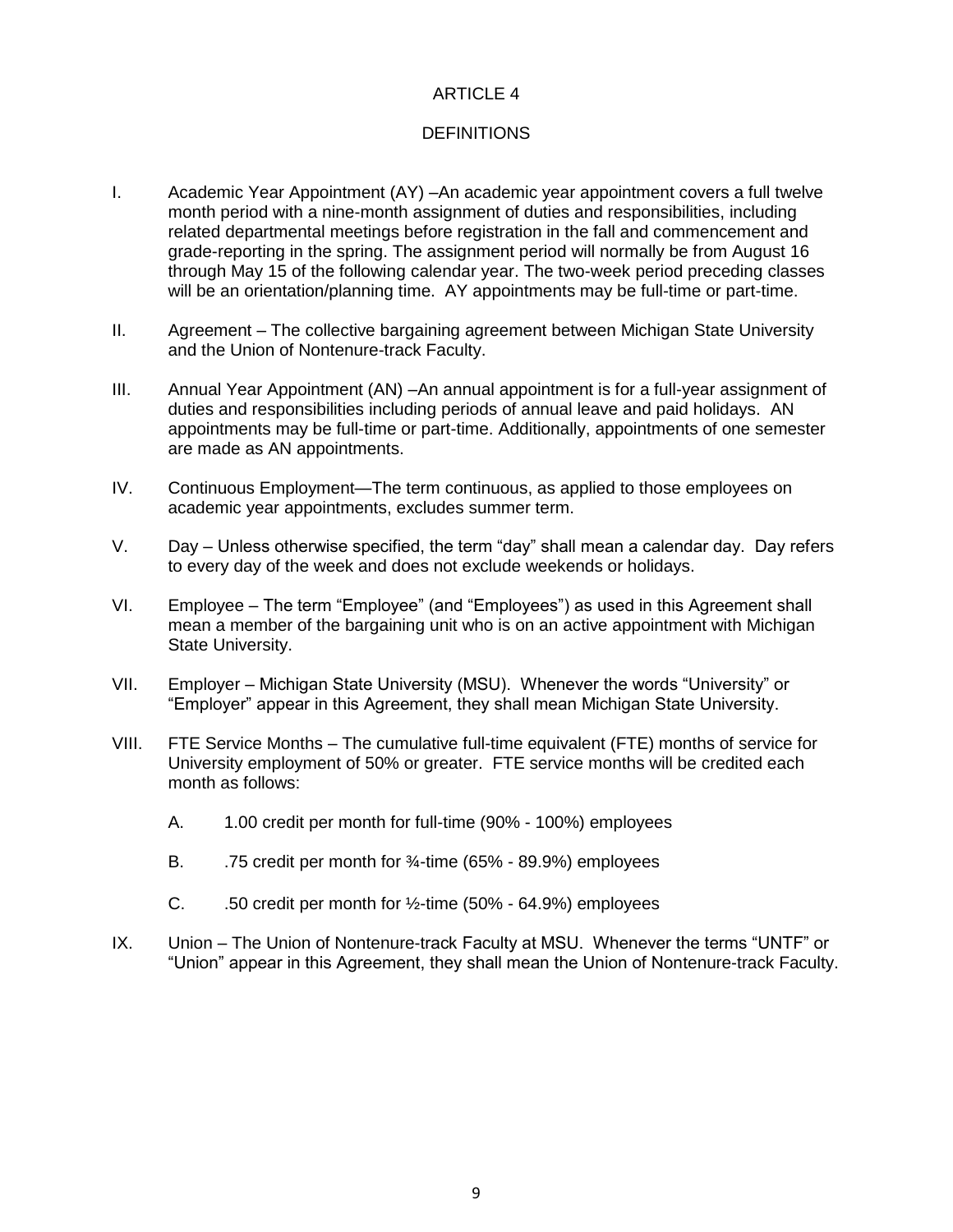#### NON-DISCRIMINATION

- I. The Employer and the Union shall adhere to the non-discrimination policies adopted by the Board of Trustees and to applicable federal, state, and local non-discrimination laws and regulations.
- II. If an employee claiming a violation of this article elects to proceed to an administrative agency or to court during the pendency of the grievance or at any time prior to the issuance of the written opinion and award of an arbitrator, the grievance will be considered to have been withdrawn.
- III. Union Activities

Neither the Employer nor the Union shall discriminate against, intimidate, restrain, coerce, or interfere with an Employee because of, or with respect to, her or his lawful Union activities, including participation in a grievance, or membership, or the right to refrain from such activities or membership. In addition, there shall be no discrimination against any Employee in the application of the terms of this Agreement because of membership or non-membership in the Union.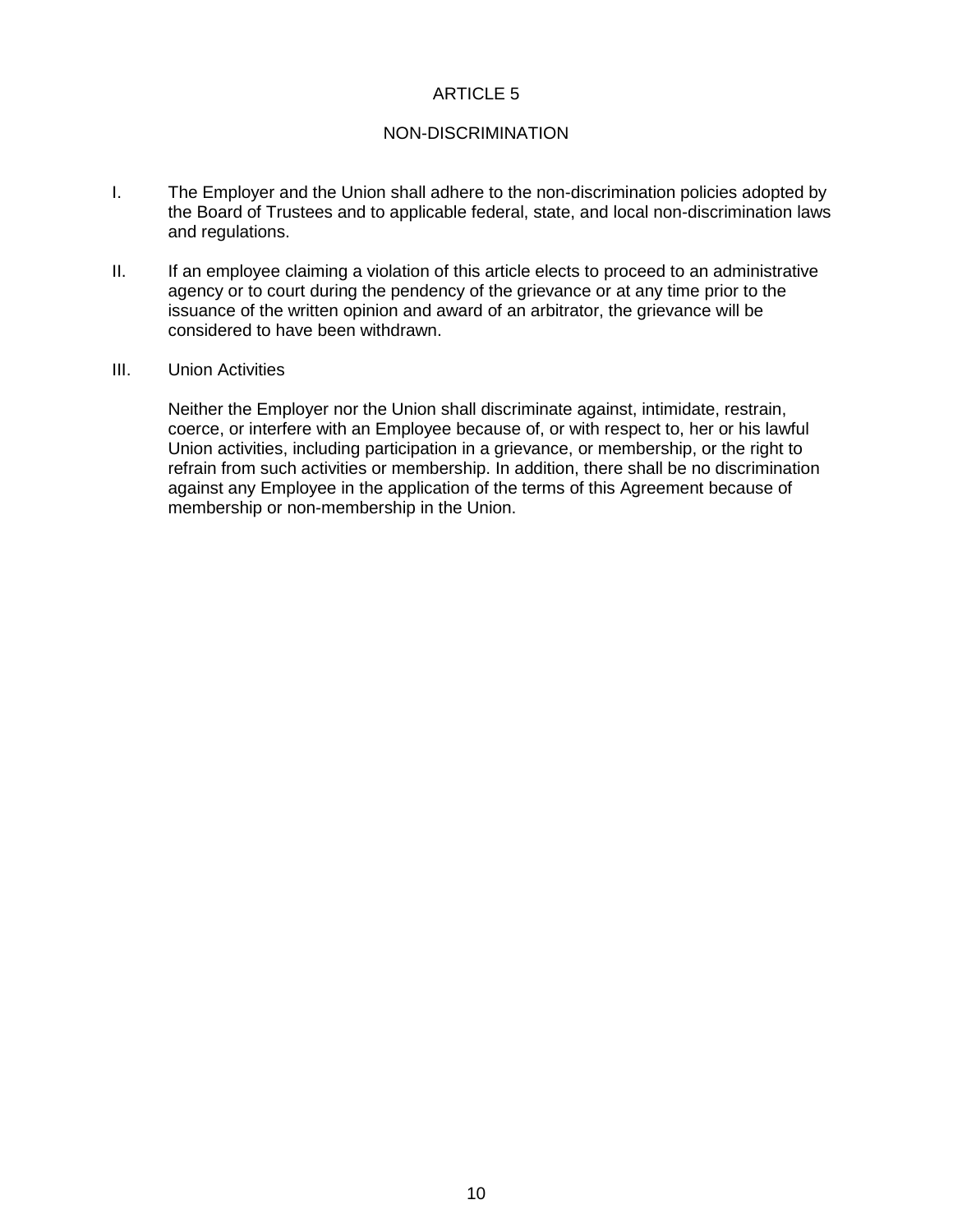#### UNION DUES AND REPRESENTATION FEES

#### I. General Terms

- A. During the term of this Agreement, the Employer will deduct current Union dues or representation fees from the salary of each Employee who voluntarily elects and authorizes such deduction by using a payroll deduction authorization form/membership card. New individual authorizations submitted to the Employer's payroll office on or before the last calendar day for each month will be effective for deductions in the following month.
- B. The Employer (appointing unit) shall within fifteen (15) calendar days following the offer of an appointment, or the start of the employment period, whichever is later, inform each new Employee of his/her options under this article and will provide a payroll deduction authorization form/membership card. Such payroll deduction authorization form/membership card shall be mutually agreed upon by the parties and provided to the Employer by the Union. The payroll deduction authorization form/membership card will be provided to all new Employees with their appointment forms, and thereafter will be available to all Employees through their department, unit, and/or from the Union.
- C. The Employer will deduct Union dues or representation fees on a monthly basis from the salary of employees who have authorized a deduction. An employee may revoke her/his payroll deduction authorization at any time by submitting notice on the "Authorization to Discontinue Union Dues or Service Fee Deductions Form" and sending it to the Employer's payroll office and the UNTF office by U.S mail. Such revocation will be processed within thirty (30) days of receipt.
- D. The amount or rate of the deductions shall be certified to the Employer in writing by the Union's financial officer. The Employer shall implement any changes in the certified deduction amount as soon as possible, but in no case later than sixty (60) days after notification by the Union.
- E. The Employer will remit all deductions to the Union for each month that dues or fees were deducted within twenty (20) days after the payday covering the pay period of the deduction. At the same time, the Employer will provide the Union with a list of all Employees from whose pay dues or fees have been deducted. This list shall be alphabetical and contain the name of the Employee, the MSU-Person ID and ZPID of the Employee, the amount deducted from each Employee's pay and whether this amount represents dues or fees unless doing so violates law, in which case information shall be anonymous. This list will be provided by the Employer in a mutually agreed format. The Union shall provide the Employer with a Dues and Representation Fee Discrepancy Report listing under-deductions within twenty (20) working days following the receipt of the sums and the lists of names described above. The Employer shall review the Dues and Representation Fee Discrepancy Report and make all appropriate adjustments to payroll deductions as early as feasible, but no later than the second subsequent payday. In cases where a deduction is made that duplicates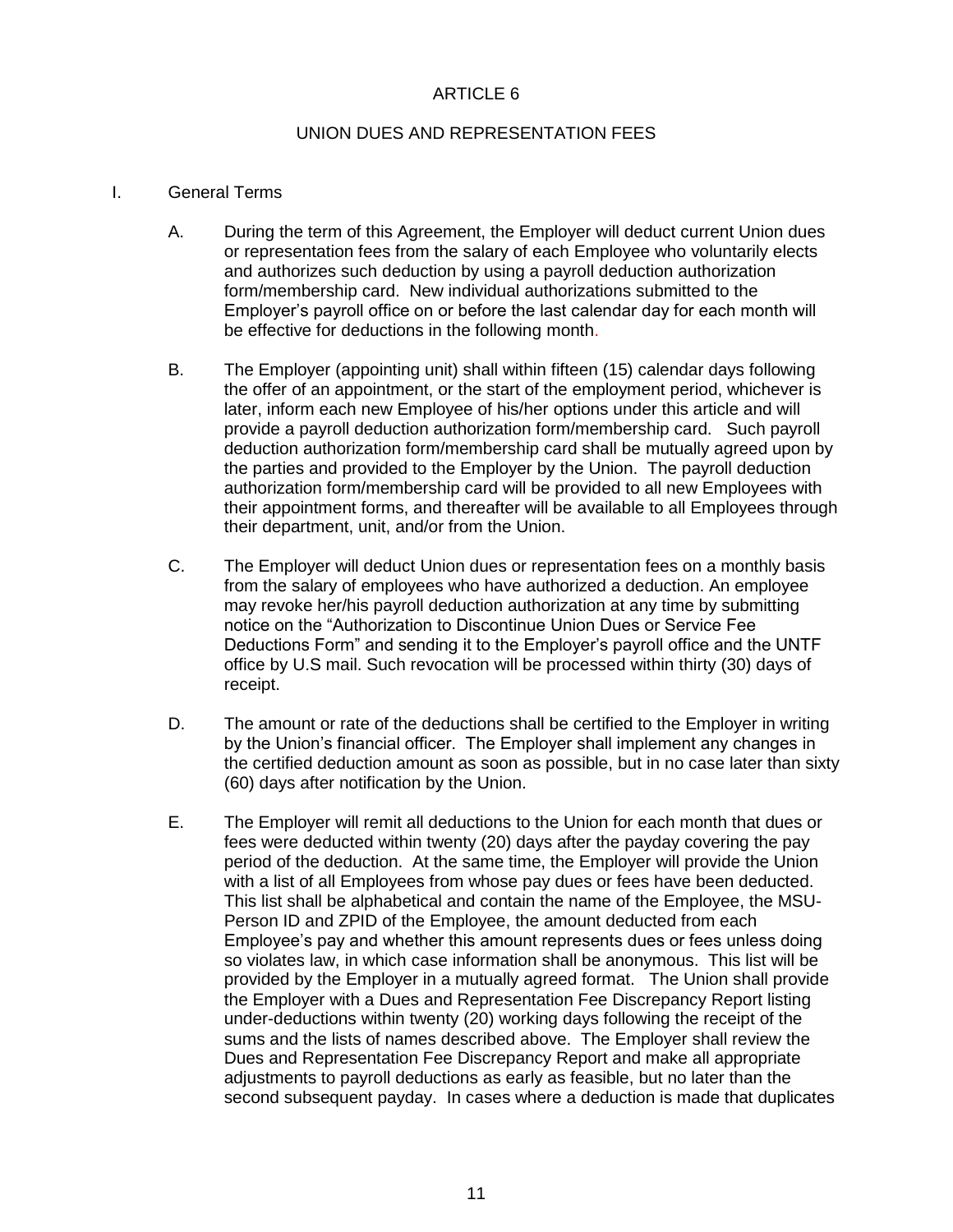a payment already made to the Union by an Employee, or where a deduction is not in conformity with the dues and fee structure of the Union, refunds to the Employee shall be made by the Union.

- F. Dues and fees shall be calculated and withdrawn from employees who have authorized a deduction on any applicable salary received for the month.
- G. When an Employee who has a payroll deduction authorization form/membership card on file with the Employer Payroll Office ceases to be in the bargaining unit the dues and fees deduction under this Agreement shall cease. A new authorization will be required to restart payroll deduction if the Employee resumes employment in the bargaining unit after ceasing to be in the unit for four (4) or more years.
- H. The Union shall protect and save harmless the Employer from any and all claims, demands, suits and other forms of liability by reason of action taken or not taken by the Employer for the purpose of complying with this Article.
- I. There shall be no discrimination against any Employee in the application of the terms of this Agreement because of membership or non-membership in the Union.
- II. Union Membership Dues

If the Employee desires to voluntarily join the UNTF, the Employee shall complete the payroll deduction authorization/membership card, check the membership box and submit it to the Union office.

III. Representation Fees

If the employee does not desire to join the UNTF but voluntarily agrees to pay a representation fee, the employee shall complete the payroll deduction authorization/membership card for representation fees, check the representation fee box and submit it to the Union office.

IV. Option to Not Tender Dues or Fees

If an employee does not desire to join the UNTF or pay a representation fee, the employee does not need to complete the payroll deduction authorization/membership card. If an employee has completed a payroll deduction authorization/membership card and desires to stop paying dues or fee, the employee shall revoke the authorization in accordance with the "Authorization to Discontinue Union Dues or Service Fee Deductions Form".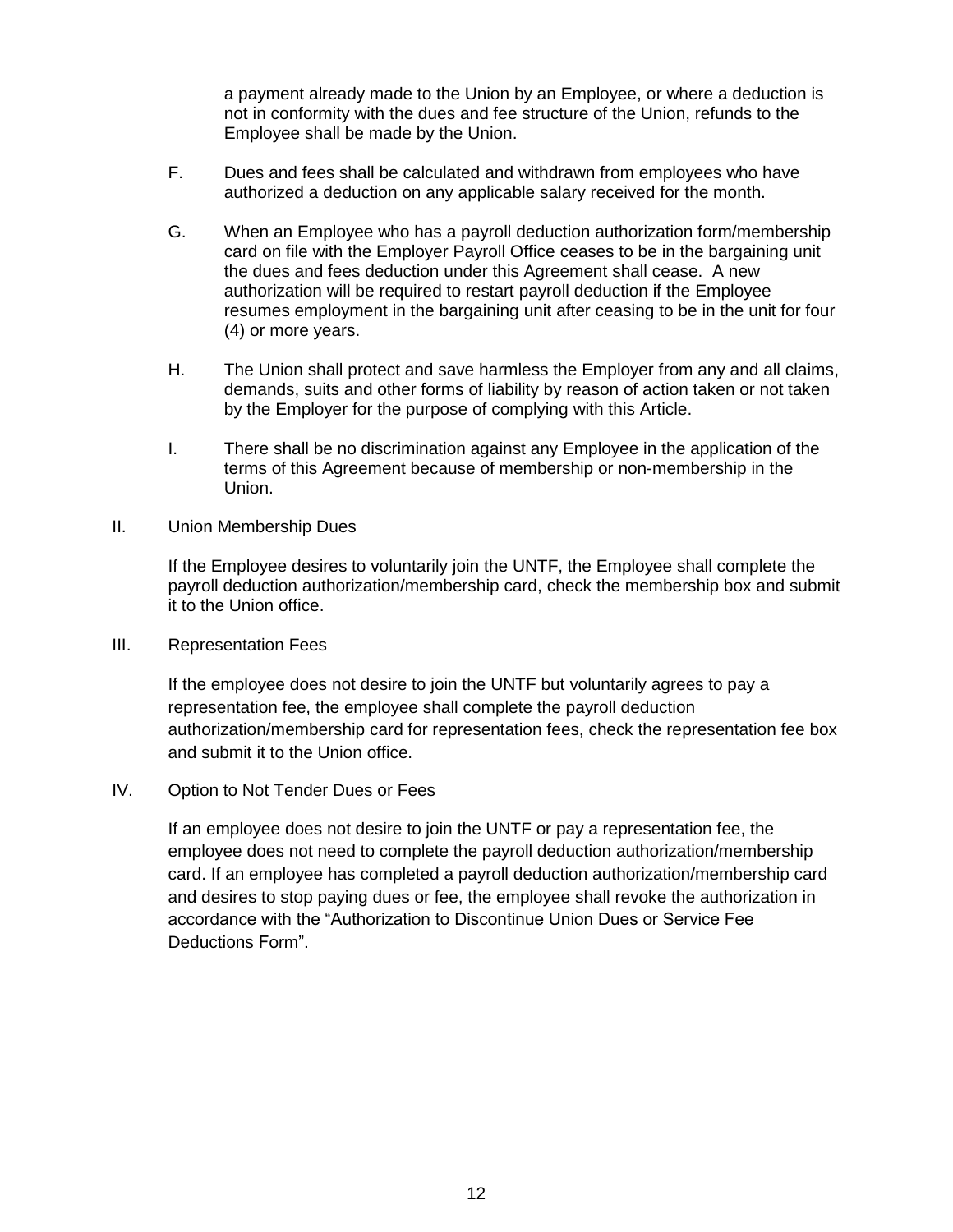#### MANAGEMENT SECURITY

- I. The Union, through its officials, will not cause, instigate, support or encourage, nor shall any employee take part in, any concerted action against or any concerted interference with the operations of the Employer, such as the failure to report for duty, the unexcused absence from work, the stoppage of work, or the failure, in whole or in part, to fully, faithfully and properly perform the duties of employment.
- II. If the Union, through its officials, disavows in writing any such action, the Employer agrees that it will not file or initiate any action for damages against the Union or its officials.
- III. The Employer agrees that during the life of this Agreement there will be no lockout.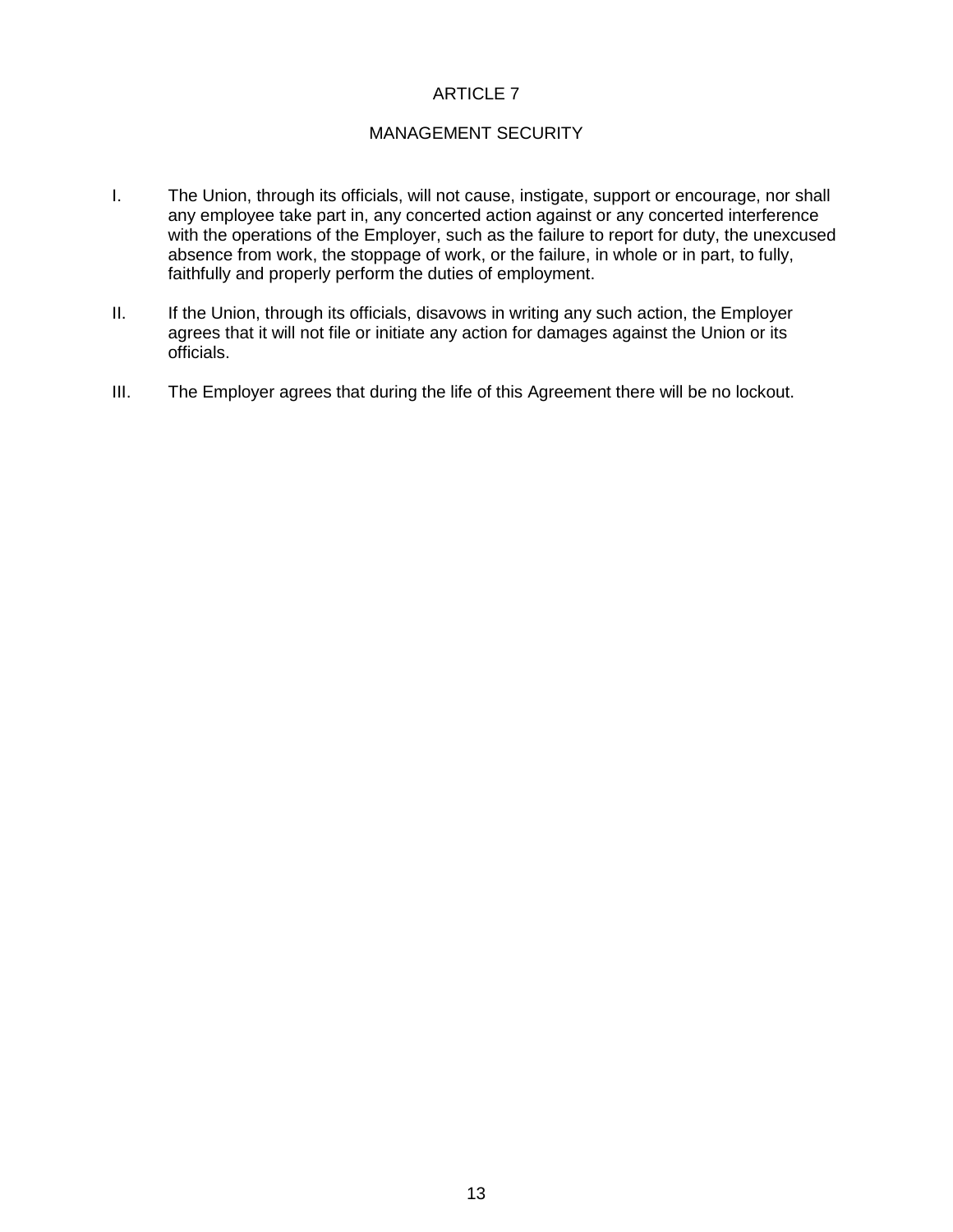# EMPLOYER RIGHTS

- I. The Employer and the Union expressly agree that, except as abridged by this Agreement, all powers, rights, and authority of the Employer are reserved by the Employer, and that the Employer retains sole and exclusive control over any and all matters concerning the operation, management, and administration of the University, the control of its properties and the maintenance of order and efficiency of the workforce, and complete authority to exercise those rights and powers, including, by way of illustration but not by way of limitation, the exclusive right and authority:
	- A. to determine the type, kind, and schedule of services to be rendered and the work to be performed by Employees covered by this Agreement;
	- B. to make all financial decisions, including decisions concerning all accounting, bookkeeping, and other record keeping methods and procedures;
	- C. to determine the number, location, or relocation of facilities, buildings, and rooms;
	- D. to determine its organizational and business structure;
	- E. to determine whether to discontinue work and whether to purchase services from others;
	- F. to determine the necessity for work by Employees;
	- G. to discipline, suspend, or discharge Employees for just cause;
	- H. to make offers of appointment. Offers of appointment may only be extended by the employing units. There is no presumption of reappointment beyond the term of appointment;
	- I. to lay off or relieve employees from duty because of lack of work, lack of funds or for other business or academic reasons deemed appropriate by the Employer;
	- J. to determine the amount and type of supervision;
	- K. to determine the method and means by which work shall be performed and services provided;
	- L. to have any work performed at any other location.
- II. It is further expressly agreed except as abridged by the terms of this Agreement that the Employer retains sole and exclusive control over all matters pertaining to the selection, direction, instruction, and control of employees, including, by way of illustration but not by way of limitation, the right:
	- A. to hire, select, make assignments for, and promote employees;
	- B. to determine the number and qualifications of employees;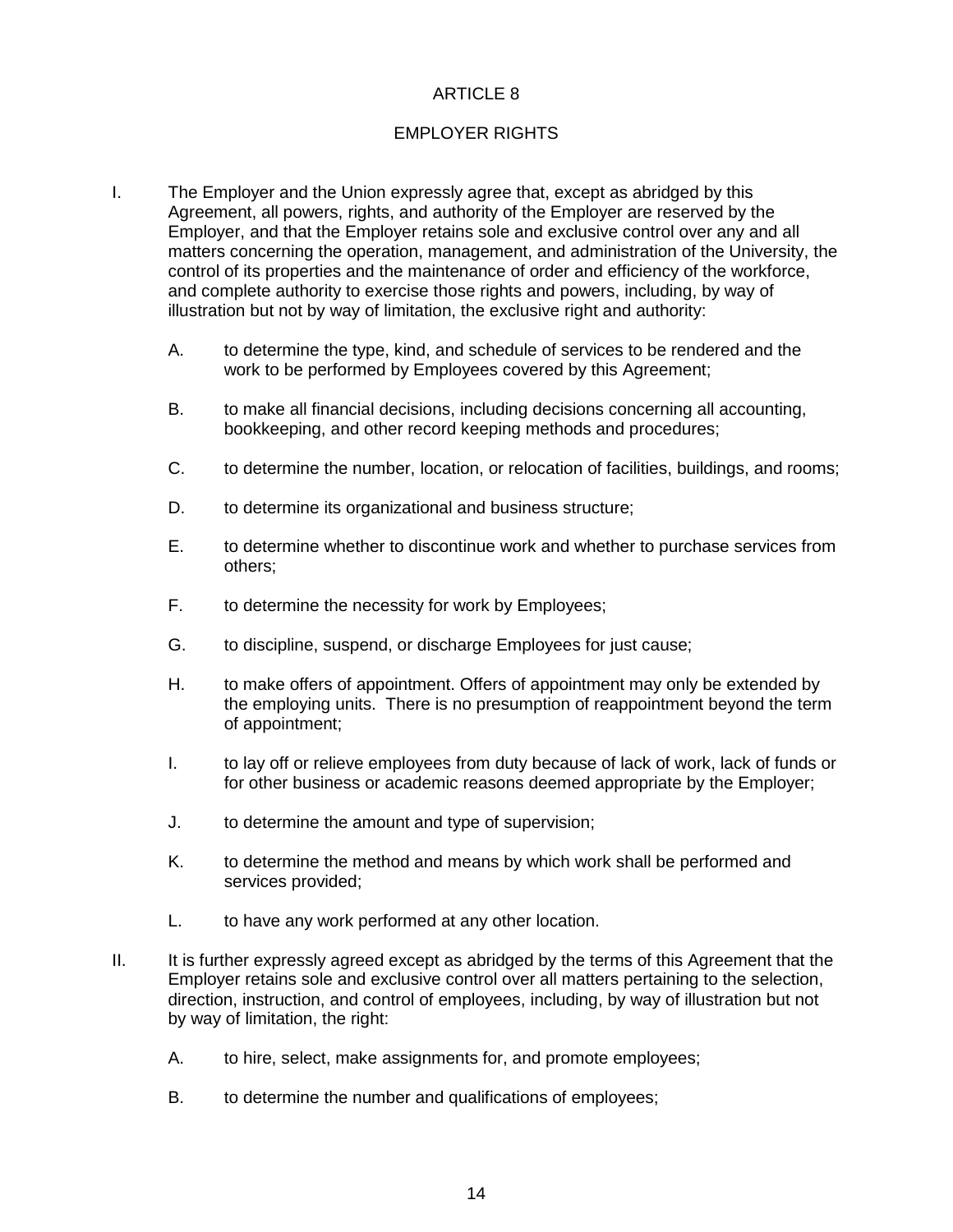- C. to adopt and enforce policies, rules and regulations, including rules and regulations covering health and safety matters on University premises, in the performance of University-related activities, and at University-sponsored activities subject to the duty to bargain.
- D. to determine quality and performance standards;
- E. to determine the allocation and assignment of work to employees;
- F. to determine job content;
- G. to establish new job classifications and modify and eliminate existing classifications;
- H. to determine class size;
- I. to determine all academic policies, procedures, rules and regulations;
- J. to determine program or course curriculum and content and style and mode of instruction;
- K. to determine and require appropriate training; and
- L. to perform all other functions inherent in the administration, management, and control of the University.
- III. The University's failure to exercise any right, prerogative, or function hereby reserved to it, or the University's exercise of any such right, prerogative, or function in a particular way, shall not be considered a waiver of the University's right to exercise such right, prerogative, or function or preclude it from exercising the same in some other way not in conflict with the express provisions of this Agreement.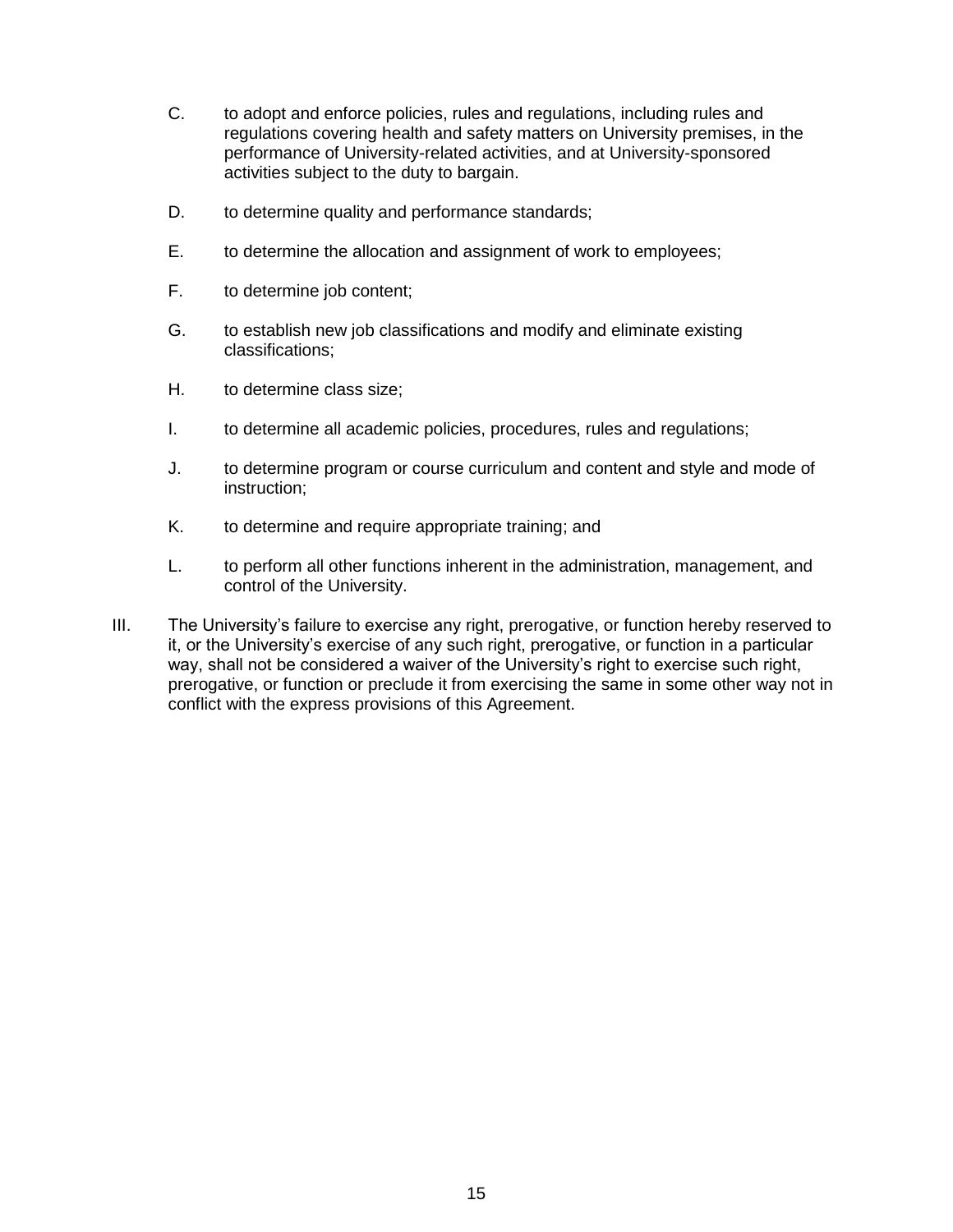#### UNION RIGHTS

I. Union-Employer Business

The Union's designated representatives will be permitted to transact official business with appropriate representatives of the University at mutually agreeable times provided that they follow regular university procedures.

II. Union Meetings on Campus

The Union may request to schedule periodic meetings to conduct Union business on campus, subject to customary charges, if any. Requests for such space shall be processed through regular Employer procedures. Other facilities or equipment, such as computing and audiovisual, if available, will also be accessible at customary charges, if any.

III. Employee Information

When the Employer deems necessary, a reasonable charge may be assessed to the Union for informational materials requested under statute.

IV. Current Bargaining Unit List

At a regular time each month the Employer shall furnish to the Union a list of employees in the bargaining unit. During the first thirty (30) days of the fall and spring appointment periods, this list shall be provided twice. This list shall contain the following:

- A. Employee's first name
- B. Employee's last name
- C. Employing unit
- D. Job title
- E. Rate of pay
- F. Office address and phone number (if not protected)
- G. Home address and phone number (if not protected)
- H. Person ID
- I. Employment percentage
- J. Employment date
- K. ZPID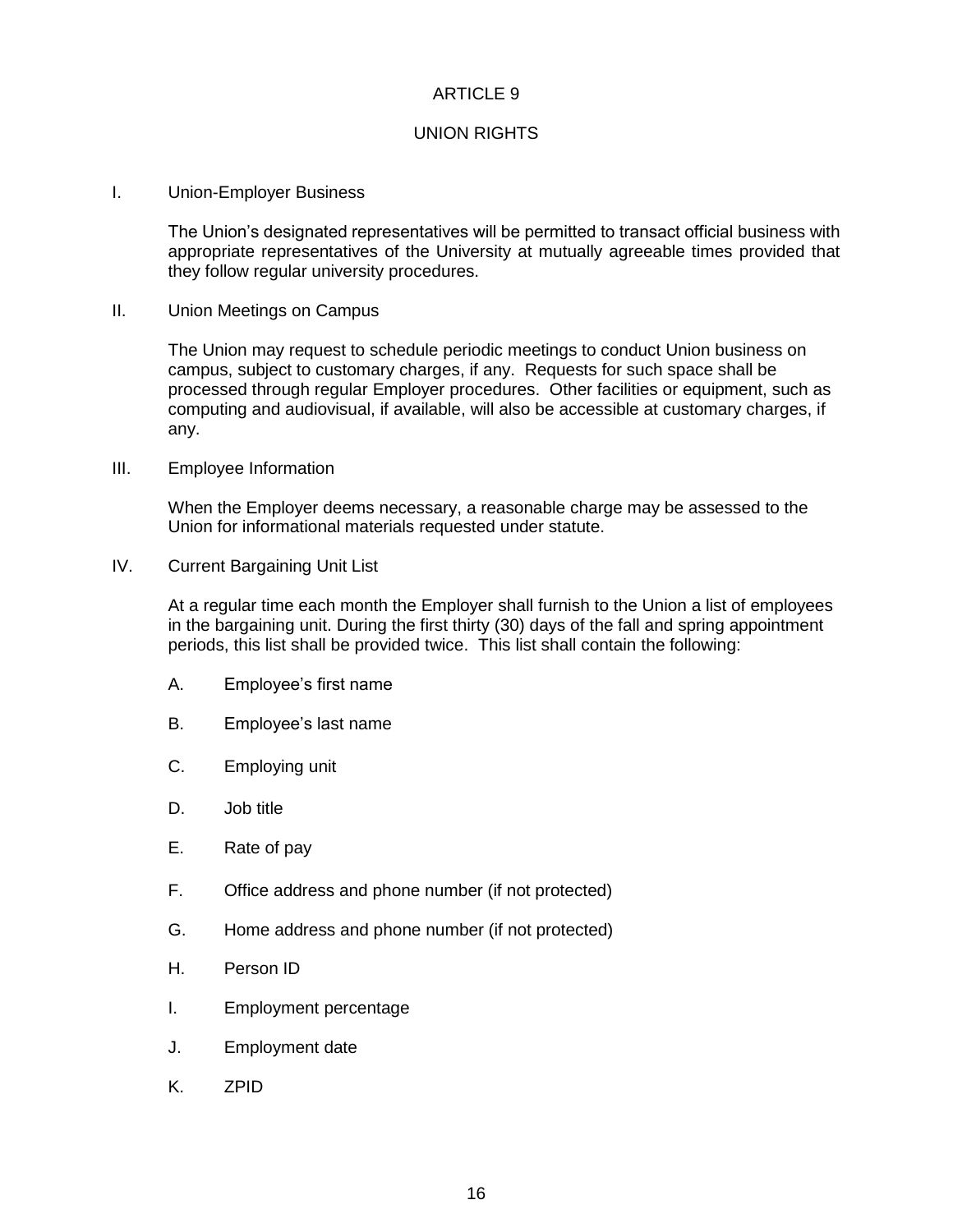- L. Race
- M. Gender
- N. Year of birth
- V. Additional Reports

Bargaining unit citizenship status information will be provided to the Union on a monthly basis but will not be linked to individual Employees. In addition, the Employer shall furnish a monthly Union group report showing any changes for current bargaining unit employees in the previous calendar month.

VI. Union Information

The Union shall notify the Employer of the names of its officers and representatives and the address to be used for written correspondence to the Union.

VII. Website

The Employer shall provide the Union's contact information, including its website address, and a working and reasonably visible Internet link to this Agreement on the University's Human Resources website.

VIII. Union Communication

The Union may contract for University services, duplicating, printing, audio-visual, photographic, and computer and food services and other such services as may be contracted for by other campus organizations.

IX. Union Release Time

The president of UNTF shall be granted paid release time equal to one class of at least three (3) credits per semester. In order for the president to receive said paid release time, the Union must submit a written request for the president's release to the Office of Employee Relations and the president's employing unit no later than October 15 for the spring semester and April 15 for the fall semester.

At the end of their term, the president will return to equivalent teaching responsibilities and salary in accordance with the reappointment deadlines for fixed-term faculty in that unit. The successor president shall only be entitled to release time once the notification dates in the preceding paragraph are met.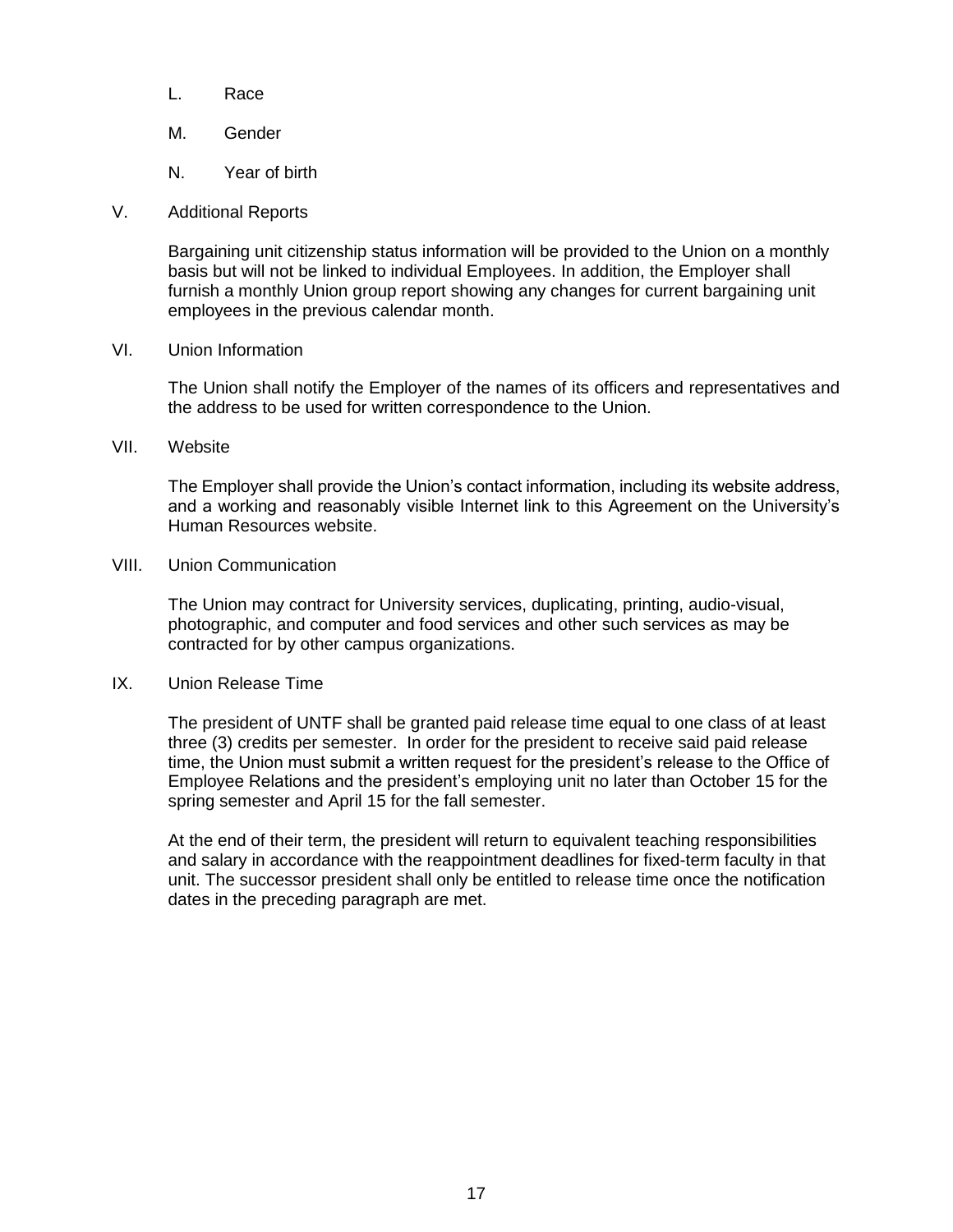#### SPECIAL CONFERENCES

#### I. Arrangement

Special conferences on issues of mutual interest to Employees and the Employer may be arranged between the Union and the Employer. Such conferences shall not be construed as a replacement for, or circumvention of, the grievance procedure.

#### II. Scheduling

- A. Arrangements for such conferences shall be made in advance by the submission of an agenda identifying matters to be discussed. The meeting shall be scheduled within fourteen (14) calendar days of the submission of an agenda.
- B. Such conferences shall be between representatives of the Employer and up to a maximum of five (5) representatives of the Union. More may attend by mutual agreement of the parties.
- C. Any matter discussed, or any action taken pursuant to such conferences, shall in no way change or alter any of the provisions of this Agreement, or the rights of either the Employer or the Union under the terms of the Agreement.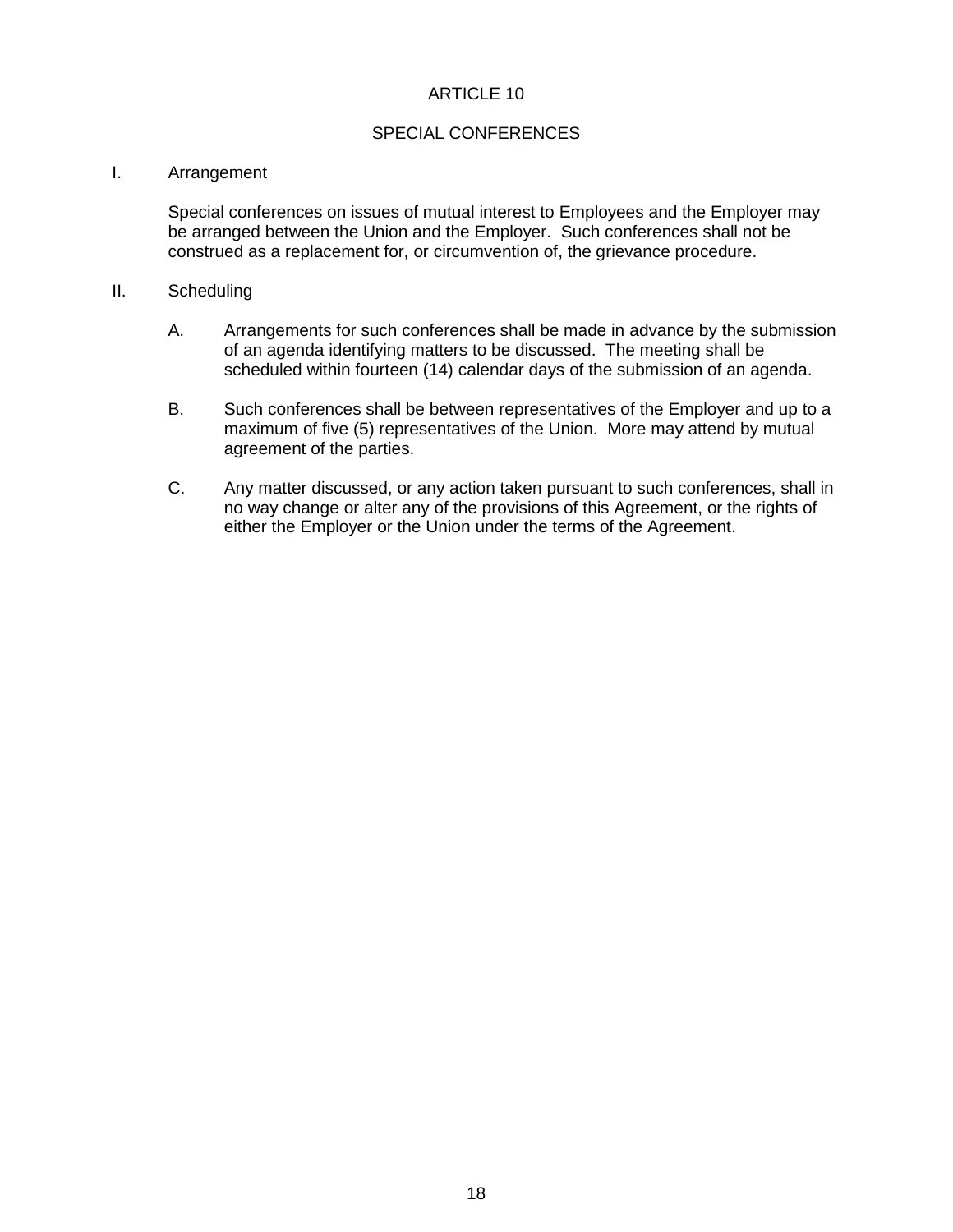#### GRIEVANCE DEFINITION AND PROCEDURE

- I. The primary purpose of this procedure is to secure, at the lowest level possible, a solution to employee grievances.
- II. The parties agree that any individual employee at any time may present grievances to the Employer and have the grievances adjusted, without intervention of the Union, if the resolution is not inconsistent with the terms of this collective bargaining agreement now in effect and provided that the Union has been given opportunity to be present at such adjustment.
- III. Definition of Grievance
	- A. A grievance shall be defined as a written notice of dispute, concerning the interpretation, application and alleged violation of any of the terms of this Agreement. It shall contain the date of the alleged violation(s), the specific section(s) of the Agreement involved, and it shall specify a remedy sought.
	- B. Individual grievances shall be signed by the affected Employee and by a Union representative. Group grievances shall be signed by at least one affected employee and a Union representative. Union grievances shall be signed by a Union representative.
	- C. The Union may process grievances on behalf of probationary employees with respect to wages, hours and other conditions of employment, but not for discipline or discharge.

#### IV. Individual Grievance

Any Employee having a dispute over the interpretation or application of the terms of this Agreement shall present it to the Employer in the manner described below. An individual grievance shall be signed by the aggrieved.

#### V. Group Grievance

A group grievance shall be only one in which the fact(s) in question and the provisions of the Agreement alleged to be violated are substantially the same as they relate to all employees in the identified group. In the event that employees have a group grievance, the Union Representative shall submit the grievance on behalf of all affected employees. When the affected group is contained within one department, college, or division, the grievance shall be initiated at Step 1 of the grievance procedure. Any other group grievance shall begin at Step 2. Where practical, group grievances should define the group asserting the claim.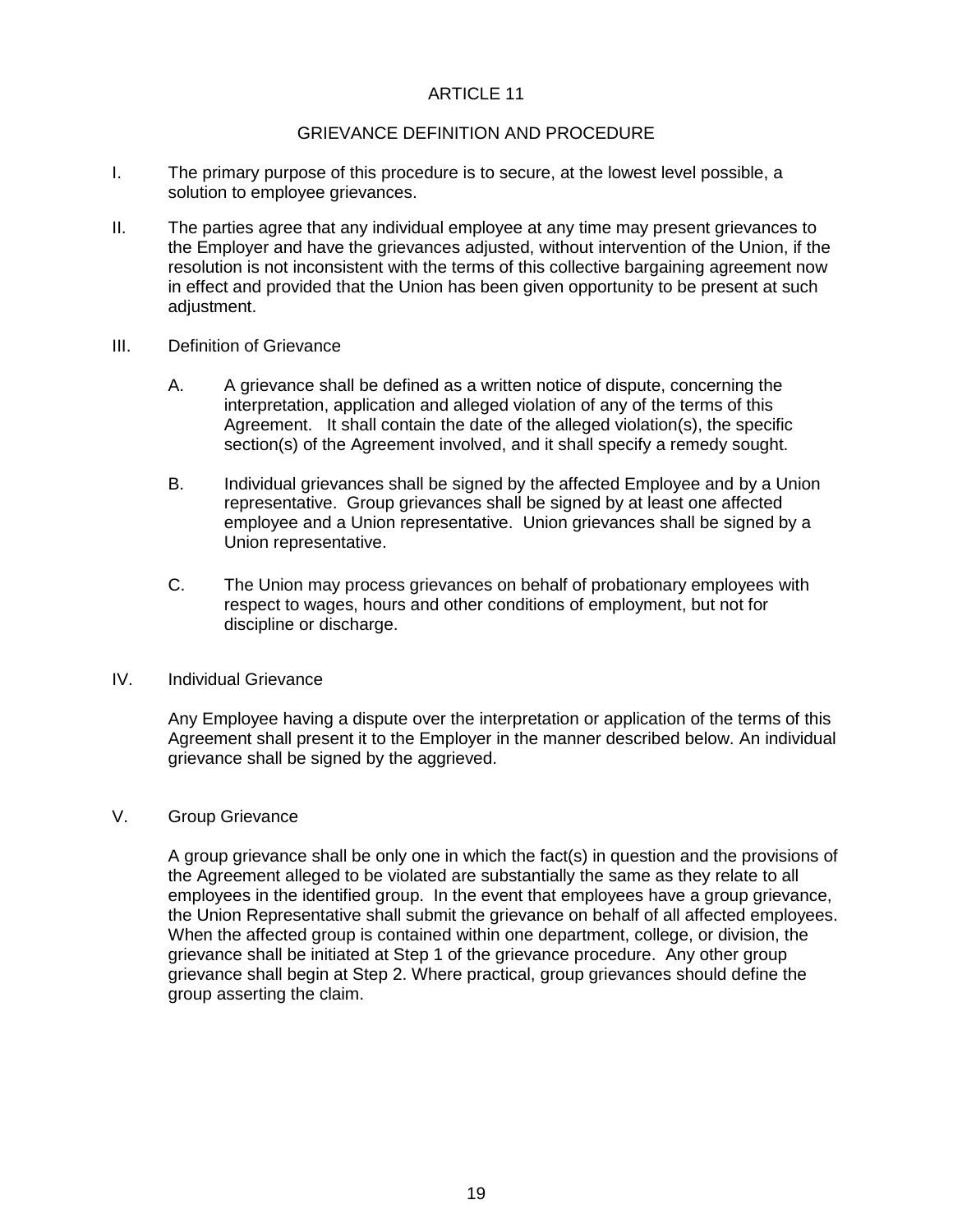#### VI. Union Grievance

When the Union alleges a violation of a contract provision in which the aggrieved party is the Union itself, the Union shall submit its grievance at Step Two. Union Grievances shall be signed by a Union Representative.

- VII. Written Grievance Steps
	- A. Step 1
		- 1. If a grievance raised by an employee or group of employees is not resolved informally, the Employee or employees, must reduce the grievance to writing and present it to the immediate supervisor or designated employing unit representative within fourteen (14) days after its alleged occurrence or fourteen (14) days after the employee should reasonably have been aware of the events giving rise to the grievance, whichever is later. The grievance shall set forth the facts, including the alleged date(s) of the violation(s), the provisions of this Agreement that are alleged to have been violated, and the remedy desired. The grievance shall not be considered submitted until the immediate supervisor or designated employing unit representative receives the written grievance.
		- 2. The immediate supervisor or designated employing unit representative will schedule a meeting with the grievant and the Union Representative within seven (7) days from the day the written grievance was received. The grievance hearing will be held within a reasonable time thereafter. The immediate supervisor or designated representative will then answer the grievance in writing within seven (7) days from the meeting at which the grievance was discussed.
	- B. Step 2
		- 1. For grievances filed at Step 1, if the answer from the immediate supervisor or designee is not satisfactory, the grievant(s) shall submit an appeal within ten (10) days of the receipt of the Step 1 answer to the Associate Provost for Academic Human Resources or designee, indicating the reasons why the written answer of the administrative head or designee was unsatisfactory.
		- 2. A group or individual grievance initially filed at Step 2 must be filed within fourteen (14) days after the alleged occurrence of the event(s) giving rise to the grievance or fourteen (14) days after the grievant should reasonably have been aware of the events giving rise to the grievance, whichever is later.
		- 3. Upon receipt of a Step 2 grievance, the Associate Provost for Academic Human Resources or designee will schedule a meeting between no more than three (3) representatives of the Union, in addition to the grievant, and three (3) representatives of the Employer within seven (7) days from the date the appeal is received to discuss the grievance. Additional attendees may be present by mutual consent of the parties. The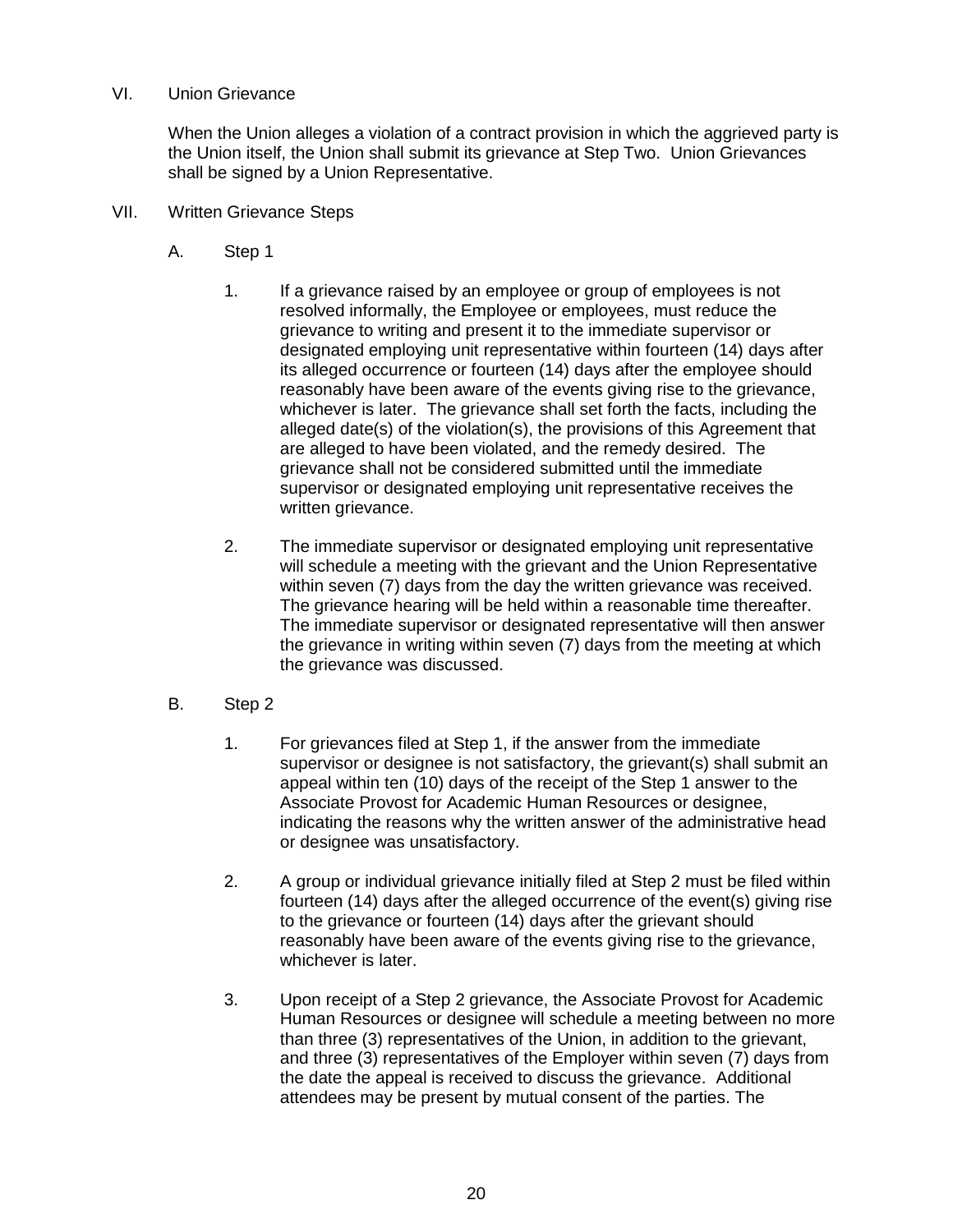grievance hearing will be held within a reasonable time thereafter. The Associate Provost for Academic Human Resources or designee will then answer the grievance in writing within ten (10) days from the date of the meeting at which the grievance was discussed.

#### VIII. Arbitration

- A. Step 3
	- 1. If the Associate Provost for Academic Human Resources or designee's Step 2 answer is unacceptable to the Union, settlement may be determined by a decision of an arbitrator selected by the parties. The Union will notify the Associate Provost for Academic Human Resources or designee within ten (10) days after the receipt of the Step 2 answer if the Union wishes to appeal the grievance to arbitration by filing a demand for arbitration with the Associate Provost for Academic Human Resources or designee.
	- 2. Following written notice from the Union of its intent to arbitrate, the Employer and the Union shall attempt to select an arbitrator. If an arbitrator is not selected within five (5) days of the written notice, the Union, within the next ten (10) days may file its demand with the American Arbitration Association to administer the process.
	- 3. The Arbitrator will be requested to issue his/her decision within thirty (30) days after the conclusion of testimony, argument and submission of briefs. The decision of the Arbitrator will be final and binding on all parties, and judgment therein may be entered in any court of competent jurisdiction.
	- 4. The process of expedited arbitration, under the rules of the American Arbitration Association, may be utilized by mutual written agreement of the Employer and Union on a case by case basis.
	- 5. The fees and approved expenses of an arbitrator will be borne equally by the Employer and the Union.
	- 6. The rules of the AAA shall apply to all arbitration hearings.
	- 7. The use of a court reporter will be permitted at the request of either party. The cost of the court reporter will be paid by the party requesting the court reporter. A copy of the transcript will be provided without cost to the party not requesting the court reporter.
- B. Arbitrator's Power
	- 1. The arbitrator shall have no power to add to or subtract from or modify any of the terms of this Agreement nor shall he/she substitute his/her discretion for that of the Employer or the Union where such discretion has been retained by the Employer or the Union, nor shall he/she exercise any responsibility or function of the Employer or the Union, nor shall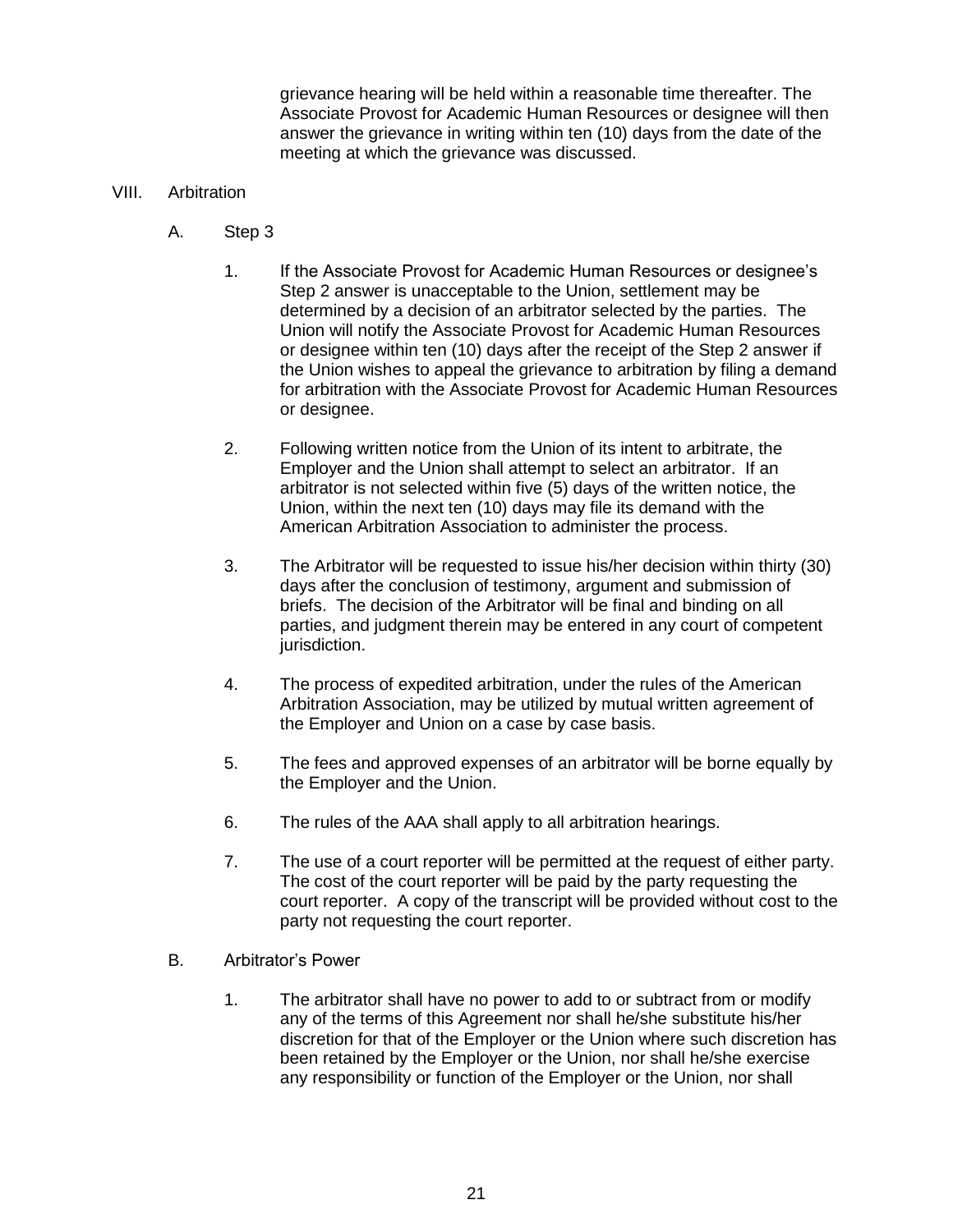he/she impose on either party a limitation or obligation not explicitly provided for in this Agreement.

- 2. The jurisdiction and authority of the arbitrator and his/her opinion and award shall be confined exclusively to the interpretation and/or application of the express provisions of this Agreement at issue between the Union and the Company.
- 3. Where either party challenges the jurisdiction of the arbitrator, a hearing will be held to determine whether the arbitrator does have jurisdiction before the hearing can be held on the merits. The arbitrator shall have no authority in any circumstances to award back pay or any other monetary relief for any period of time which pre-dates 15 days from the date the grievance is filed, nor shall the arbitrator award back pay or other monetary relief which is greater than the grievant would have been entitled to if there had been no violation.
- 4. The arbitrator shall have no authority to establish wage and salary scales, to change any wage or salary rate, or change classification descriptions except as otherwise provided in this Agreement.
- 5. The arbitrator shall have no authority to reinstate a grievant, but only to award applicable monetary damages to the end of the appointment period. Computation of back wages or benefits, if appropriate, must include offsets for unemployment compensation, Workers Compensation, and wages and benefits earned with other employers during the computation period.
- 6. The Arbitrator may make no award which provides the employee compensation greater than would have resulted had there been no violation.
- 7. If a grievance is appealed to arbitration and the arbitrator finds no authority to rule on such case, the matter shall be returned to the parties without decision or recommendation on the merits of the case.
- C. Excluded from Arbitration
	- 1. Excluded from arbitration are disputes and unresolved grievances concerning merit increase decisions, academic matters, appointments, and those matters provided for in provisions on probationary employees.
	- 2. In the event an employee is concurrently employed in a position that is included in the representation definition of this Agreement and a position that is excluded from representation by the Union the following shall apply;
		- a. Matters pertaining to terms of employment as an employee covered by the Collective Bargaining Agreement may only be processed and adjudicated under the terms of the Agreement and,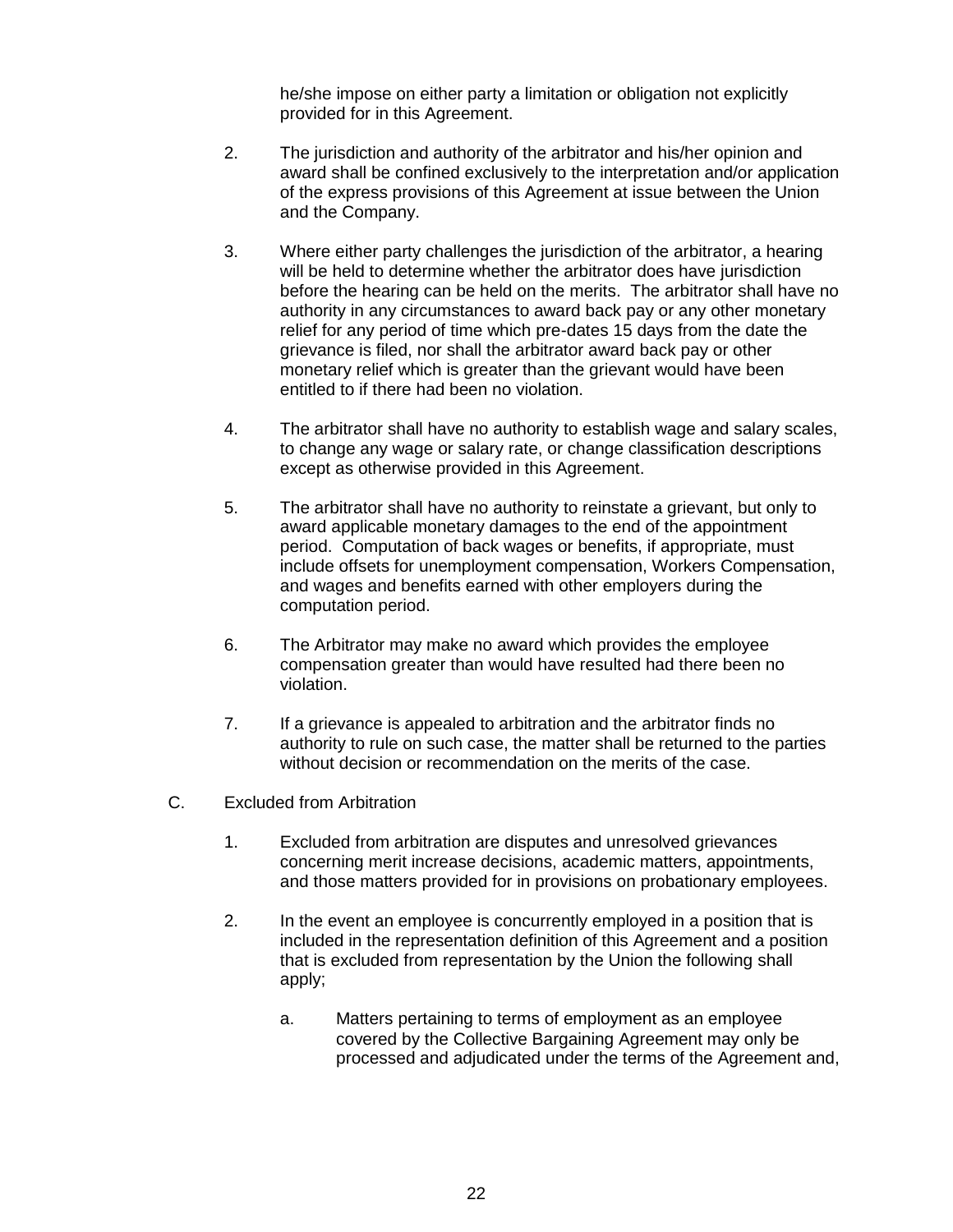- b. Matters pertaining to terms of employment as an employee not covered by the Collective Bargaining Agreement may only be processed and adjudicated under existing University policies and procedures and shall not be subject to the provisions of this Agreement.
- 3. In no event shall rights from either employment status be held or applied to the other.
- D. Finality of Decisions

The arbitrator's decision shall be final and binding upon the Union and its members, the Employee or employees involved and the Employer, provided however, either party retains all legal rights to challenge arbitration decisions thereof where such action is beyond the power of the arbitrator or where the award was procured by fraud, misconduct or unlawful means.

- IX. Other Provisions
	- A. Grievances shall be processed as rapidly as practicable. The number of days indicated at each level shall be considered as maximum, and every effort shall be made to expedite the grievance process. Time limits may be shortened or extended by mutual written agreement between the parties.
	- B. Where more than one grievance involves similar issues, the additional grievances shall be held in abeyance without prejudice pending disposition of the appeal to Step 3 of the representative grievance.
	- C. Failure of the grievant to appeal a decision within the specified time limits shall be considered settled on the basis of the employer's last answer and not be subject to further review. Failure of the Employer to render a decision on a grievance within the specified time limits shall permit its appeal by the grievant to the next step per the timelines established for moving the grievance to the next level.
	- D. Steps of the grievance procedure may be waived or modified in writing and by mutual agreement of both parties. The Union and/or grievant may withdraw a grievance at any step of the procedure. Grievances so withdrawn shall not be reinstated.
	- E. The Union Representative may represent the Employee at all steps of the grievance procedure. An alternative Union Representative shall be designated by the Union to act in the absence of the Union Representative.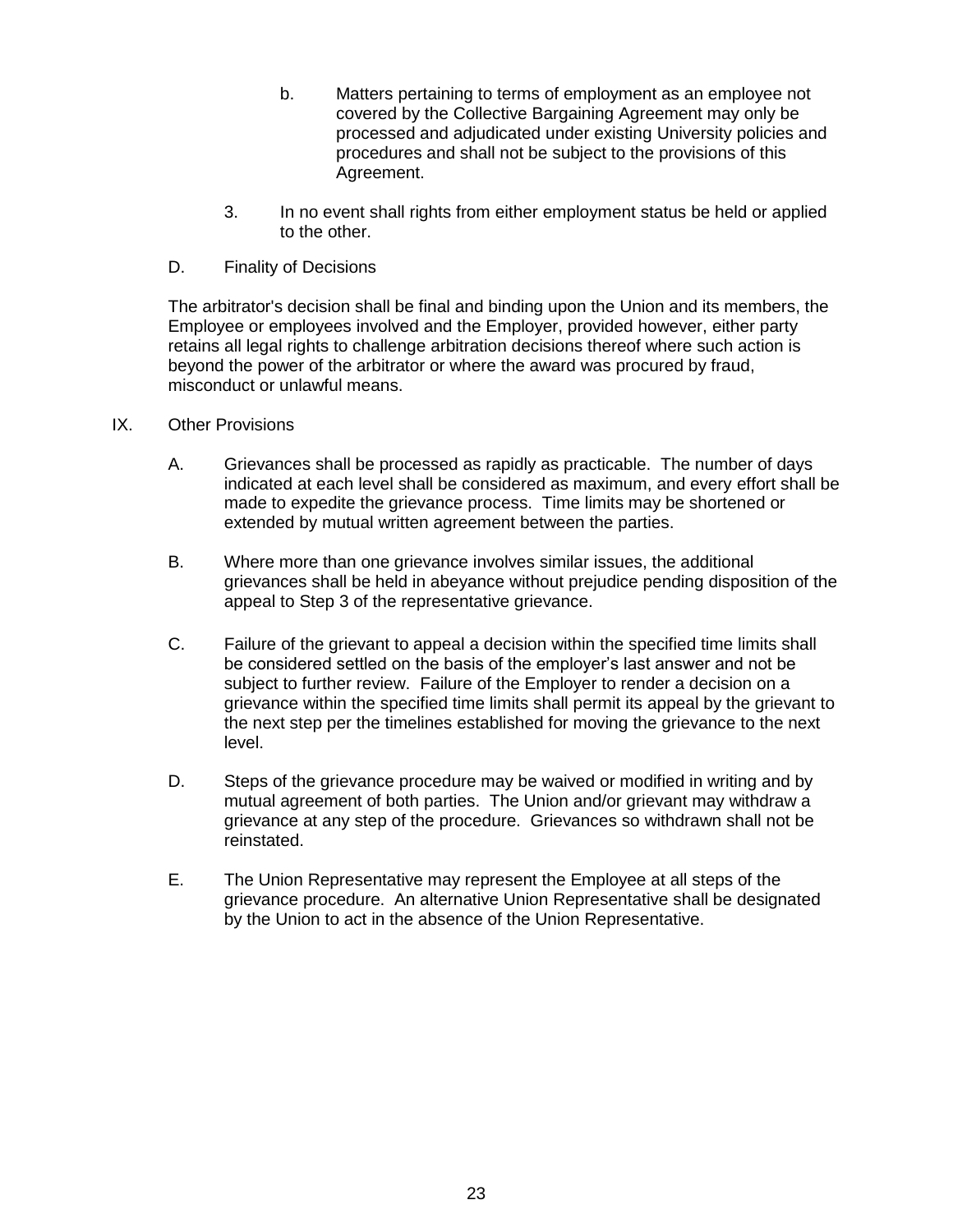#### ACADEMIC FREEDOM, ACADEMIC GOVERNANCE, AND ACADEMIC MATTERS

I. Academic Freedom

All employees shall enjoy the rights of academic freedom as stated in the University policy on Academic Freedom in effect as of the effective date of this agreement (and any properly adopted revisions).

II. Academic Governance

Employees represented by the UNTF may partake in academic governance according to unit, college, and university practices and bylaws, and may participate as voting faculty as specified in applicable bylaws**.**

#### III. Academic Matters

- A. Academic matters are the essential elements of the student educational experience. These academic matters include, but are not limited to, curriculum, learning goals and outcomes, admission to programs and graduation requirements, grading practices and policies.
- B. The Employer has the authority to establish and revise procedures, reasonable rules governing conduct, regulations and policies with respect to academic matters, and to incorporate these procedures, rules and policies into the documents that define and guide the activities and the relationships of students and faculty.
- C. An arbitrator shall not have any authority to substitute his or her judgment for the Employer's with respect to any academic matter.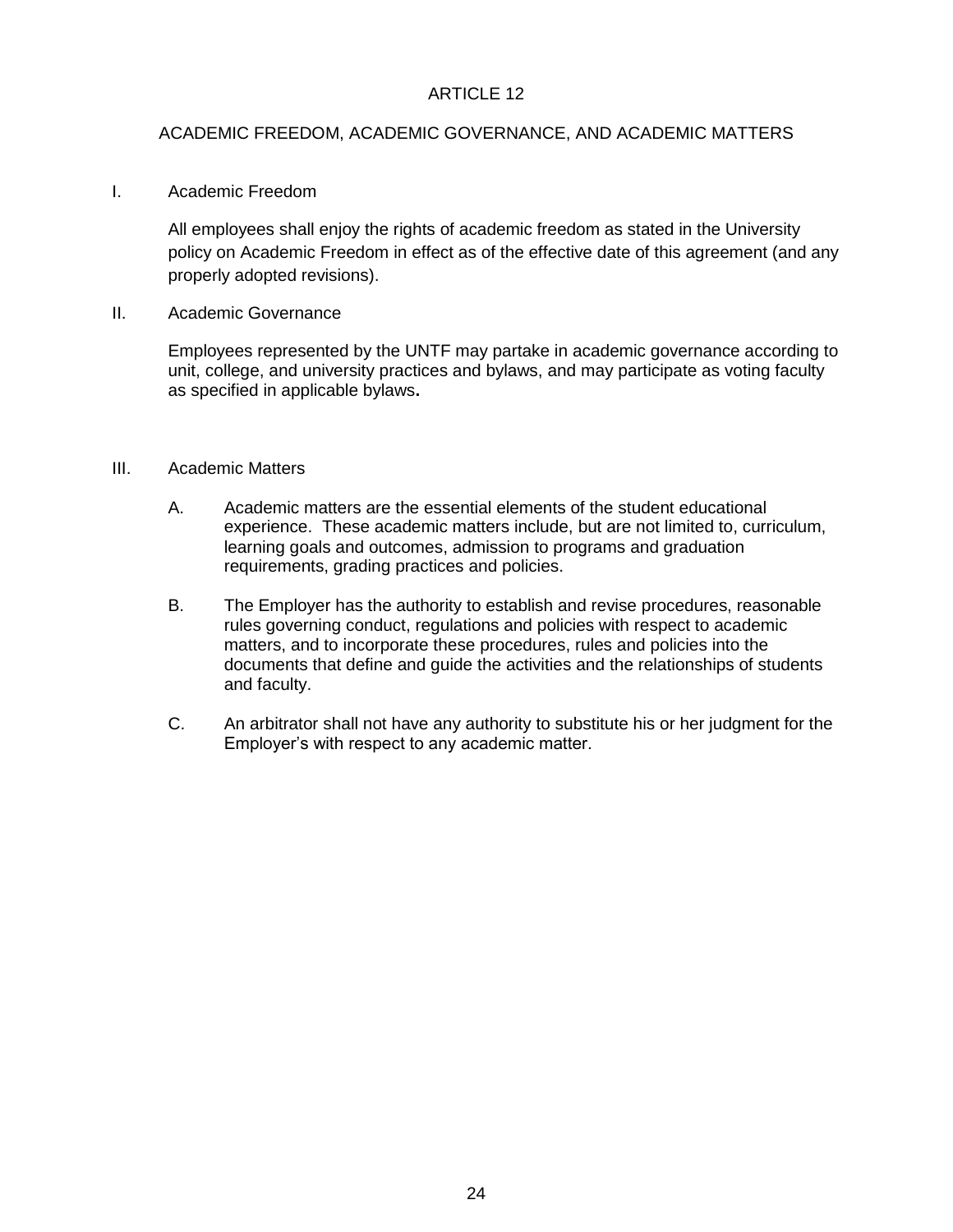#### EMPLOYEE RIGHTS

I. Instructional Materials

The Employing Unit will make arrangements for Employees to be able to obtain instructional materials when provided free of charge by the publisher. Any instructional materials that the dean, department chair or designee requires to be used in teaching a course or that are required of students taking the course will be made available at no cost to the Employee.

- II. Supplies and Equipment
	- A. The Employing Unit will determine the need for use and access to supplies and equipment, as described below:
		- 1. Supplies and use of duplicating, collating, and other office machinery of a department or unit shall be made available without charge to an Employee to the extent required by his/her employment obligations.
		- 2. Technology and technological support will be made available, without charge, as required by the Employee's employment obligations. This includes an MSU e-mail account, institutional file space, and access to computing facilities (including internet access).
		- 3. Access to classroom facilities, storage space, office and desk space, laboratories and instructional equipment, telephone, and voicemail will be granted when required by his/her employment obligations.
		- 4. Employer-required training will be available when deemed necessary by the Employing Unit.
	- B. Each employee shall be provided access to appropriate work space to ensure compliance with the Family Educational Rights and Privacy Act (FERPA).
- III. Mailboxes

Each Employing Unit shall make available a convenient repository at a designated location for Employees to receive business addressed correspondence. Such repository shall be consistent with student privacy rights under the Family Educational Rights and Privacy Act (FERPA).

IV. Library Privileges

Employees will be afforded borrowing and interlibrary loan privileges in accordance with normal library procedures for other academic staff through the University Libraries. They may also request materials needed for their courses be placed on reserve for the semester. Employees are required to request these privileges from the circulation desk attendant in accordance with normal library procedures. Employees may submit a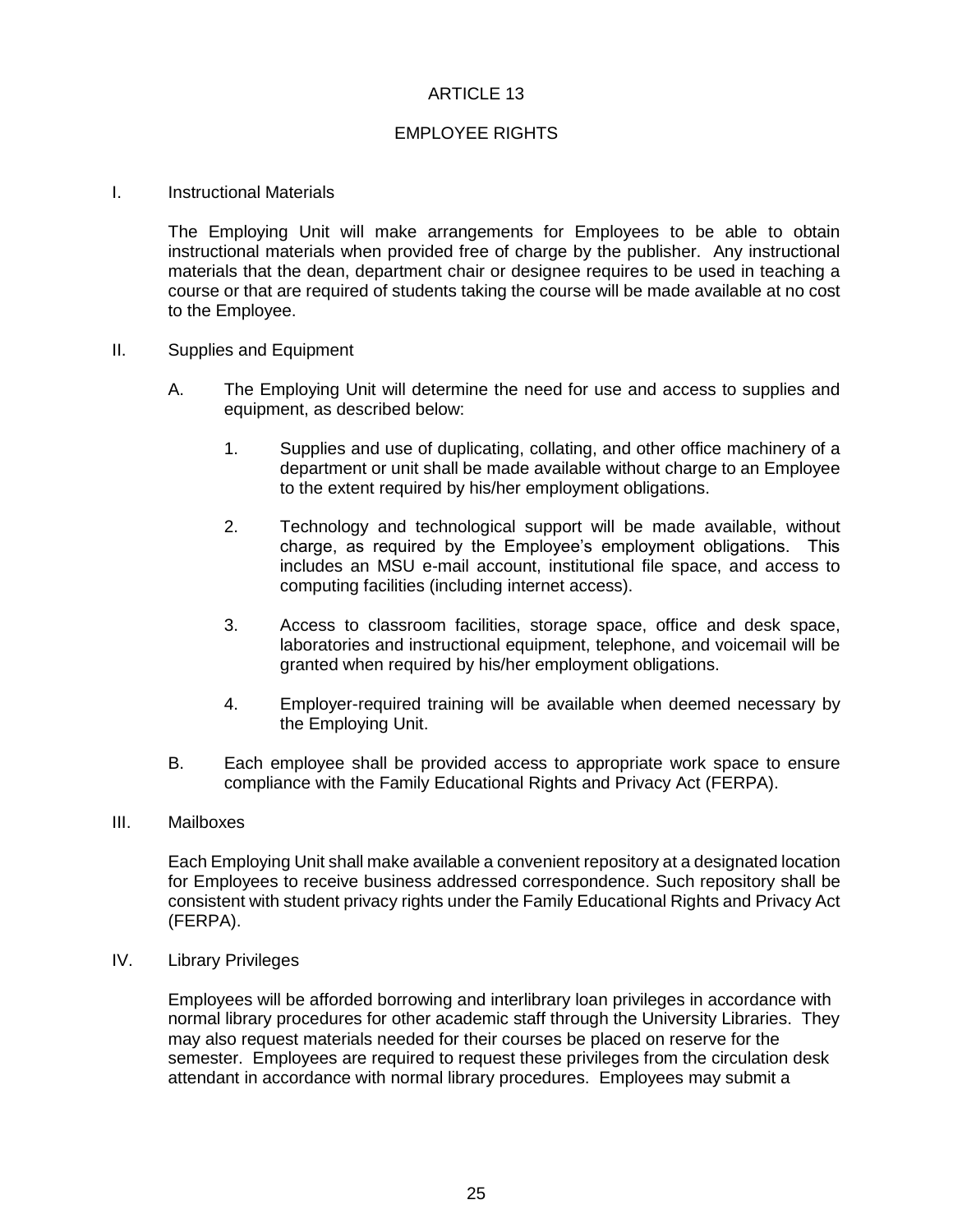request for library acquisitions through the normal procedures in the department and/or college.

# V. Special Conferences

If an employee or group of employees believes that they have not been provided the required resources called for above, a Special Conference may be requested consistent with the provisions of Article 10. The parties will meet as soon as practicable to attempt to resolve the concerns.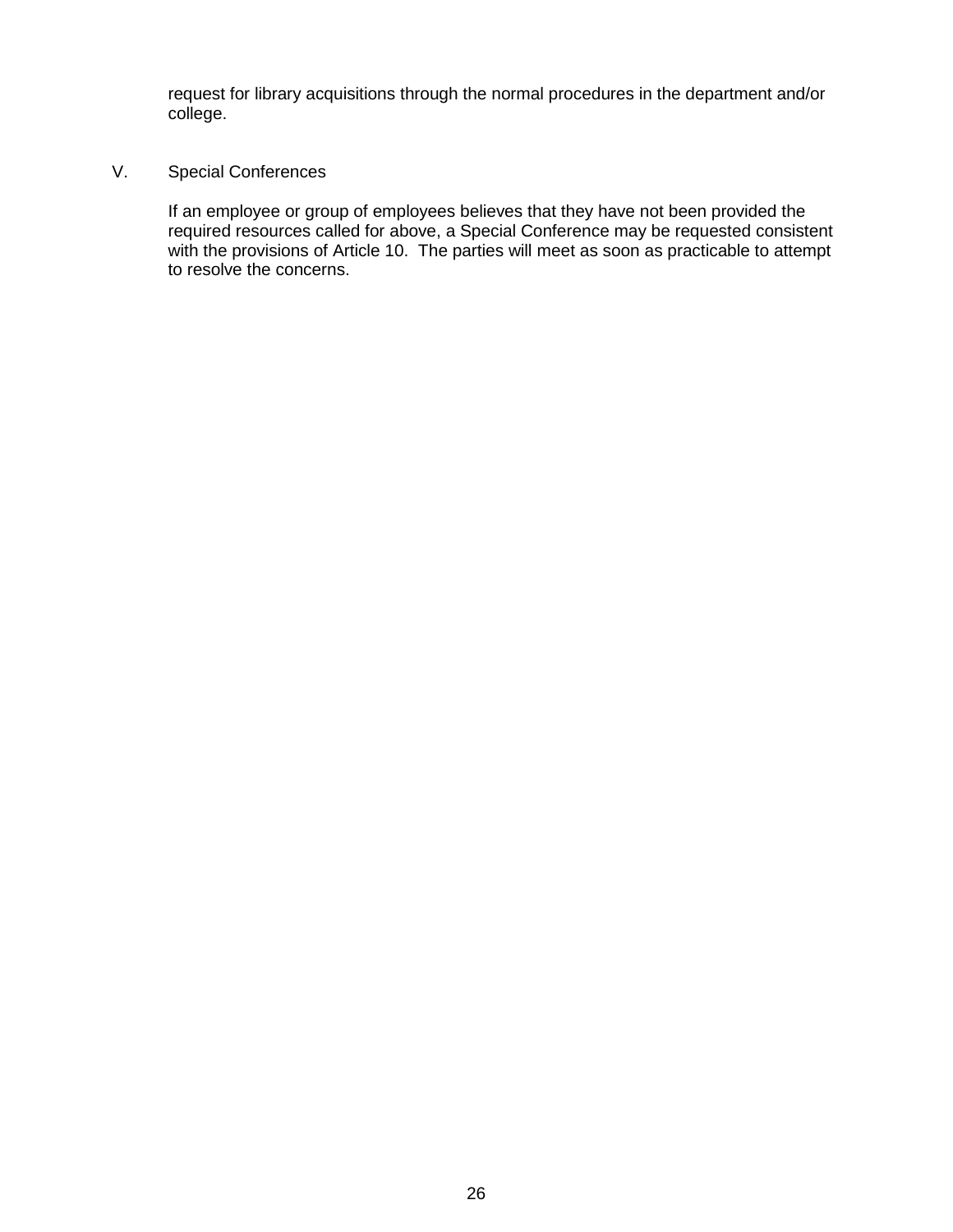#### COPYRIGHTED MATERIALS**/**INTELLECTUAL PROPERTY

- I. The policy, "Development of Copyrighted Materials-Faculty Handbook," dated May 6, 2005 (and any properly adopted revisions) applies to Employees under this Agreement. In the event the Employer proposes to make changes to policies regarding development of copyrighted materials, the Employer will provide reasonable notice of the intent to make changes, and upon request, will engage in impact negotiations with the Union.
- II. Any policies regarding "intellectual property" in effect April 15, 2010 (and any properly adopted revisions) apply to employees under this agreement. In the event the Employer proposes to make changes to policies regarding intellectual property, (or any subsequent revisions) the Employer will provide reasonable notice of the intent to make changes, and upon request, will engage in impact negotiations with the Union.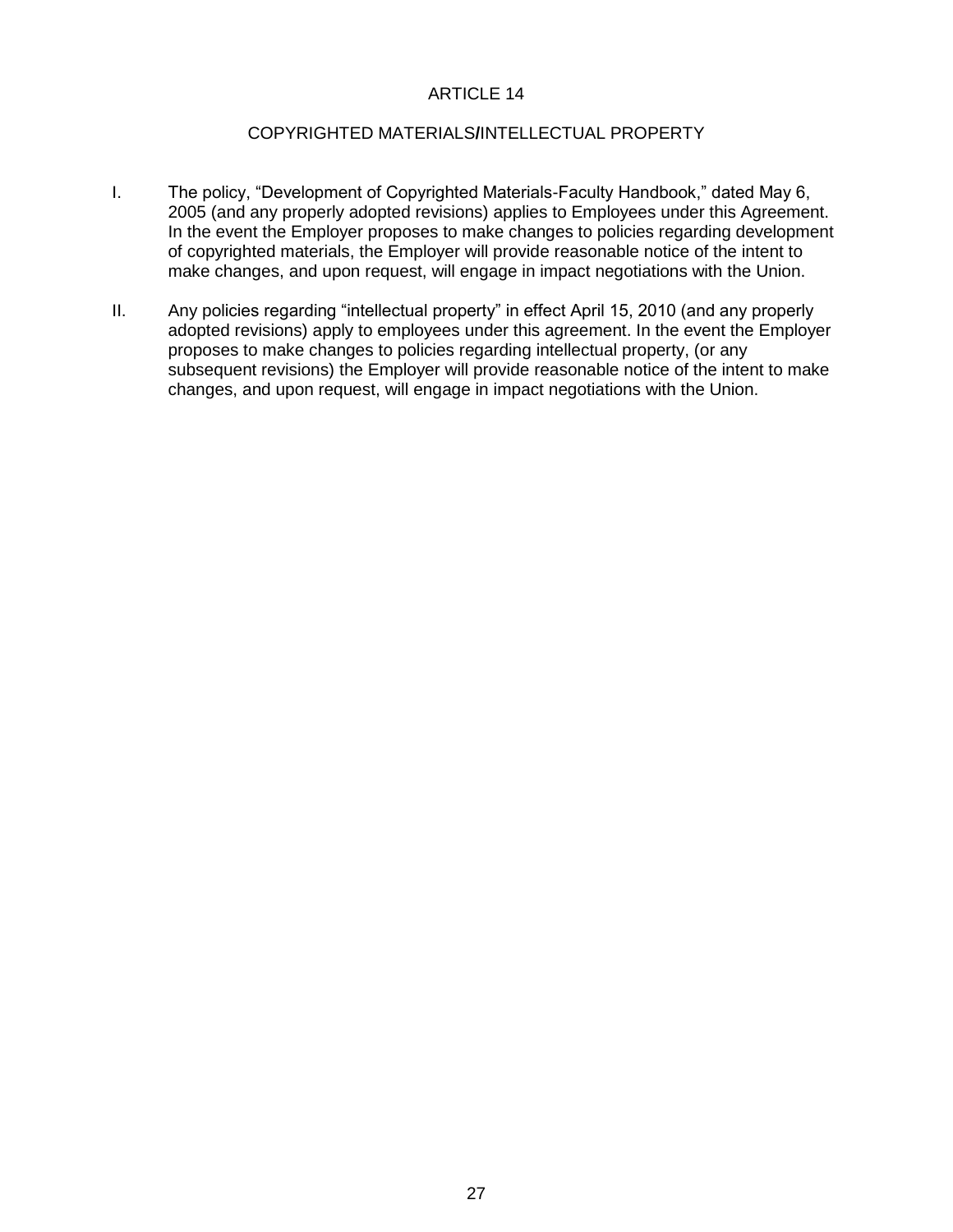### APPOINTMENTS

#### I. Appointments

- A. Appointment Designations
	- 1. Appointments of bargaining unit members may be made on a semester, academic year or annual year basis for up to one (1) year.
	- 2. At any time, the Provost may approve an appointment of longer than one (1) year.
	- 3. Appointments of Designation B are no less than three (3) years and may be made on a semester, academic year or annual basis. The precise term of the appointment will be at the discretion of the Employing Unit.
- B. General Provisions
	- 1. The Unit Head of the Employee's Unit shall make recommendations for appointment and designation.
	- 2. No Employee shall be employed under terms and conditions less favorable than those contained in this Agreement.
	- 3. Extension(s) or modification(s) of any appointments which include terms and conditions exceeding those provided by this Agreement shall be stated in writing by the Unit Head, with a copy provided to the Employee and the Union. Such appointment shall be without precedent and shall not alter the terms of the appointment process.
- C. Designation B
	- 1. At any time, the Provost may approve an appointment as a Designation B.
	- 2. Employees initially appointed as Designation B shall receive the same benefits as those advancing to Designation B.
	- 3. During the first month of the eighth or subsequent semester of teaching employment within seven years of the first of these semesters in a given employing unit, the employee may submit a written request to the unit head or designee, including required documentation of teaching excellence, to be reappointed as a Designation B employee for the teaching portion of the assignment.
		- a. In this circumstance, the next appointment shall be for at least three years subject to satisfactory completion of a major review.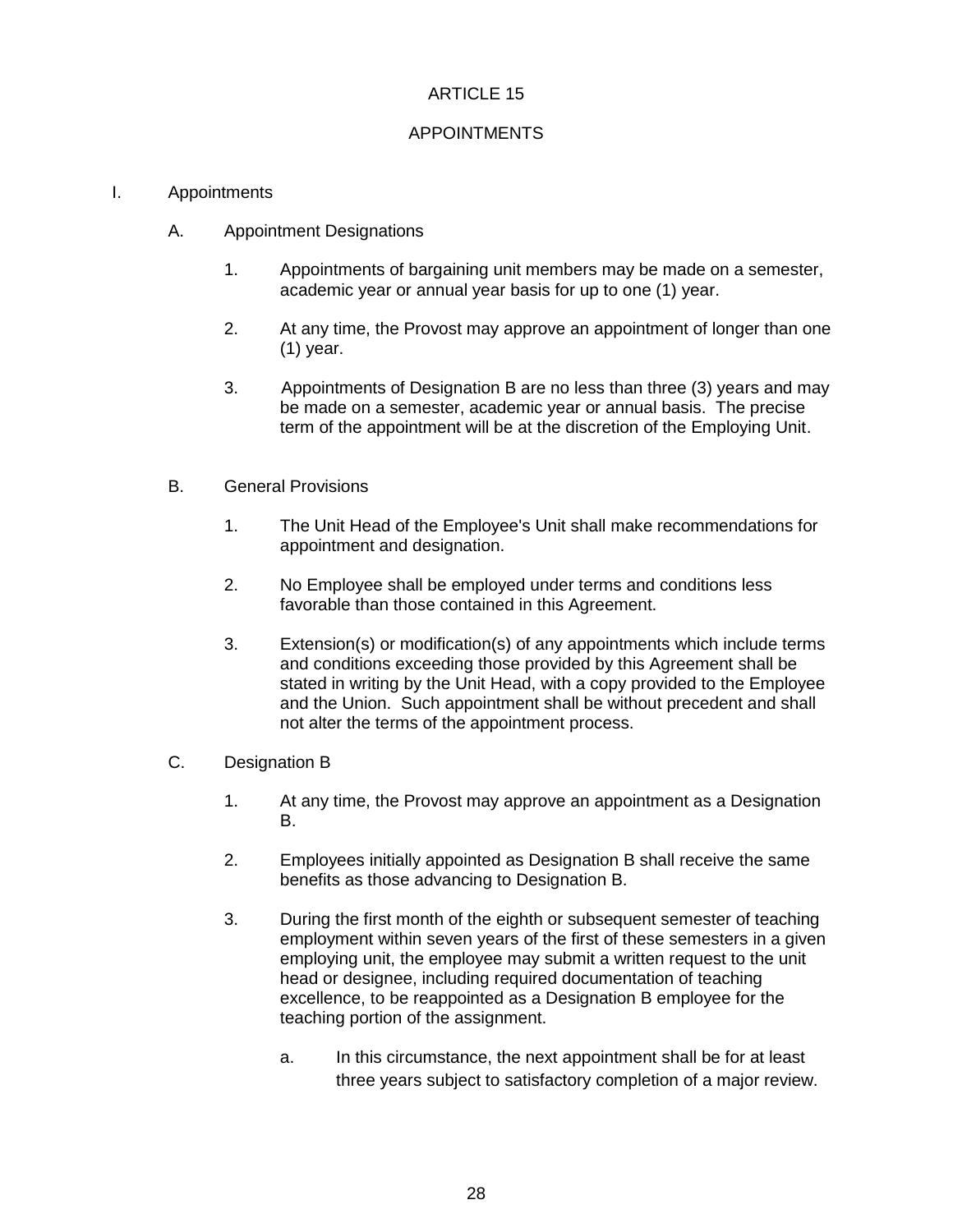- b. If the employee fails to make such a request, s/he shall be subject to normal reappointment procedures (see Annual Performance Review).
- c. Semesters of Teaching Employment
	- i. Include semesters teaching at Michigan State University in a tenure track position.
	- ii. Does not include summer semester/term. In addition, not teaching summer semester/term does not constitute a break from continuous service for purpose of Designation B.
- d. Following each annual review that demonstrates continued excellence in teaching, each Designation B Employee's appointment shall be extended for one (1) year ensuring that the appointment is for no less than three (3) years.

If a Designation B Employee's annual review does not clearly demonstrate continued excellence in teaching, upon consultation with the unit advisory committee regularly used to provide advice on faculty performance, the unit administrator may require a more detailed review to verify continued teaching excellence. The employee shall be given an opportunity to respond to the detailed review.

In the event the more detailed review does not verify continued excellence in teaching and if after reviewing the Employee's response, the Unit Administrator may, with approval by the Dean and Provost, give the Employee notice of removal of Designation B status and a new appointment end date that is one (1) academic year from the date of notice.

Nothing in this article is meant to override provisions in Article 17.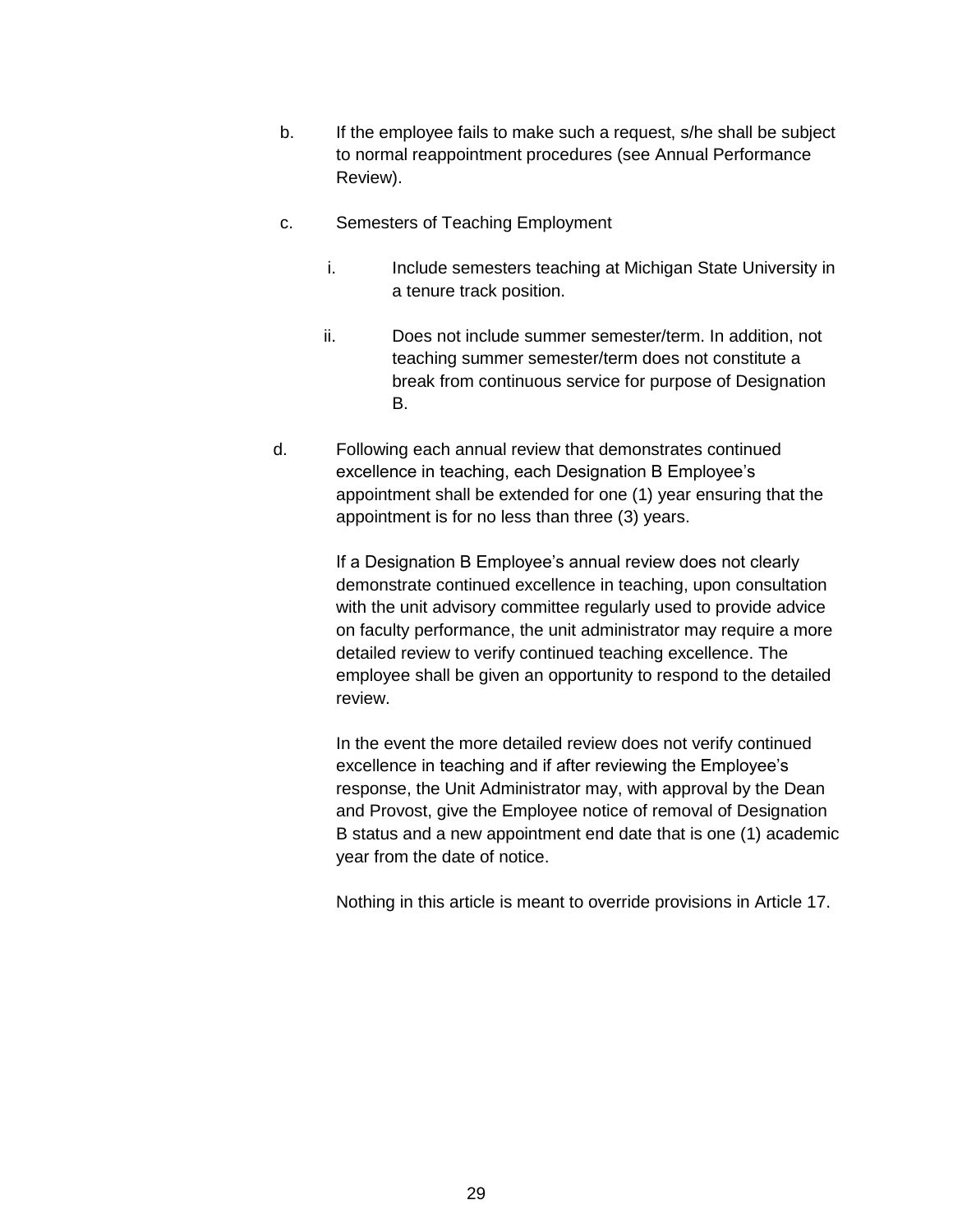- D. Reappointment, Non-Renewal and Notice
	- 1. Reappointment

An academic unit has no obligation to offer any subsequent appointment to any Employee. There shall be no guarantee of employment, nor should there be any expectation of continued employment, beyond the specific appointment end date. All appointments/re-appointments shall be within the sole discretion of the Employer.

- 2. Non-Renewal
	- a. Written notice of non-renewal shall be provided no later than December 1<sup>st</sup> for the spring semester or July 15 for the fall semester.
	- b. In the event of non-renewal, the Employer will provide notice to the Employee and to the Union stating the reason.
	- c. Notice of non-renewal applies to employees with fall and/or spring appointments.
	- d. The notice of non-renewal provision shall not apply:
		- i. In the spring appointment period for the summer appointment period
		- ii. In the summer appointment period for summer-only appointments
- 3. If non-renewal letters are not issued within the time limits specified above and the Union notifies the employing unit, the Associate Provost for Academic Human Resources, and the Office of Employee Relations of failure to comply with such timelines, the employing unit shall issue, within five (5) business days after such notice is received by the Associate Provost for Academic Human Resources:
	- a. An appointment letter or,
	- b. A non-renewal letter.

Any grievance or claim pertaining to this provision will be considered resolved if a non-renewal or appointment letter is issued within five (5) business days. An employee issued a letter of appointment within these timelines shall have no grievance or claim under this provision if the employee does not accept the appointment.

Employees who are not issued a letter within five (5) business days of notice shall receive two weeks' pay from the employing unit at the pay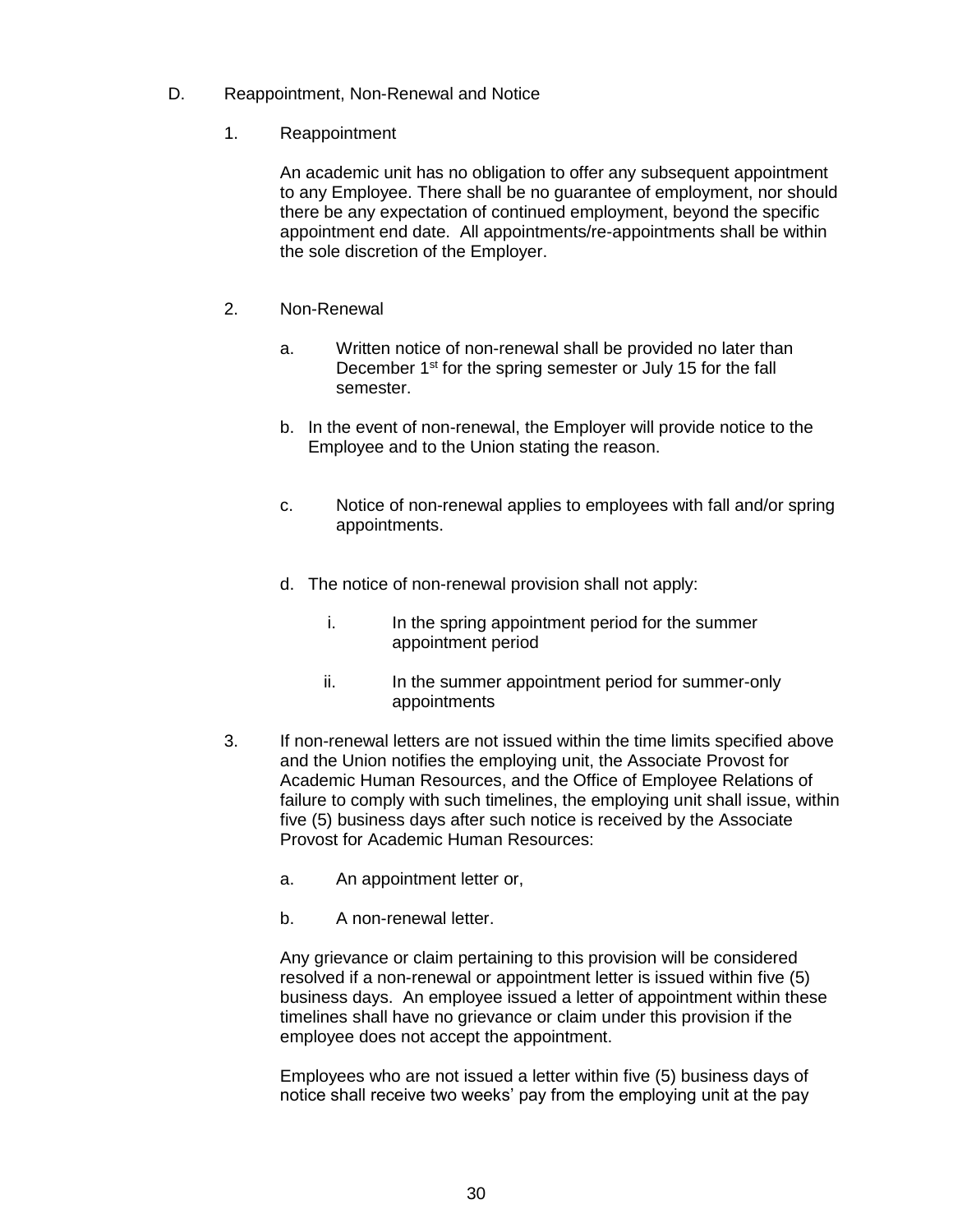rate they received during their most recent appointment period. Acceptance of such payment will satisfy any grievance or claim pertaining to the matter.

E. Major Review

Major reviews of Employees shall be predicated on sustained outstanding achievements in UNTF bargaining unit assigned teaching duties. Each Employing Unit shall establish and make public the criteria it shall use to review performance of Employees. The criteria shall be consistent with Article 18.

If an academic unit has not established and published reasonable procedures and criteria for the review, that academic unit shall be required to use the standard procedures developed by the college.

#### II. Probationary Period

An employee shall, upon appointment, be considered probationary provided:

- A. The employee has not already served a probationary period in a UNTF bargaining unit position within the employing unit.
- B. The employee is not holding a concurrent appointment in another employing unit in which the employee has already served a probationary period.
- C. The probationary period shall be two (2) semesters in length.
- D. The probationary period is clearly noted in the employee's appointment letter.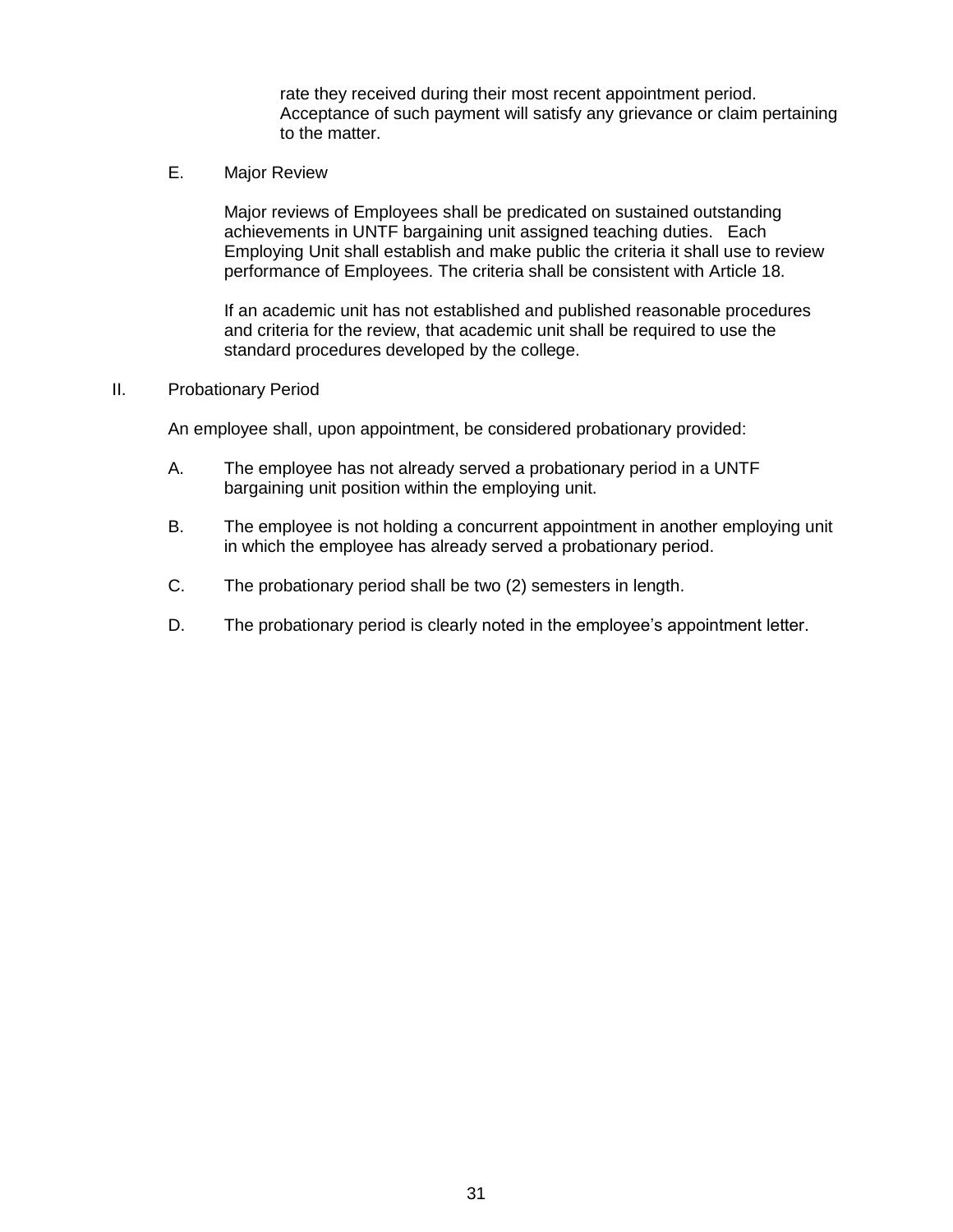# COMPENSATION PROGRAM

| <b>FACULTY RANK</b>         | <b>ACADEMIC YEAR</b> | <b>ANNUAL YEAR</b>                                             |
|-----------------------------|----------------------|----------------------------------------------------------------|
| Lecturer                    | \$35,000             | \$42,778                                                       |
| <b>Assistant Instructor</b> | \$35,000             | \$42,778                                                       |
| Instructor                  | \$35,000             | \$42,778                                                       |
| Specialist                  | \$35,000             | \$42,778                                                       |
| <b>Assistant Professor</b>  | \$45,000             | \$55,000                                                       |
| <b>Associate Professor</b>  | \$50,231             | \$61,394                                                       |
| Professor                   | \$61,859             | \$75,605                                                       |
|                             |                      | Minimum Full-Time Salary Guidelines effective October 1, 2018. |

| Minimum Full-Time Salary Guidelines effective October 1, 2019. |                      |                    |  |
|----------------------------------------------------------------|----------------------|--------------------|--|
| <b>FACULTY RANK</b>                                            | <b>ACADEMIC YEAR</b> | <b>ANNUAL YEAR</b> |  |
| Lecturer                                                       | \$35,525             | \$43,420           |  |
| <b>Assistant Instructor</b>                                    | \$35,525             | \$43,420           |  |
| Instructor                                                     | \$35,525             | \$43,420           |  |
| Specialist                                                     | \$35,525             | \$43,420           |  |
| <b>Assistant Professor</b>                                     | \$45,675             | \$55,825           |  |
| <b>Associate Professor</b>                                     | \$50,984             | \$62,315           |  |
| Professor                                                      | \$62,787             | \$76,739           |  |

| Minimum Full-Time Salary Guidelines effective October 1, 2020. |                      |                    |  |
|----------------------------------------------------------------|----------------------|--------------------|--|
| <b>FACULTY RANK</b>                                            | <b>ACADEMIC YEAR</b> | <b>ANNUAL YEAR</b> |  |
| Lecturer                                                       | \$36,236             | \$44,288           |  |
| <b>Assistant Instructor</b>                                    | \$36,236             | \$44,288           |  |
| Instructor                                                     | \$36,236             | \$44,288           |  |
| Specialist                                                     | \$36,236             | \$44,288           |  |
| <b>Assistant Professor</b>                                     | \$46,589             | \$56,942           |  |
| <b>Associate Professor</b>                                     | \$52,004             | \$63,561           |  |
| Professor                                                      | \$64,043             | \$78,274           |  |

| Minimum Full-Time Salary Guidelines effective October 1, 2021. |                      |                    |  |
|----------------------------------------------------------------|----------------------|--------------------|--|
| <b>FACULTY RANK</b>                                            | <b>ACADEMIC YEAR</b> | <b>ANNUAL YEAR</b> |  |
| Lecturer                                                       | \$36,961             | \$45,174           |  |
| <b>Assistant Instructor</b>                                    | \$36,961             | \$45,174           |  |
| Instructor                                                     | \$36,961             | \$45,174           |  |
| Specialist                                                     | \$36,961             | \$45,174           |  |
| <b>Assistant Professor</b>                                     | \$47,521             | \$58,081           |  |
| <b>Associate Professor</b>                                     | \$53,044             | \$64,832           |  |
| Professor                                                      | \$65,324             | \$79,839           |  |

The employing unit may provide salaries in excess of the minimum salary guidelines.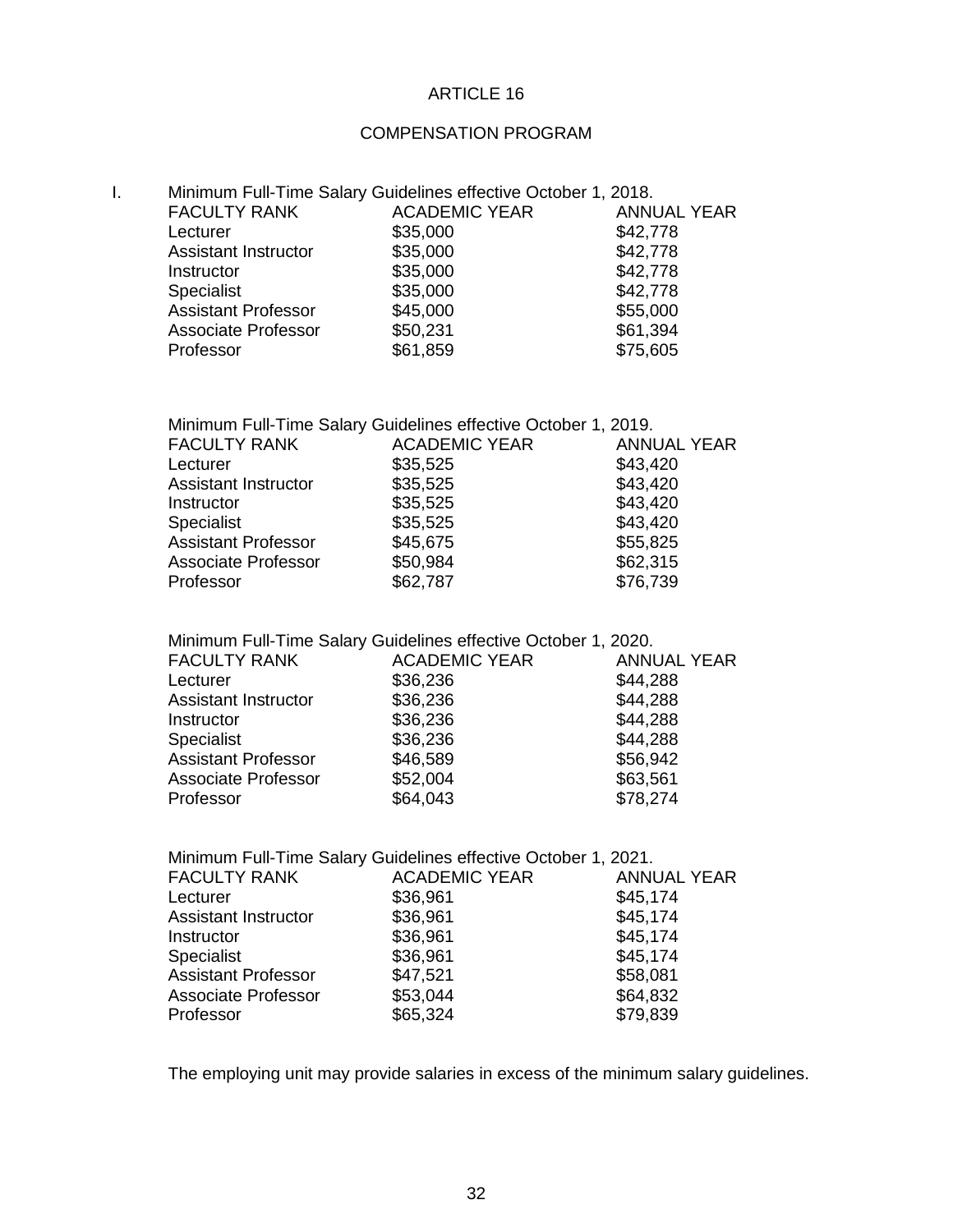- II. Merit Pool Increase
	- A. Effective October 1, 2018, a merit pool equivalent to1.5% of the eligible employees' annualized wages will be established for distribution.
		- 1. The minimum salary levels will be increased by 0% (reflected in table above)
	- B. Effective October 1, 2019, a merit pool equivalent to1.5% of the eligible employees' annualized wages will be established for distribution.
		- 1. The minimum salary levels will be increased by1.5% (reflected in table above)
	- C. Effective October 1, 2020, a merit pool equivalent to 2.0% of the eligible employees' annualized wages will be established for distribution.
		- 1. The minimum salary levels will be increased by 2.0% (reflected in table above)
	- D. Effective October 1, 2021, a merit pool equivalent to 2.0% of the eligible employees' annualized wages will be established for distribution.
		- 1. The minimum salary levels will be increased by 2.0% (reflected in table above)
- III. All salary adjustments will be based 100% on merit. Individual adjustments will vary based on academic unit merit determination.
- IV. Any adjustments shall be made in accordance with applicable departmental/school/ college bylaws or guidelines for distribution of merit increases.
- V. Effective October 1, 2018, an increase to the minimums of the ranks of Lecturer, Assistant Instructor, Instructor and Specialist to \$35,000 for Academic Year appointments and \$42,778 for an Annual Year appointment. An increase to the minimums of the rank of Assistant Professor to \$45,000 for Academic Year appointments and \$55,000 for an Annual Year appointment.
- VI. There shall be a \$1,000 one-time increase to the base salary for employees who achieve Designation B status after the effective date of the 2018 to 2022 Collective Bargaining Agreement. The increase shall be effective October 1 following the start of the initial Designation B appointment. This amount is solely attributable to teaching, irrespective of teaching percent.
- VII. The parties agreed to a separate letter of agreement applicable to the 2018 to 2022 Collective Bargaining Agreement reflecting a one-time increase to the base salary of the individuals on list provided by the Union on May 6, 2018 reflecting a total, maximum cost to the University of \$60,000.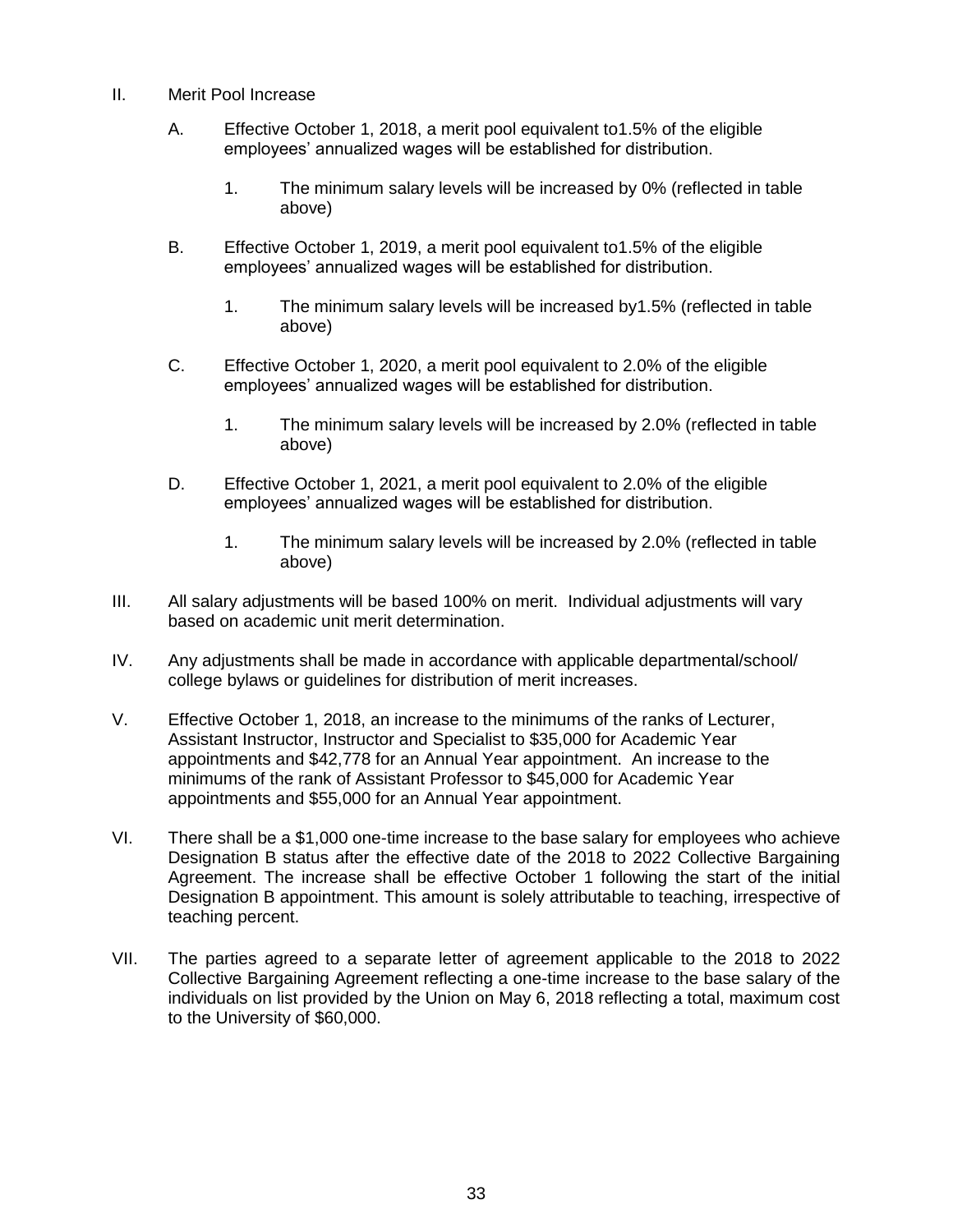#### LAYOFF

- I. The needs of the University for the service of Employees vary over time. Such changes in need for Employees can be due to programmatic changes, to reorganization, to changes in the ways the University will perform its functions or meet its need, to the cyclic need for certain services, to needs for economy or financial exigency, to operational needs, to modified plans and/or goals, and/or to reduction and/or reallocation of funding sources, including mandated or discretionary budget reductions.
- II. As used in this Article, the term "layoff" shall include both full layoff and partial layoff. A full layoff is an involuntary separation from employment that occurs during the term of an appointment. A partial layoff is an involuntary reduction in the percentage of employment that occurs during the term of appointment.
- III. Subject to the provisions below, an employee may be laid off at any time as a result of adverse financial circumstances; low enrollment; reallocation of resources; reorganization of the degree or curriculum offerings or requirements; reorganization of academic or administrative structures, programs, or functions; or curtailment or abolishment of one or more programs or functions; shortage of work; a material change of duties or other business or academic reasons as deemed necessary by the Employer.
- IV. The layoff may be at an organizational level of the University such as a division, college, school, department, area, program, or other level of organization of unit as the University deems appropriate. In designating the makeup of the layoff unit, the Employer may consider the special qualifications and relevant experiences required for specific positions and exclude such positions from layoff.
- V. In determining which Employee's employment will be discontinued under this section, the University shall take into consideration appropriate factors. Employees are to be informed of layoff as soon as practicable. Employees shall be given no less than 14 calendar days notice of indefinite layoff or in lieu thereof, two weeks pay at the employee's current regular salary rate, or a pro-rated combination of notice and pay. A notice of layoff shall be sent to the employee by mail, return receipt requested, or delivered in person to the employee.
- VI. A laid off employee shall be given consideration for vacant employment opportunities within their former employing unit, which may arise within the period of the appointment at the time of their layoff prior to commencing other recruiting efforts.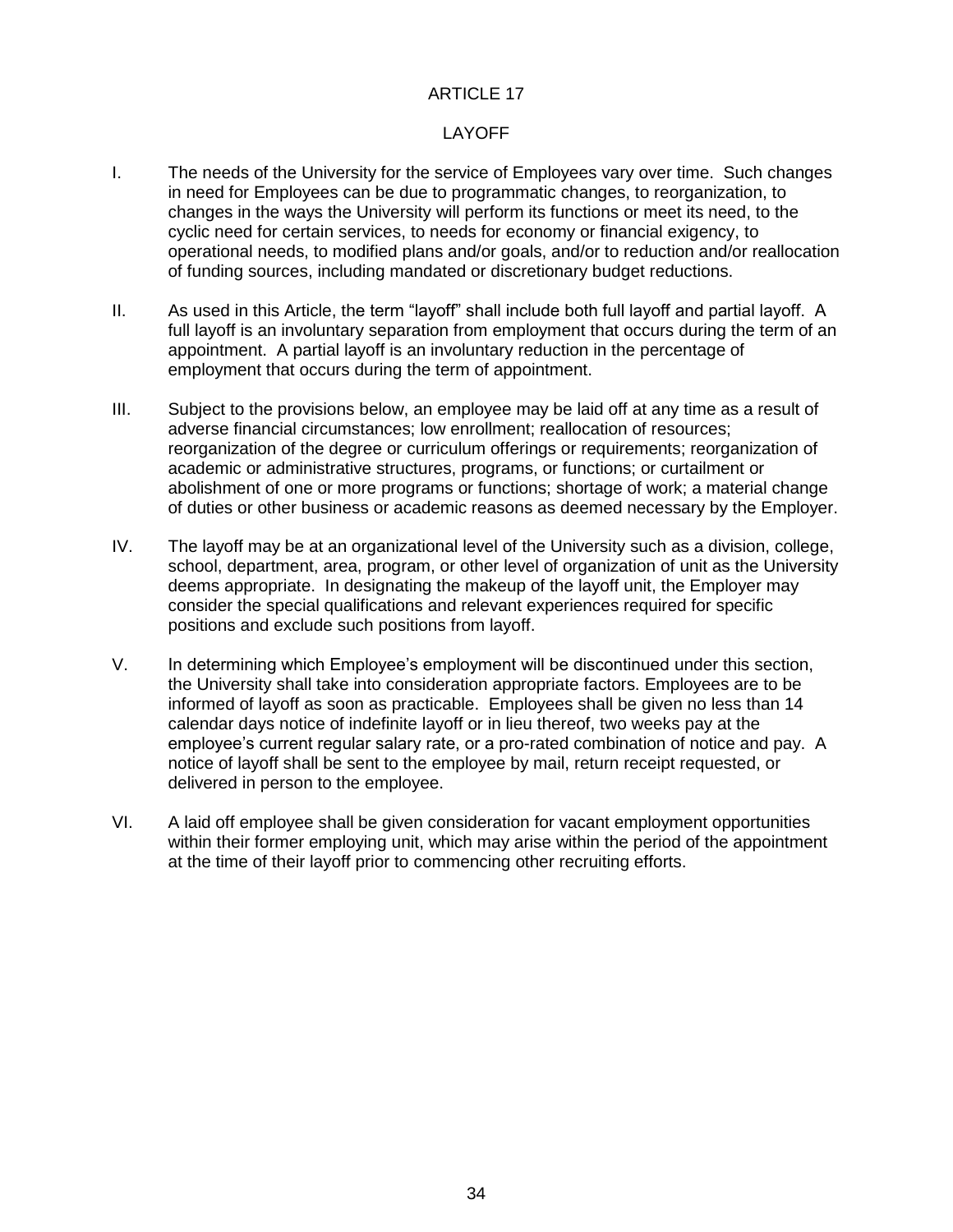#### ANNUAL PERFORMANCE REVIEW

#### I. Procedure and Criteria

Each academic unit is responsible for establishing and communicating current procedures and criteria for annual reviews to evaluate teaching performance of Employees for purposes of merit and reappointment consideration. If an academic unit adds or amends established performance criteria, the employees shall only be evaluated on those additions or amendments from the date of the change forward.

An academic unit may use an advisory committee for annual reviews.

The employing unit will determine the criteria for, the manner of, and the Employee's responsibilities in the review process. These must be consistent with commonly accepted standards within the employing unit for evaluating these categories of work. Documentation of teaching performance may include, but is not limited to: teaching portfolios; student ratings and commentary; syllabi; course materials; personal narrative; and classroom observation. Units are encouraged to use multiple sources of information in the review process when multiple sources are available.

II. Timelines and Discussion

Written performance reviews shall be conducted at least once per year. A copy of the written review shall be provided to the employee.

If an evaluation is not completed within the appropriate timeline, the Employee shall be assumed to be performing without cause for concern. Upon request an appropriate unit administrator, or designee, shall discuss the review with the employee.

#### III. Response

The Employee will have an opportunity to submit supporting material and/or a response to the evaluation. A copy of the evaluation and any accompanying material will be placed in the Employee's personnel file.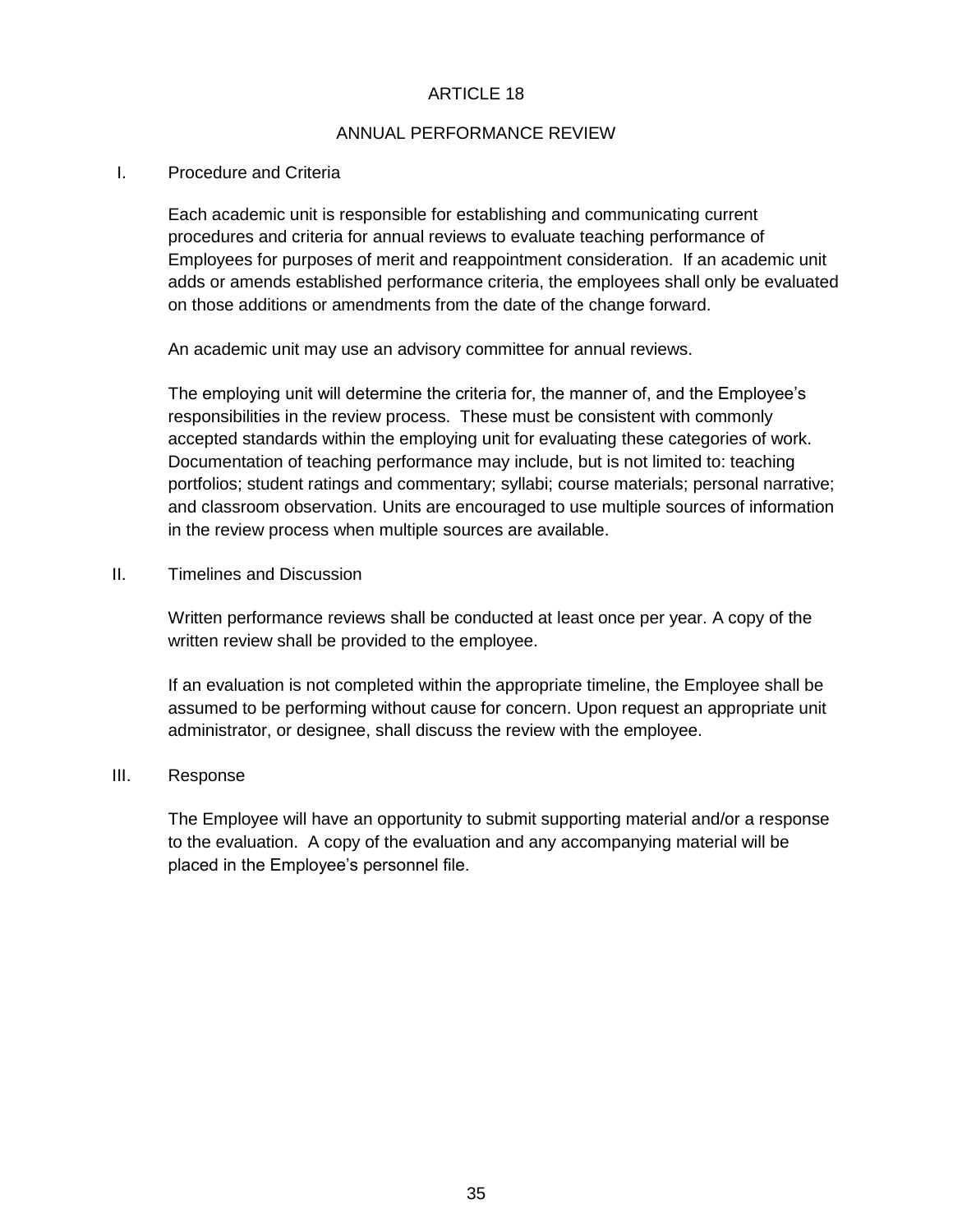#### DISCIPLINARY ACTION AND DISMISSAL

- I. The parties recognize the authority of the Employer to discipline and discharge employees for just cause. Discipline for misconduct or unsatisfactory performance is a written warning, written reprimand, suspension with or without pay, and/or reduction in duties or in pay. Discharge is the termination of employment, initiated by the employer, prior to a previously stated appointment end date, for serious misconduct or unsatisfactory performance. Discipline and Discharge may result from an accumulation of minor infractions as well as for a single serious infraction.
- II. In the event the employer determines a hearing, conference, or investigative meeting which may result in disciplinary action is necessary, the employee may request the presence of a Union representative. The employing department must, if requested by the employee, allow reasonable time for the employee to arrange to have Union representation.
- III. The Employer will inform the Employee of the subject matter prior to the investigative interview.
- IV. If requested, an employee will be allowed to hold a pre-interview conference with his/her Union representative.
- V. In the event an employee is disciplined or discharged by written notice, a copy of the notice shall be distributed to the Union at the time it is given to the employee and a copy shall be placed in the employee's official personnel folder. Such written notice shall outline the reasons for the disciplinary action or discharge.
- VI. When an employee is disciplined or discharged, he/she will be allowed to discuss the action with a Union representative. The Employer will make meeting space available for the employee and union representative.
- VII. Grievances Concerning Discipline
	- A. Should the employee consider the disciplinary action or discharge without just cause, it shall be appealed as a grievance within fourteen (14) days after written notification of the discipline is received by the affected employee. A grievance over a written letter of reprimand shall be submitted at Step 1 of the grievance procedure; whereas, all other disciplines shall be submitted at Step 2. Failure to submit a written grievance within the time limits shall constitute a waiver of all claims concerning such disciplinary action or discharge.
	- B. Notwithstanding the above, the discipline or termination of an Employee serving a probation period shall not be subject to the grievance procedure.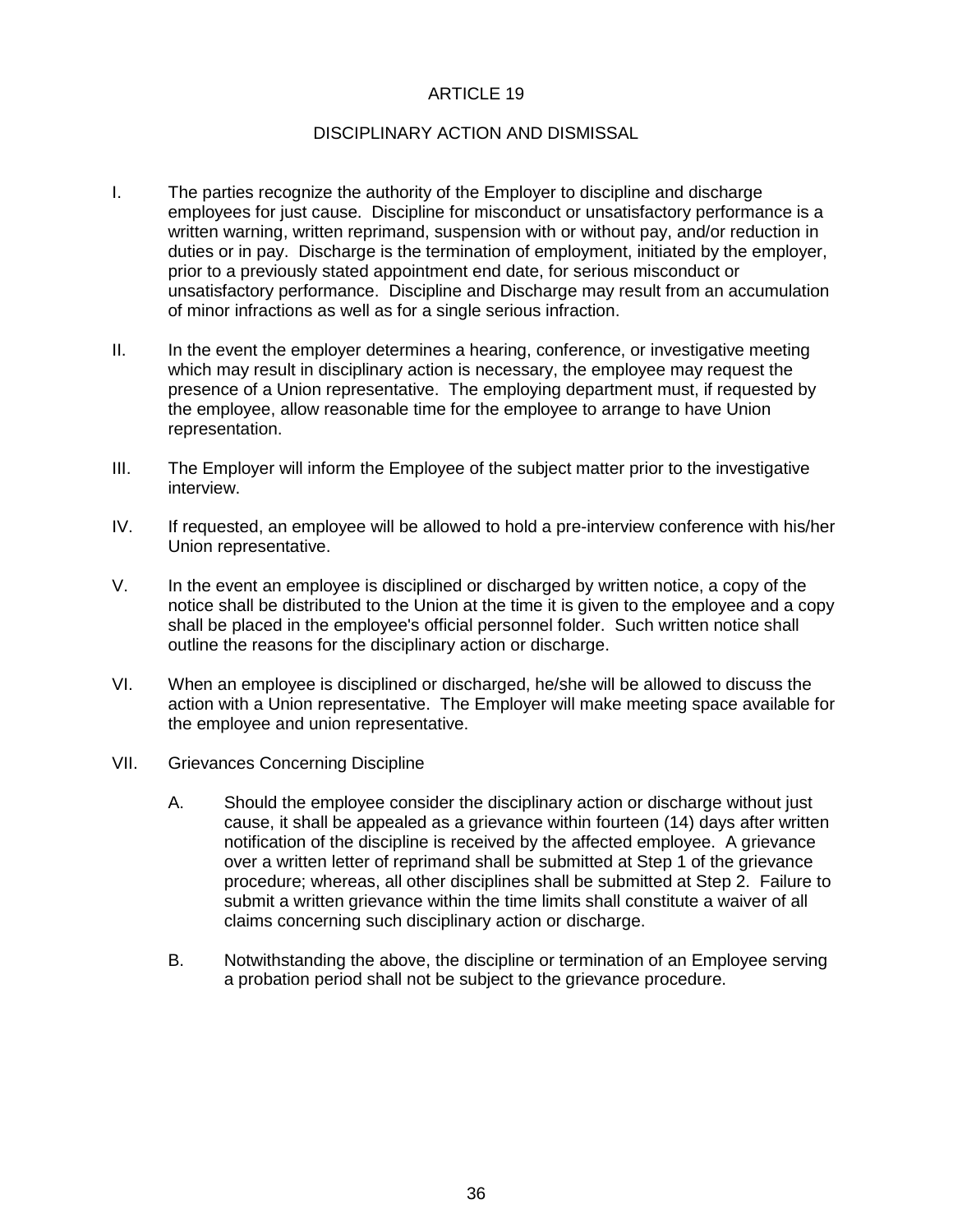#### BENEFIT PROGRAMS

#### I. Benefit Eligibility

Employees who are employed at least 50% time for nine (9) months or longer shall be eligible for benefit consideration.

Enrollment must be completed within 30 days from the date of hire.

Employees whose appointments do not initially meet this criteria and whose appointments are subsequently changed or extended such that the appointment meets this criteria after the initial appointment has commenced are eligible for benefit consideration on the earlier date of the two following scenarios :

- A. The first of the month following the date the appointment change or extension is entered into the HR/Payroll system by the appointing unit or
- B. The effective date of the appointment change.

Enrollment for newly eligible employees (i.e. eligible by virtue of an appointment change) must be completed within 30 days of official notice of eligibility for benefits.

If enrollment does not occur within the required 30-day period, the employee must wait for the next annual open enrollment period.

II. Proportional Benefits

Part-time (50-89.9%) employees receive a University contribution based on the percentage of employment as shown below; the remainder of the premium is taken as a payroll deduction. Benefits for which employees are eligible but where there is no University contribution (such as, but not limited to time off programs) shall be apportioned as shown below:

50% - 64.9% employment - 50% 65% - 89.9% employment- 75%

- III. Termination of Benefits In case of termination, benefits will be affected as follows:
	- A. Health, employee-paid life, and accidental death and dismemberment coverages will continue in force until the end of the month of termination of active employment.
	- B. Dental coverage continues through the end of the month of termination of active employment.
	- C. Employer paid life and travel accident coverages cease on the last day of active employment.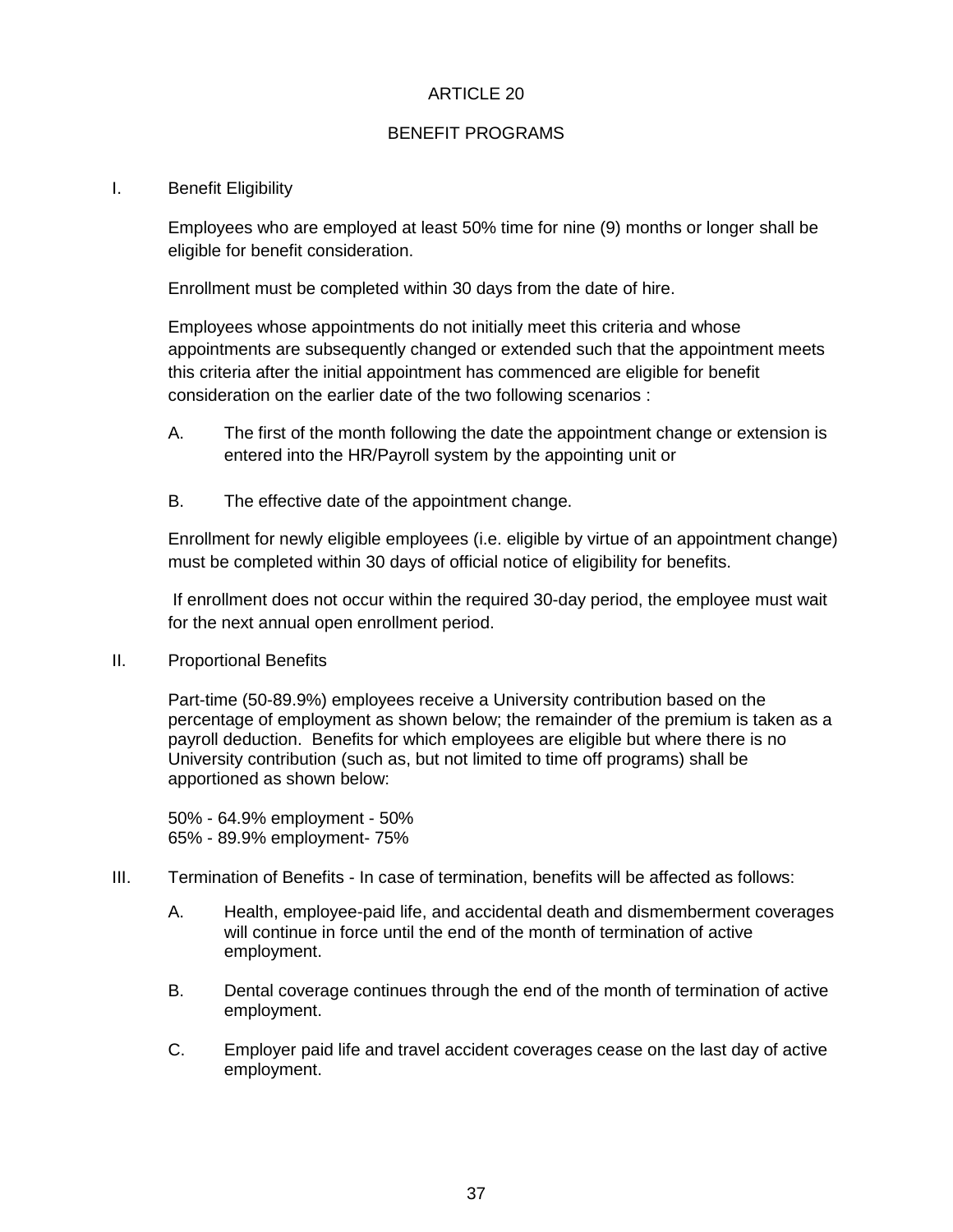- D. Coverage under the health and/or dental plans may be continued in accordance with the Consolidated Omnibus Reconciliation Act (COBRA) of 1986, for up to 18 months (29 months if currently disabled and receiving Social Security Disability (SSD) or deemed disabled by SSD any time during the first 60 days of COBRA coverage) by paying a monthly premium. Contact the MSU Human Resources Solutions Center for details.
- E. Employee-paid and employer paid life coverages may be converted by contacting the company directly.
- IV**.** Changes in Benefits Programs

The Union waives its right to bargain over changes or amendments in health care, prescription drug and dental benefit coverage and/or eligibility criteria to bargaining unit employees for the life of this agreement provided:

- A. Any health care, prescription drug and dental benefit coverage and/or eligibility criteria for bargaining unit employees mirrors the coverage and/or eligibility criteria offered to campus-based, non-UNTF academic staff and faculty of the university.
- B. The parties agree to confer regarding the timing, benefit level and other matters relating to employer provided benefit programs and levels prior to any adjustments being made and provided that the UNTF has been given sufficient time to review potential changes and to provide input.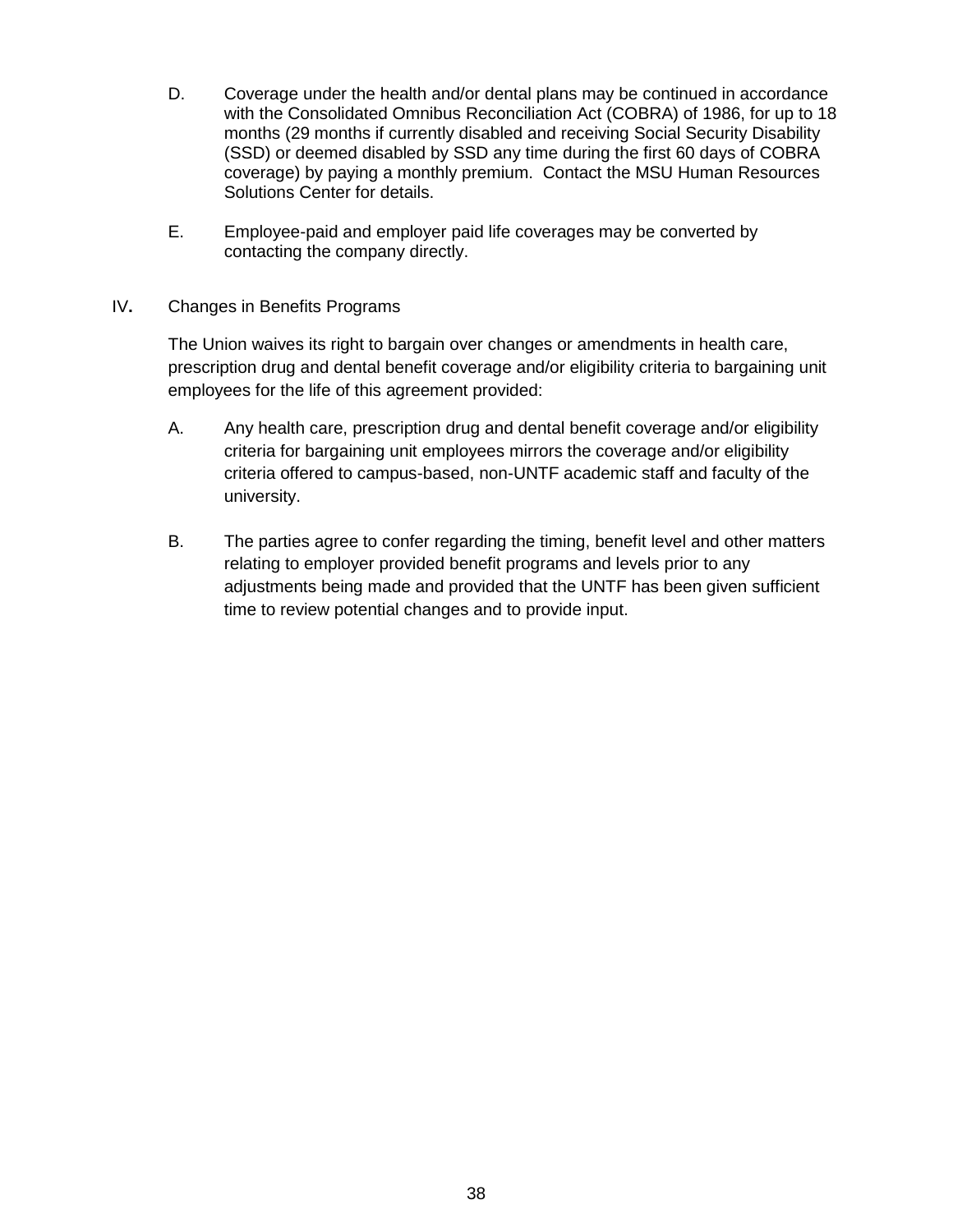# HEALTH PLAN COVERAGE

Participation in health plan coverage is optional for full-time and part-time employees.

Health care coverage is available under a Preferred Provider Organization (PPO), a Health Maintenance Organization (HMO), or a High Deductible Health Plan (HDHP) with a Health Savings Account (HSA).

All employees with a health plan are automatically enrolled for prescription drug coverage.

I. Eligibility

An eligible employee may enroll themselves, their spouse or MSU recognized Other Eligible Individual (OEI), and their eligible dependents.

II. Premiums

Health care premiums are adjusted annually. Employees contribute a designated portion of the premium cost plus the difference between the highest and lowest cost health plan (depending on the health plan chosen).

The University contributes the balance of the premium for full-time employees and makes a proportional university contribution based on the percentage of employment for part-time employees; the remainder of the premium is taken as a payroll deduction. Payroll deductions for health plan premiums are withheld on a pre-tax basis (before federal, state, city, and social security taxes are calculated).

In addition, the University will contribute at least \$750 each year into the HSA for any full-time employee who selects the High Deductible Plan and the University will make a proportional contribution based on the percentage of employment for part-time employees.

- III. Health Plan Affidavit
	- A. Michigan State University requires that spouses or MSU Recognized Other Eligible Individuals (OEI) eligible for health plan coverage through another employer with an annual employee premium cost as determined by MSU must enroll in that employer's coverage in order to enroll/maintain coverage through MSU.
	- B. A Health Plan Affidavit must be completed by employees at the time of hire and each year during open enrollment for their spouse or an Other Eligible Individual to be enrolled in an MSU health plan.
	- C. Dependents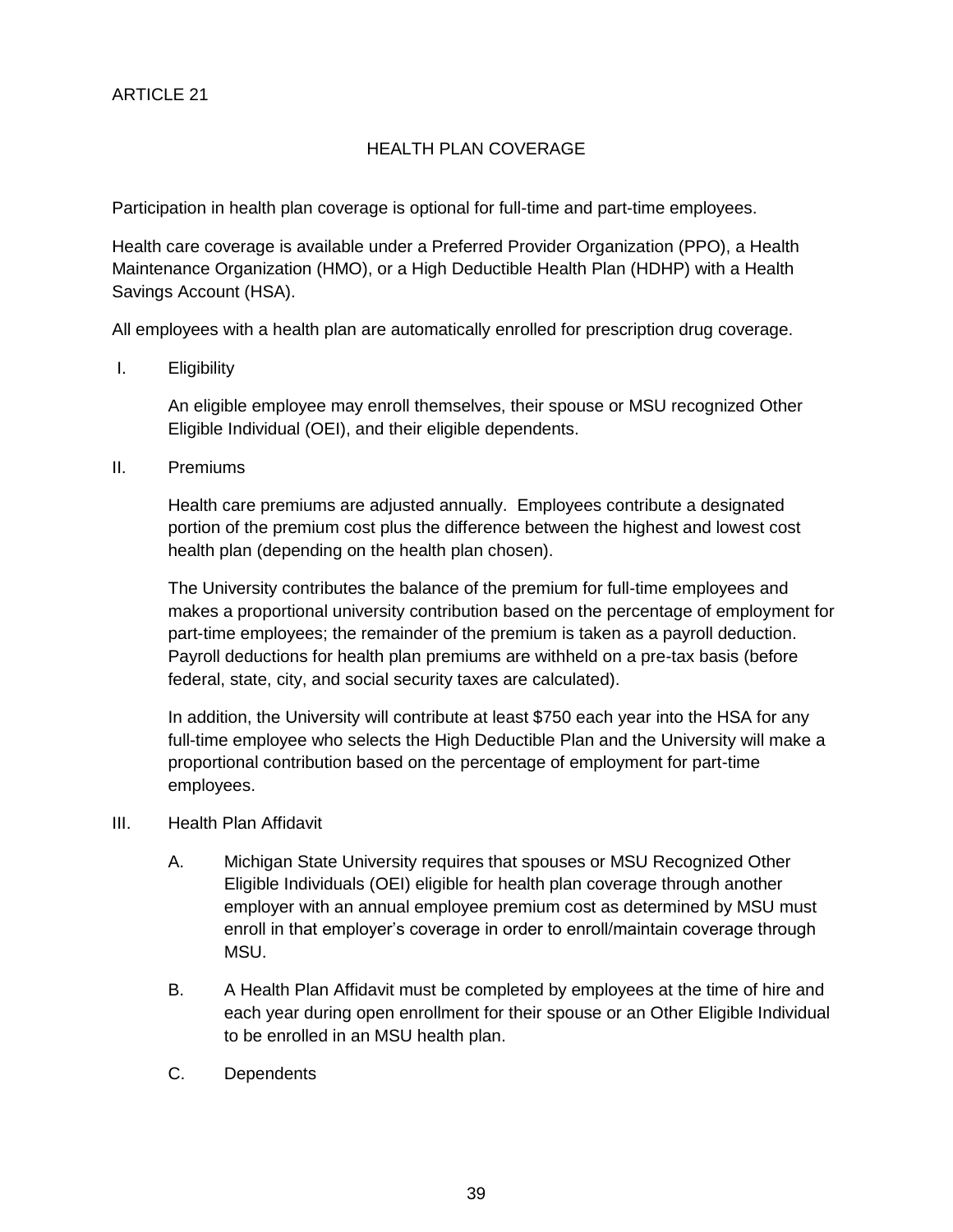- 1. Covered on the health/prescription insurance until the end of the calendar year they turn age 26.
- 2. Eligible dependents include son, daughter, stepchild, adopted child, or eligible foster child (which only goes to age 18).
- 3. Parents or other relatives over age 26 can be covered, provided IRS dependent guidelines are met, by purchasing a Sponsored Dependent Rider through payroll deduction.
- IV. Health Care Waiver

Eligibility: Full-time and part-time (50-89.9%) employees. If the employee, spouse, or an Other Eligible Individual and dependents have adequate health care coverage through another employer, the employee may waive MSU's health care coverage and receive a cash payment.

- A. Employee must enroll within 30 days of appointment, or of notice of eligibility if applicable, or anytime during the annual open enrollment period.
- B. Eligible to receive up to \$600 cash payment the following February.
- C. Payment is considered taxable income.

Individuals accrue points based on their employment percent and the number of months they are enrolled in the waiver for the prior plan year: 1 point for each month in waiver if full-time; .75 of a point for 3/4-time of and .5 of a point if half-time. See chart below.

| Points Accrued         | <b>Waiver Payments</b> |
|------------------------|------------------------|
| Full 12 points         | \$600                  |
| 9 through 11.75 points | \$450                  |
| 6 through 8.75 points  | \$300                  |
| 3 through 5.75 points  | \$150                  |
| Less than 3 points     | \$0                    |

D. An employee whose spouse or Other Eligible Individual is either an MSU employee or retiree is not eligible for the waiver.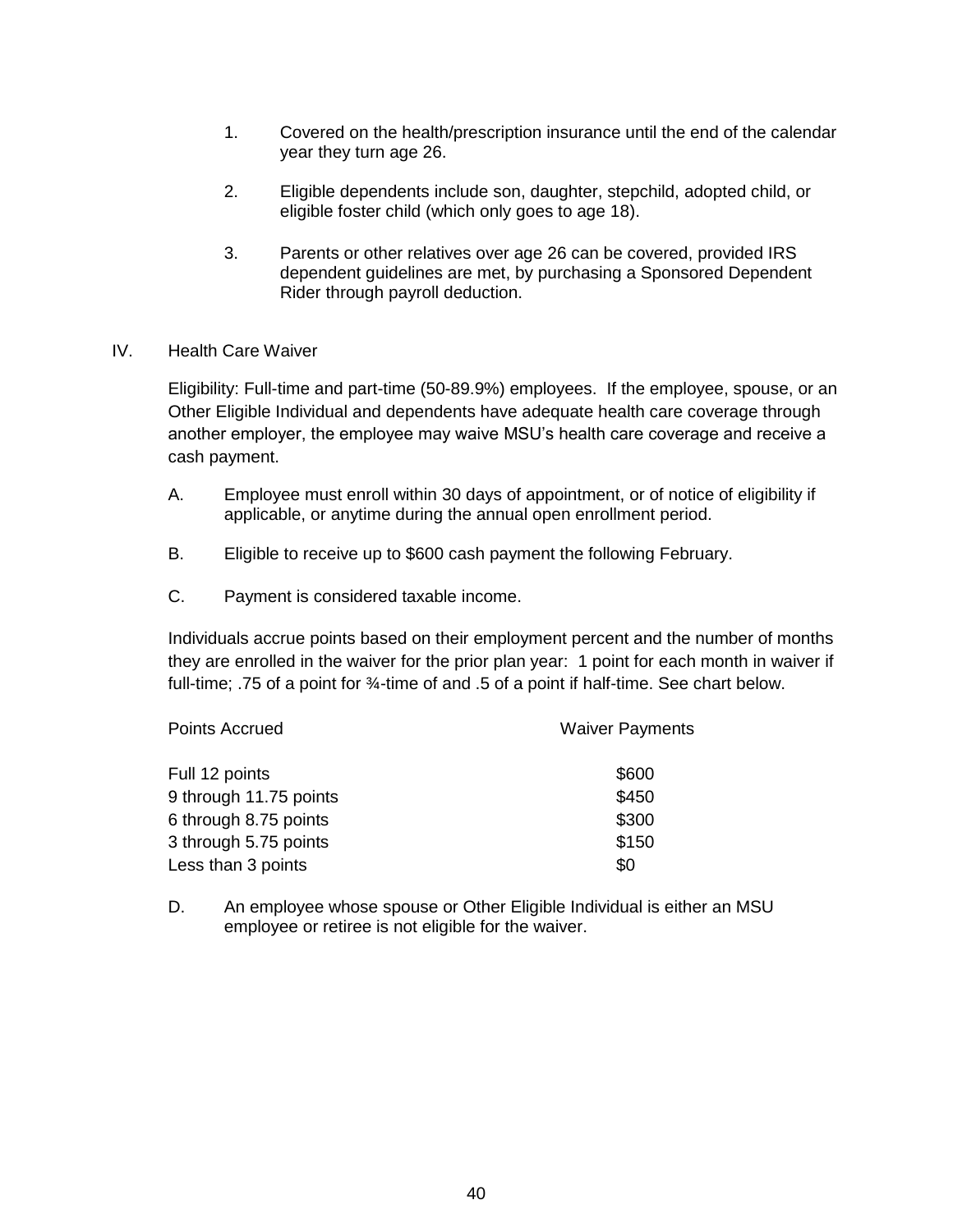### DENTAL PLAN

- I. Dental plan benefits will be provided consistent with the carrier's conditions and procedures.
- II. Fees for the below mentioned services will be covered on a usual, customary, and reasonable basis with a fifty (50) percent co-payment.
	- A. Basic diagnostic, preventative, emergency palliative, restorative, oral surgery, endodontics, periodontics, and prosthodontics, subject to a \$600 annual maximum per individual.
	- B. Orthodontics subject to a \$600 lifetime maximum per individual
	- C. The University makes a proportional university contribution based on the percentage of employment for part-time employees.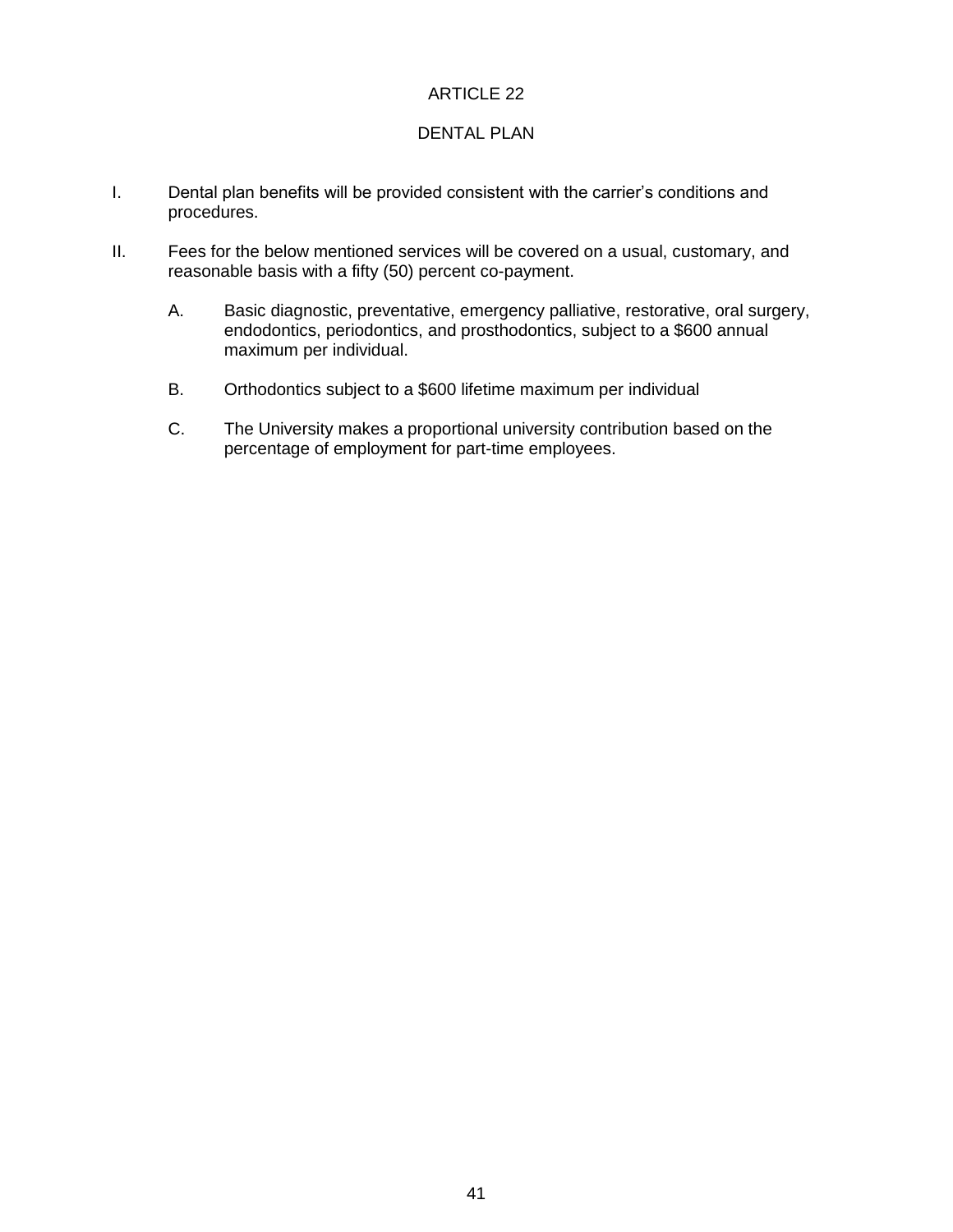### LONG TERM DISABILITY

- I. The University provides income protection through the long term disability plan.
- II. The benefit is payable to employees who become totally disabled as defined in the LTD master contract and are unable to work due to sickness or bodily injury. In addition, the University makes the regular contribution for health care coverage and pays the regular cost for dental and the employee-paid life plan.
- III. The University pays the entire cost of the LTD benefit. Coverage is automatic and becomes effective the first day of the month following or coinciding with completion of twelve (12) full-time equivalent service months. Long term disability coverage will terminate on the employee's last day of active employment.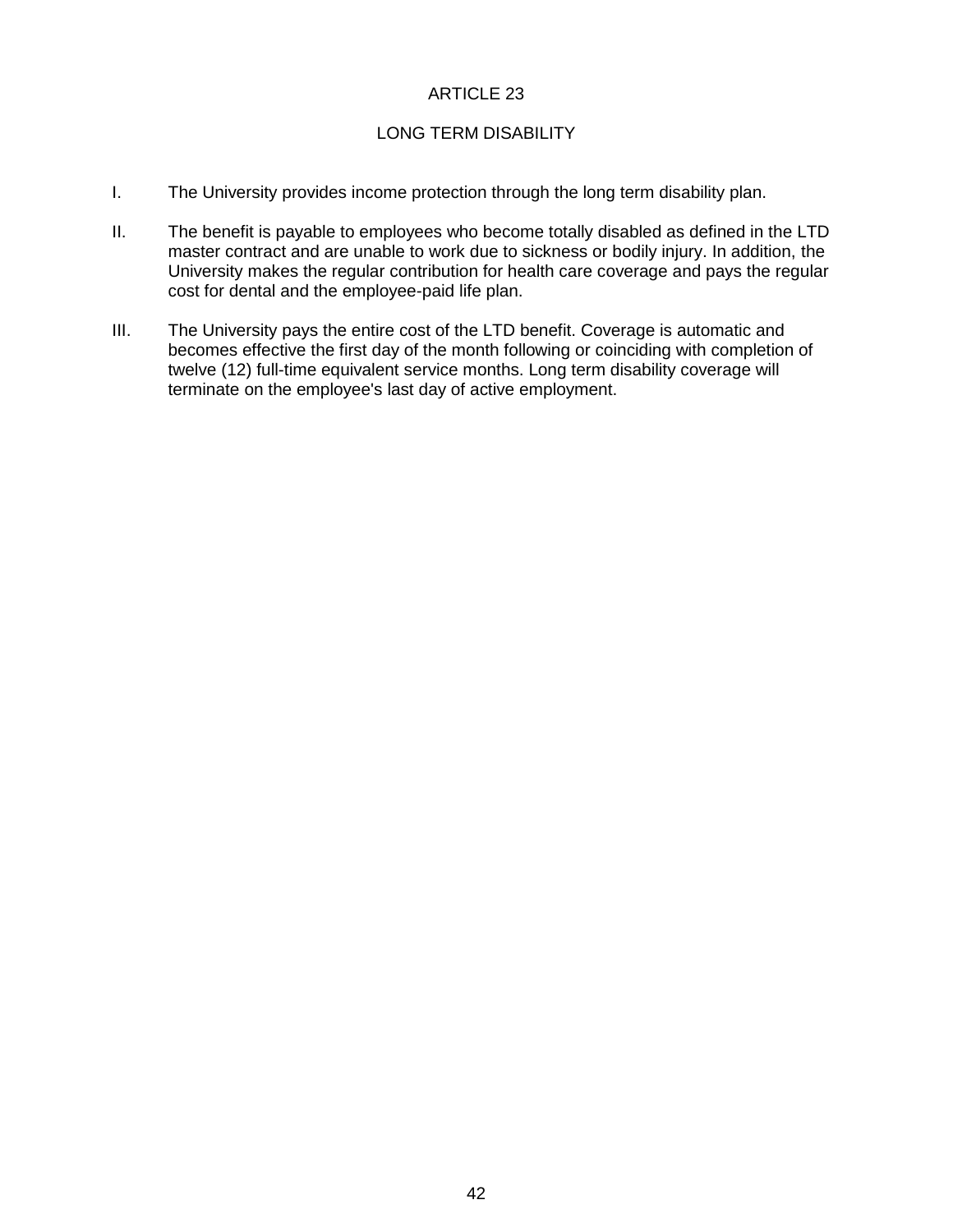# VOLUNTARY EMPLOYEE-PAID BENEFIT PROGRAMS

Michigan State University offers employees access to a variety of additional, optional, employee-paid benefits through an online voluntary benefits portal.

There is no University financial contribution toward these benefits. Enrollees pay the premiums for whatever benefits they select and those payments are collected via payroll deduction.

In addition, employees may be eligible for some consumer discounts. Information is available at msubenefitsplus.com.

Program offerings are subject to change.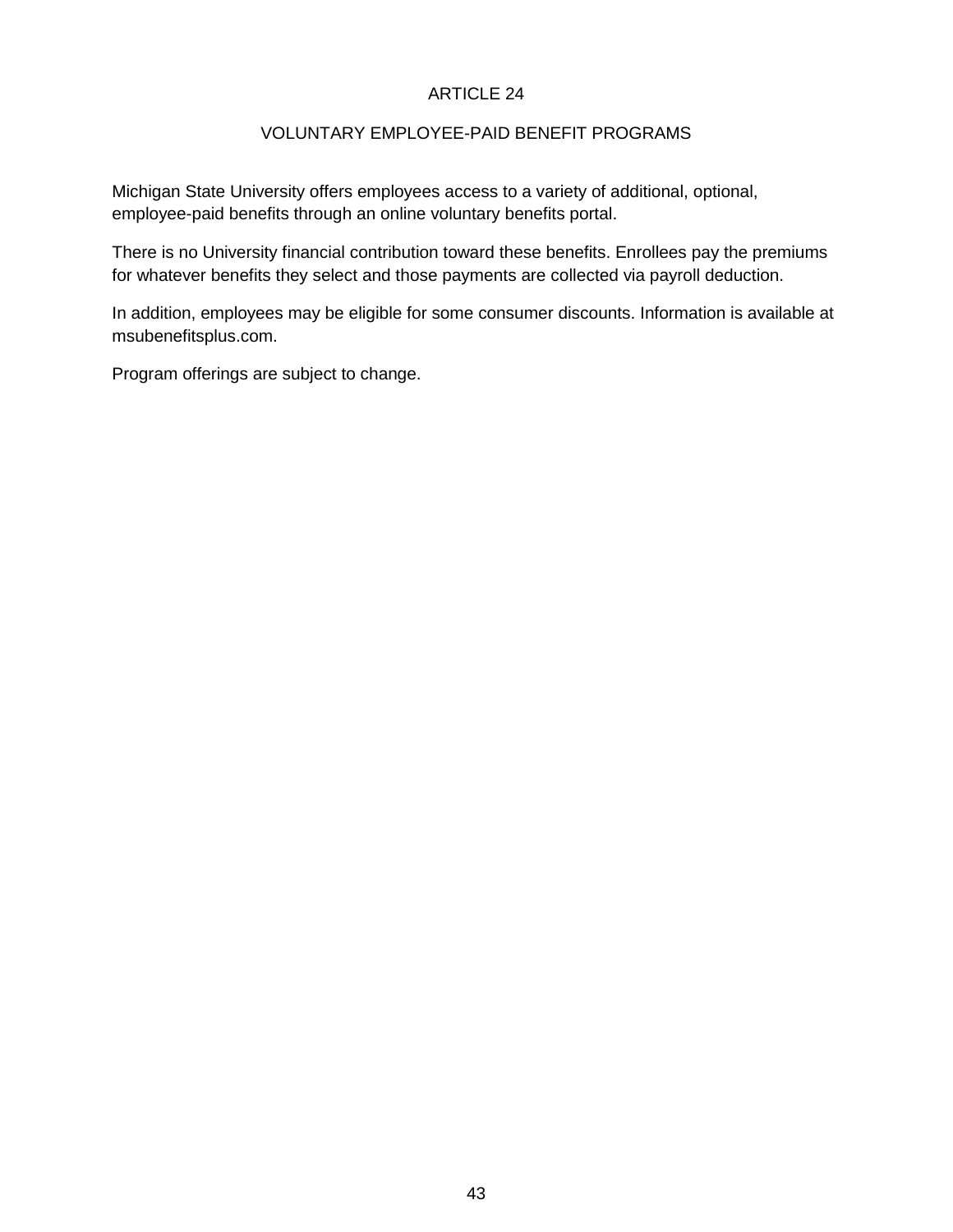#### HEALTH CARE SPENDING ACCOUNT (HCSA)

- I. The Employer provides the opportunity to participate in a Health Care Spending Account (HCSA) to pay for medical and dental plan deductibles/copayments and other healthrelated expenses that are not covered by insurance. It enables employees to save money, on a calendar year basis, by paying for health related expenses on a pre-tax basis. An employee may contribute an amount commensurate with IRS regulations.
- II. Reimbursements can be made only for health care services that are provided during the plan year. A complete list of HCSA eligible/ineligible expenses and definitions of qualifying dependents is available online or in the Flexible Spending Account brochure.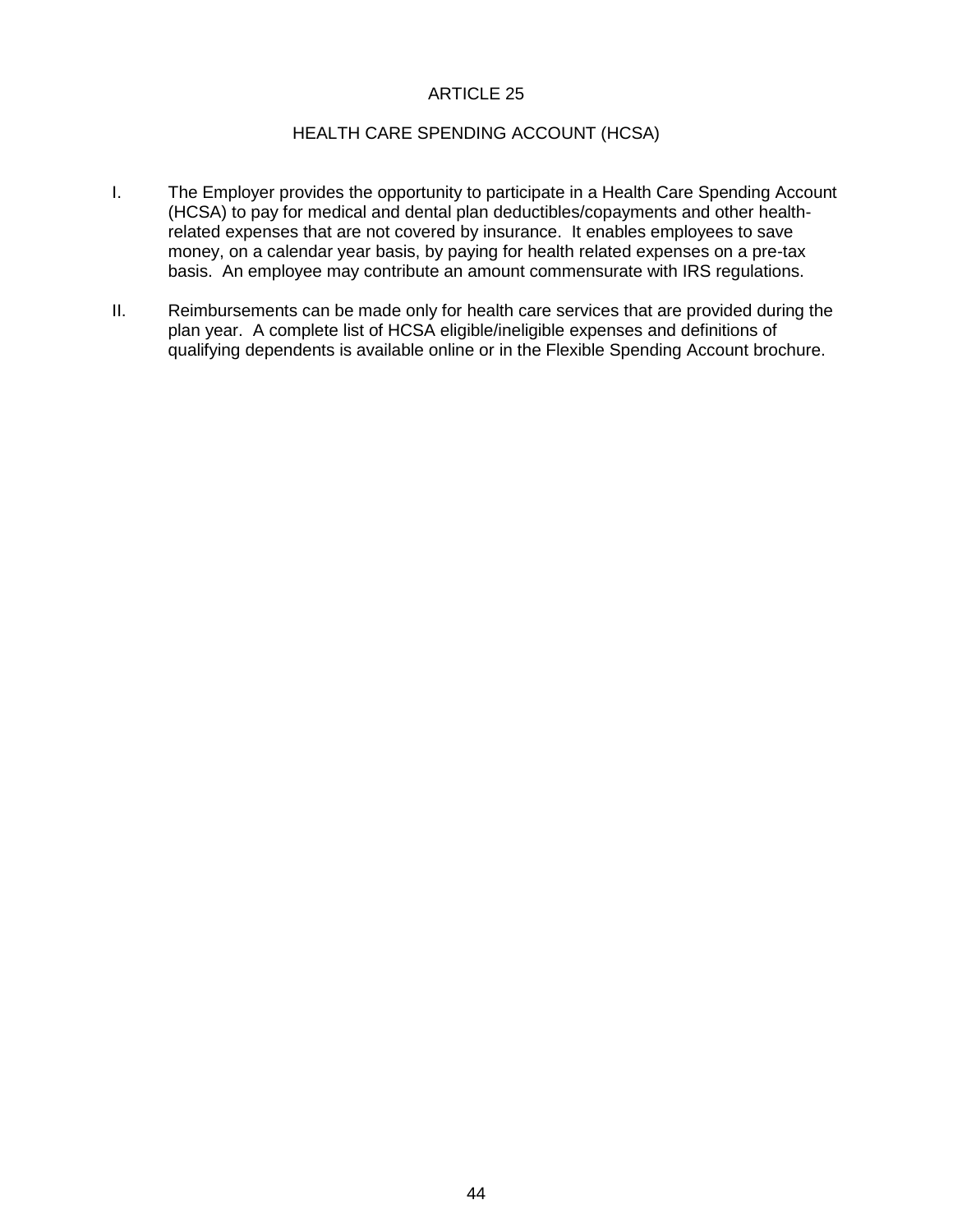# DEPENDENT CARE SPENDING ACCOUNT (DCSA)

- I. The Employer provides the opportunity to participate in a Dependent Care Spending Account (DCSA) to help meet dependent care expenses. It enables employees to pay for dependent care expenses for a child, disabled spouse or dependent parent on a pretax basis. An employee may contribute an amount commensurate with IRS regulations.
- II. Reimbursements can be made only for dependent care services that are provided during the plan (calendar) year. A complete list of DCSA eligible/ineligible expenses and definitions of qualifying dependents is available online or in the Flexible Spending Account brochure.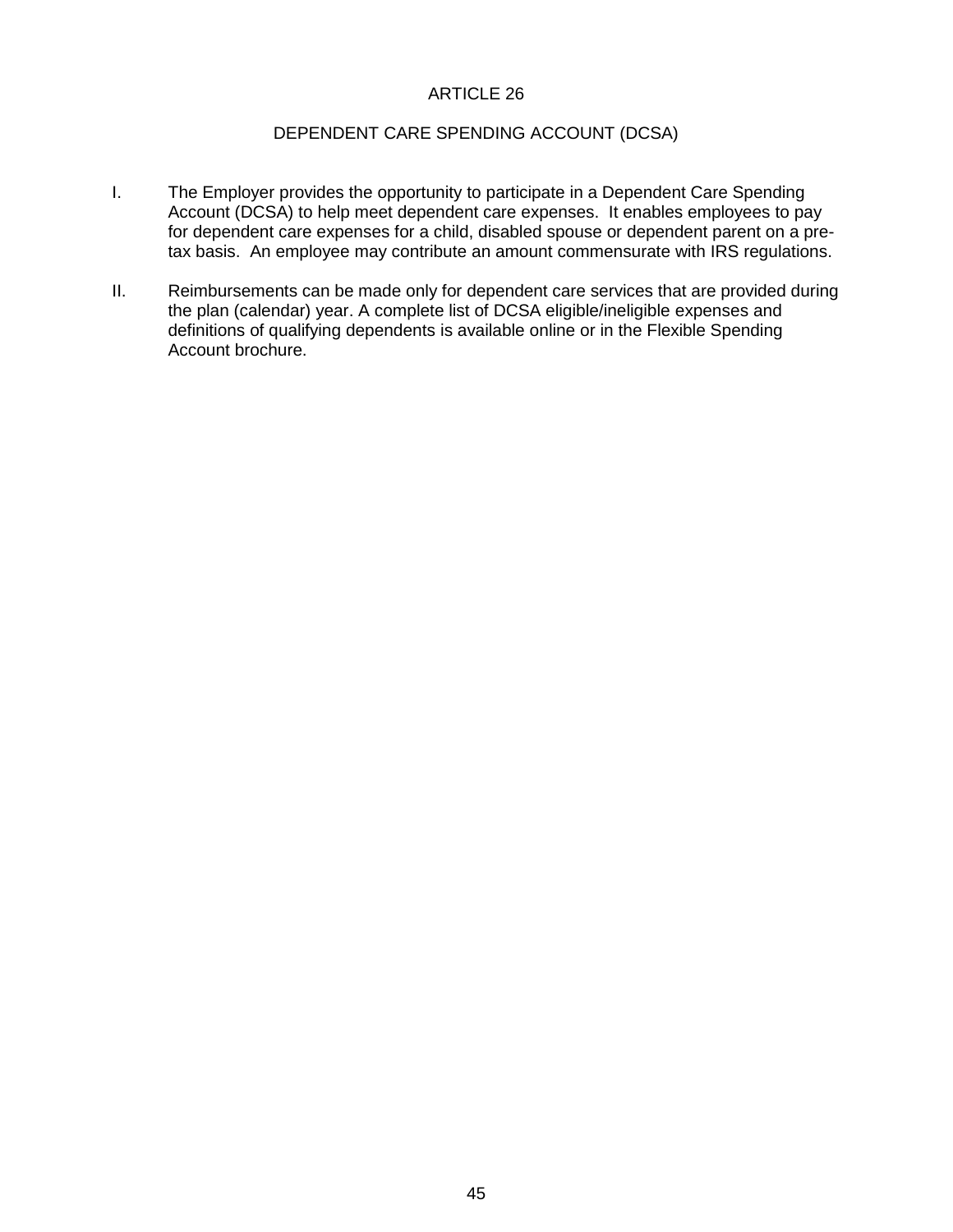### EMPLOYER-PAID LIFE INSURANCE

#### I. Coverage

Eligible employees are provided coverage equal to one year's base salary up to a maximum of \$50,000. This benefit is effective immediately upon appointment. Beneficiaries are those designated by the employee and are the same as designated in the Employee-Paid Life program. If no beneficiary has been designated, payment will be made to the survivor(s) in the first surviving class of those that follow: a) spouse; b) children; c) parents; or d) brothers and sisters. If none survives, payment will be made to the estate.

#### II. Cost

No enrollment application is necessary and the entire cost of this benefit is paid by the University.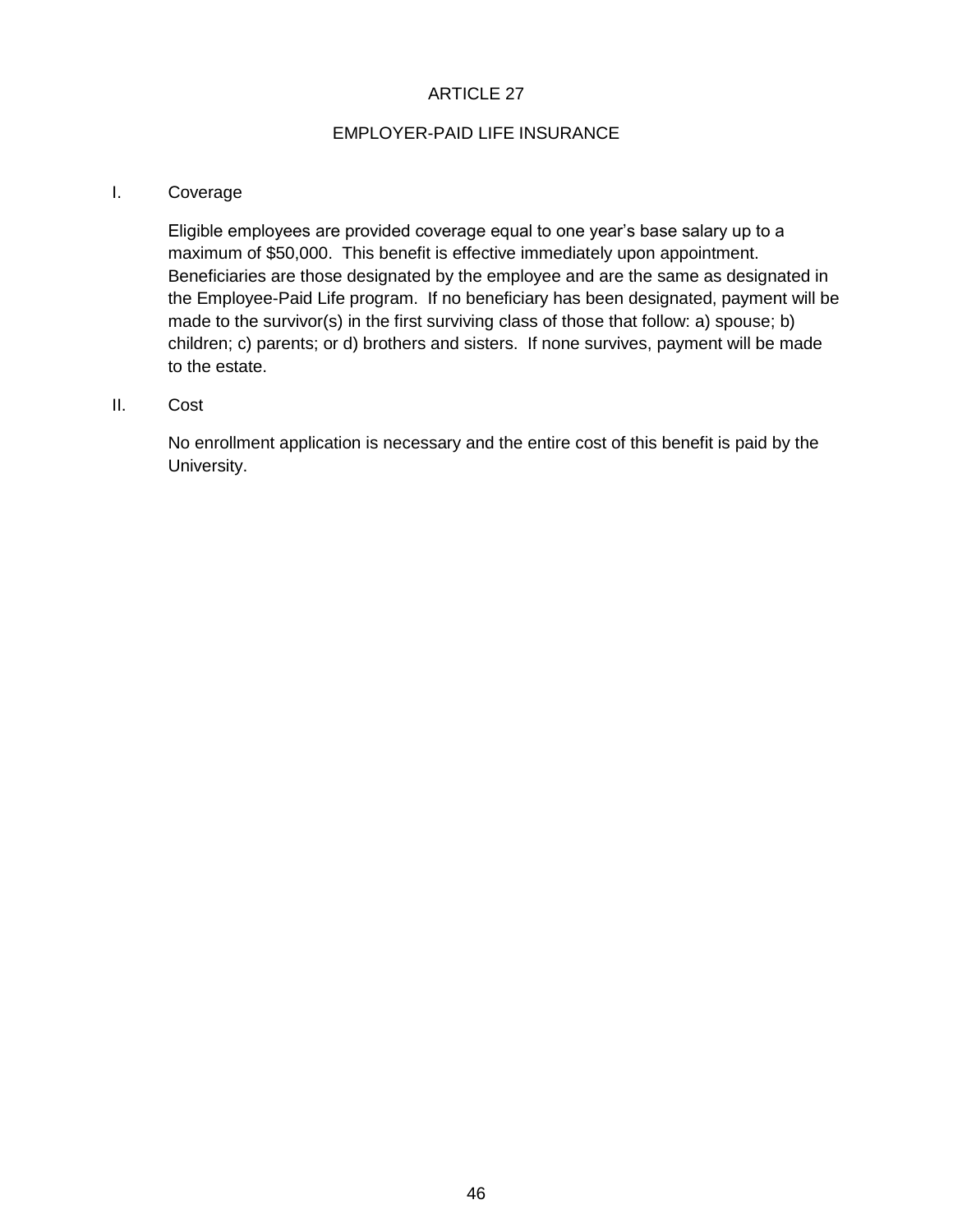#### EMPLOYEE-PAID LIFE INSURANCE

- I. The University provides an optional employee-paid life insurance program for employees with full-time and part-time (50% time or more) appointments for nine months or longer. The benefit is payable in the event of death.
- II. Benefits may also be selected for eligible dependents. The benefit is decreasing term with no cash or loan value. The program is entirely funded from employee contributions and rates are subject to future group experience.
- III. Employees may enroll within thirty (30) days of initial employment or during a scheduled open enrollment period.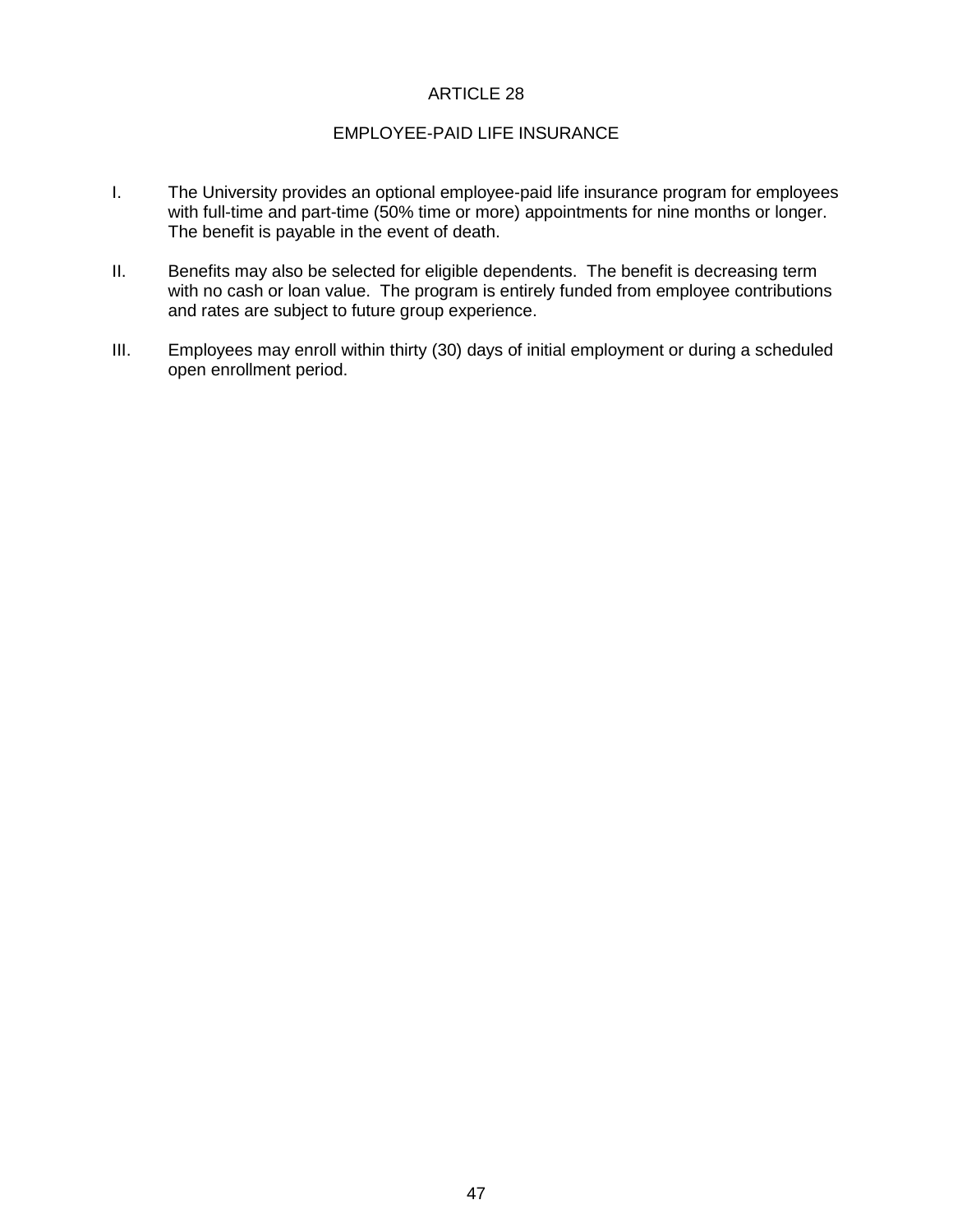#### ACCIDENTAL DEATH & DISMEMBERMENT (AD&D)

#### I. Eligibility

Employees may select the AD&D Program within thirty (30) days of initial appointment to an eligible status. Coverage is provided if death or dismemberment results from accidental cause. All employees appointed full-time or part-time (50% or more) for nine months or more are eligible to participate.

#### II. Coverage

Coverage may be selected for the employee and the family, if desired, in one of the varying amounts as shown in the brochure. Beneficiaries are designated by the individual and may be changed at any time.

#### III. Cost

Cost of the various coverages offered is described in the brochure available in MSU Human Resources Benefits and is paid by the employee.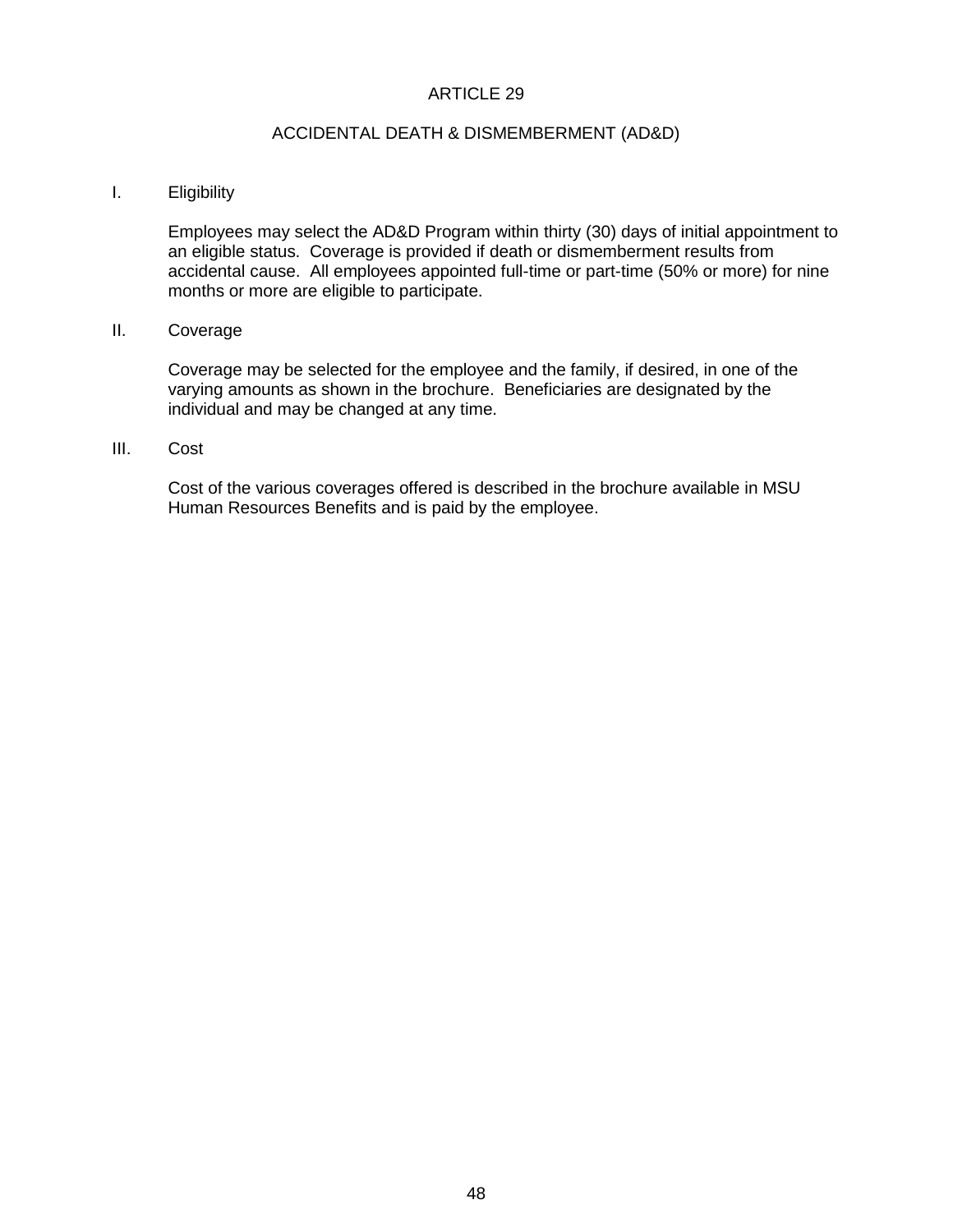# TRAVEL ACCIDENT

The University provides immediate Travel Accident coverage while traveling on approved University business or activity. This plan provides accidental death and dismemberment coverage up to \$50,000, and is automatic for all employees. No enrollment application is necessary and the cost is paid by the University.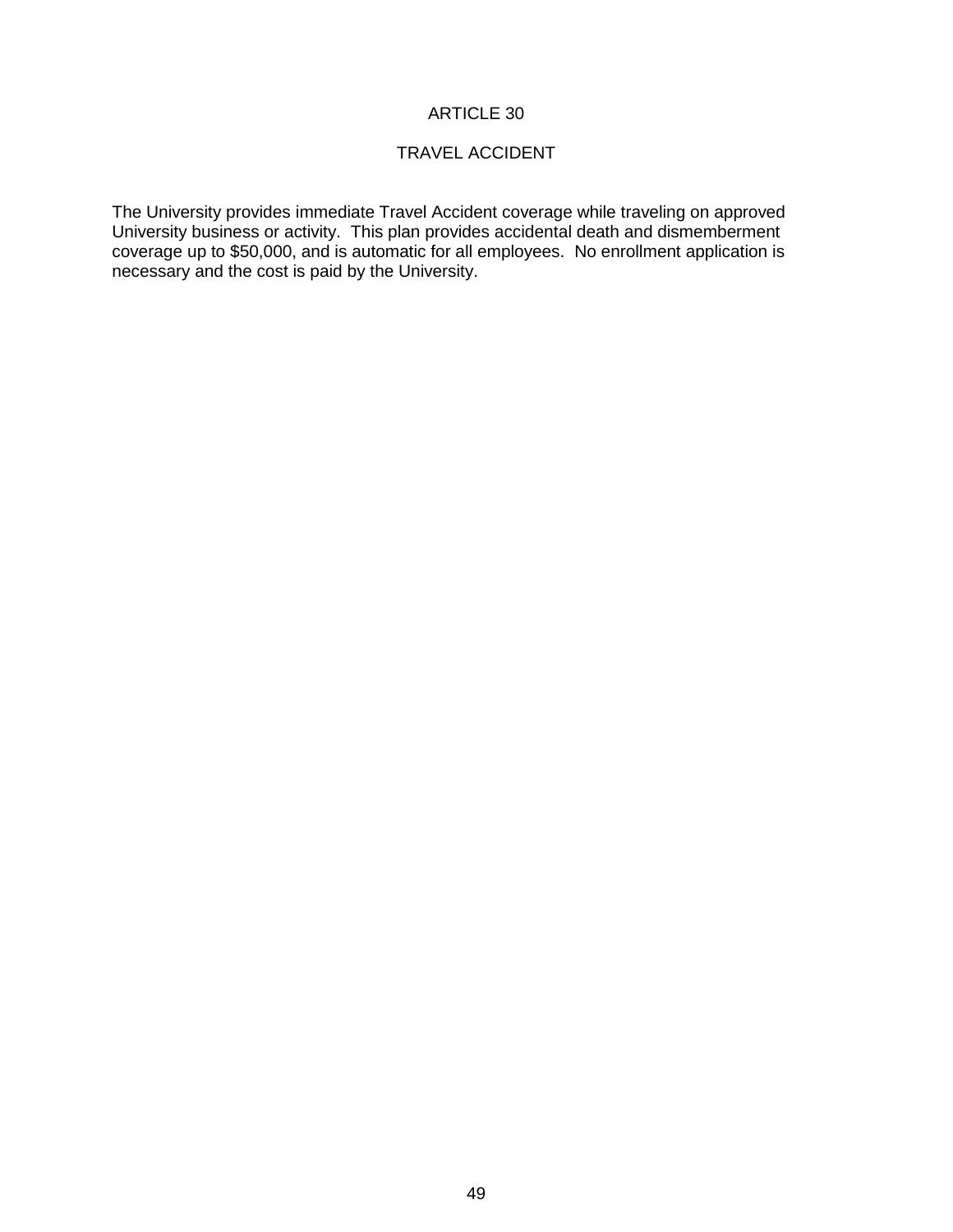#### POST-RETIREMENT HEALTH CARE

- I. Nontenure-track Faculty meeting the minimum University retirement requirements will remain eligible to maintain health and dental coverage and receive a University contribution toward the premiums based on the number of full-time equivalent (FTE) service months at retirement.
- II. For employees hired on or after July 1, 2005, the University will contribute to the lowest cost health plan's single rate for which the employee/retiree is eligible. (The contribution is based on the full-time equivalent (FTE) service months at the time of retirement). At retirement, the employee must designate whether the employee receives the University contribution or whether the contribution is to be split 50/50 between the employee and his/her spouse or other eligible individual (OEI). This designation is irrevocable regardless of circumstance, including returning to work or death. The designation of the 50/50 contribution is also non-transferable to future spouses or other eligible individuals (OEI).
- III. Retirees (their spouse or other eligible individual) age 65 and over are required to enroll for Medicare Parts A & B at which time MSU's health plan coverage is adjusted to a Medicare supplement policy. Medicare Part B requires a monthly premium that is not reimbursed by MSU. Individuals may contact their local Social Security office for information on the monthly premium cost for Medicare Part B.
- IV. Employees hired on or after July 1, 2010 will no longer be eligible for post-retirement health care benefits.
- V. With proper documentation, employees with breaks in service of less than one (1) year will be granted credit for all past service upon application to MSU Human Resources.
- VI. Any adjustments in the program or University contribution amounts for tenure-track faculty post retirement health care shall automatically be extended to members of this bargaining unit.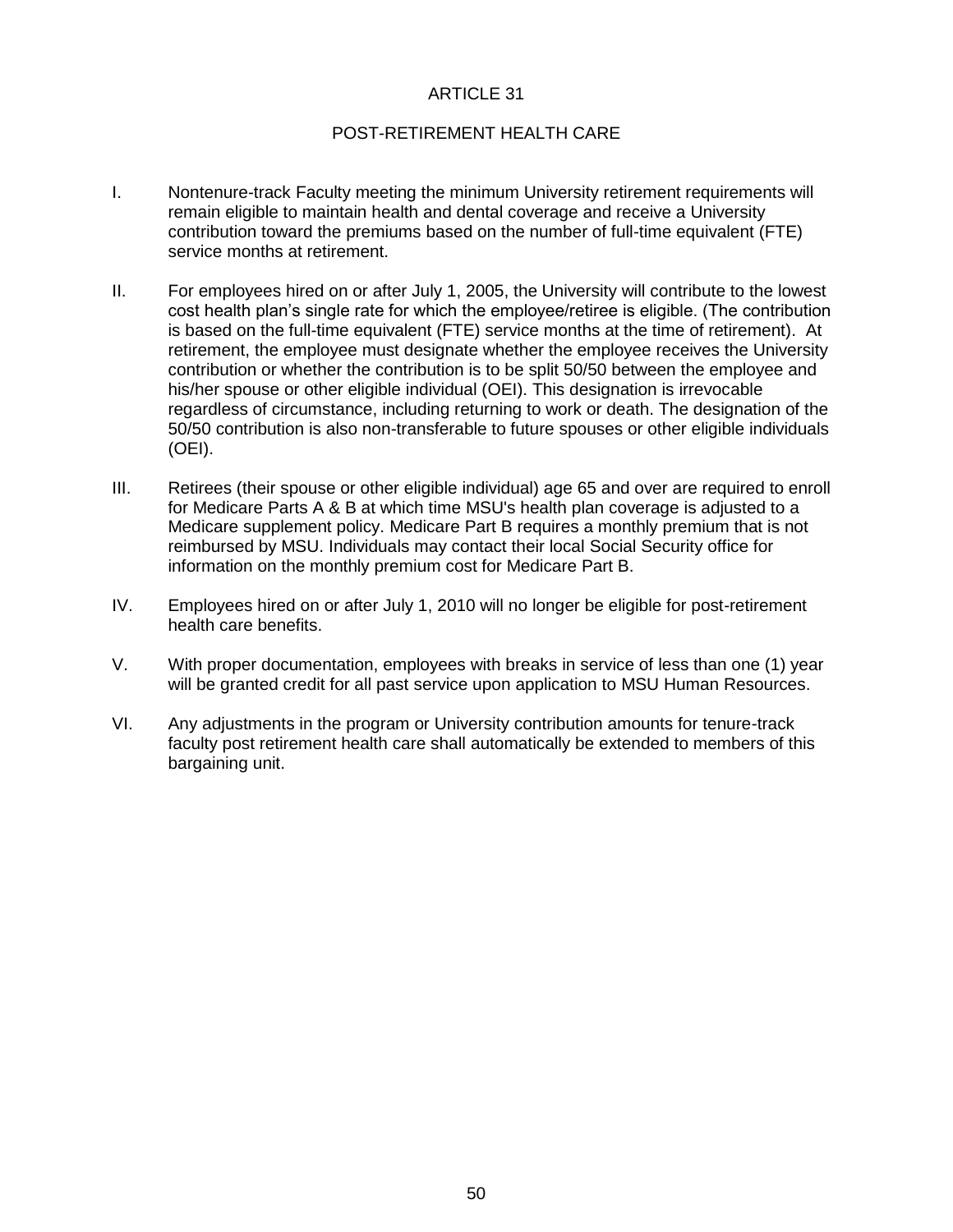# RETIREMENT BENEFITS

The University provides a contributory base retirement program for employees working half-time or more for at least nine continuous months. The benefit provides income during retirement and benefit payments in the event of death prior to retirement. Contributions from the employee and the University are paid into an individual account between the employee and the eligible vendor.

- I. Contributions
	- A. Employee contributions are five (5%) percent and University contributions are ten (10%) percent of the employee's base salary or wage.
	- B. The University's contribution is made on a tax-deferral basis, i.e., the employee does not report the University contribution as earned income when filing income tax returns for the calendar year. After retirement, the employee does pay taxes on the amounts received.
	- C. Employees are eligible for participation in the base retirement program in accordance with the following policies:
		- 1. The program is optional to employees at the time of appointment or who are over age sixty-two (62) at the time of appointment.
		- 2. The program is required as a condition of employment for employees who have attained the age of thirty-five (35) and 24 full-time equivalent months of continuous employment.
		- 3. Once required participation commences, it is not possible to disenroll from the University base retirement program while employed at the University.
	- D. An additional portion of the employee's salary may be contributed to a Supplemental Retirement Plan (SRP) by the employee on a tax-deferred basis, through payroll deduction, subject to Internal Revenue Service limitations.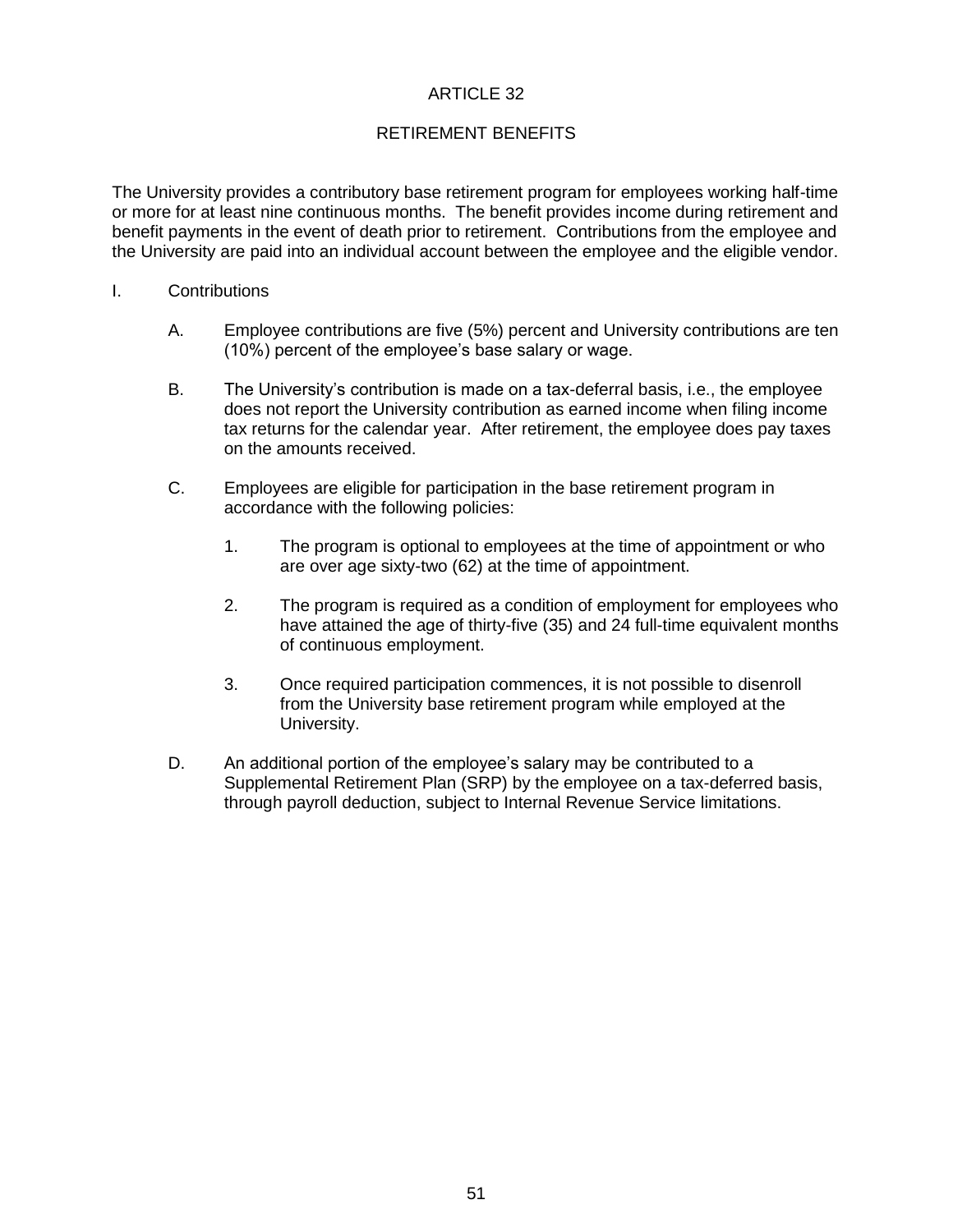#### TIME OFF AND LEAVE PROGRAMS

- I. Leaves of absence, with or without pay, may be granted to eligible employees. Where this agreement does not specify otherwise, the Employer's existing leave policies (described in the Faculty Handbook as of December 31, 2013, and in any subsequent revisions) will apply to all employees in the unit.
- II. Recommendations for leaves of absence originate in the employing unit and must be reviewed successively by the dean and the provost or designee, who makes the final decision. Leaves usually do not extend beyond one year, and do not extend beyond the appointment end date.
- III. Leaves of absence, other than for military service and federal juries, are not granted automatically but are intended for the mutual benefit of the University and the employee.
- IV. Leaves will not be granted unless satisfactory arrangements are made in advance to:
	- A. Carry on the duties of the employee,
	- B. Fulfill obligations to graduate students whose programs or theses are being directed by the employee and
	- C. Fulfill obligations to committee assignments.
- V. Specific dates for the leave must be specified in the request and should be made as far in advance as possible.
- VI. An employee who without good cause fails to return to the University within 5 days of the expiration of a leave of absence, shall forfeit rights to further employment and shall be considered as having resigned.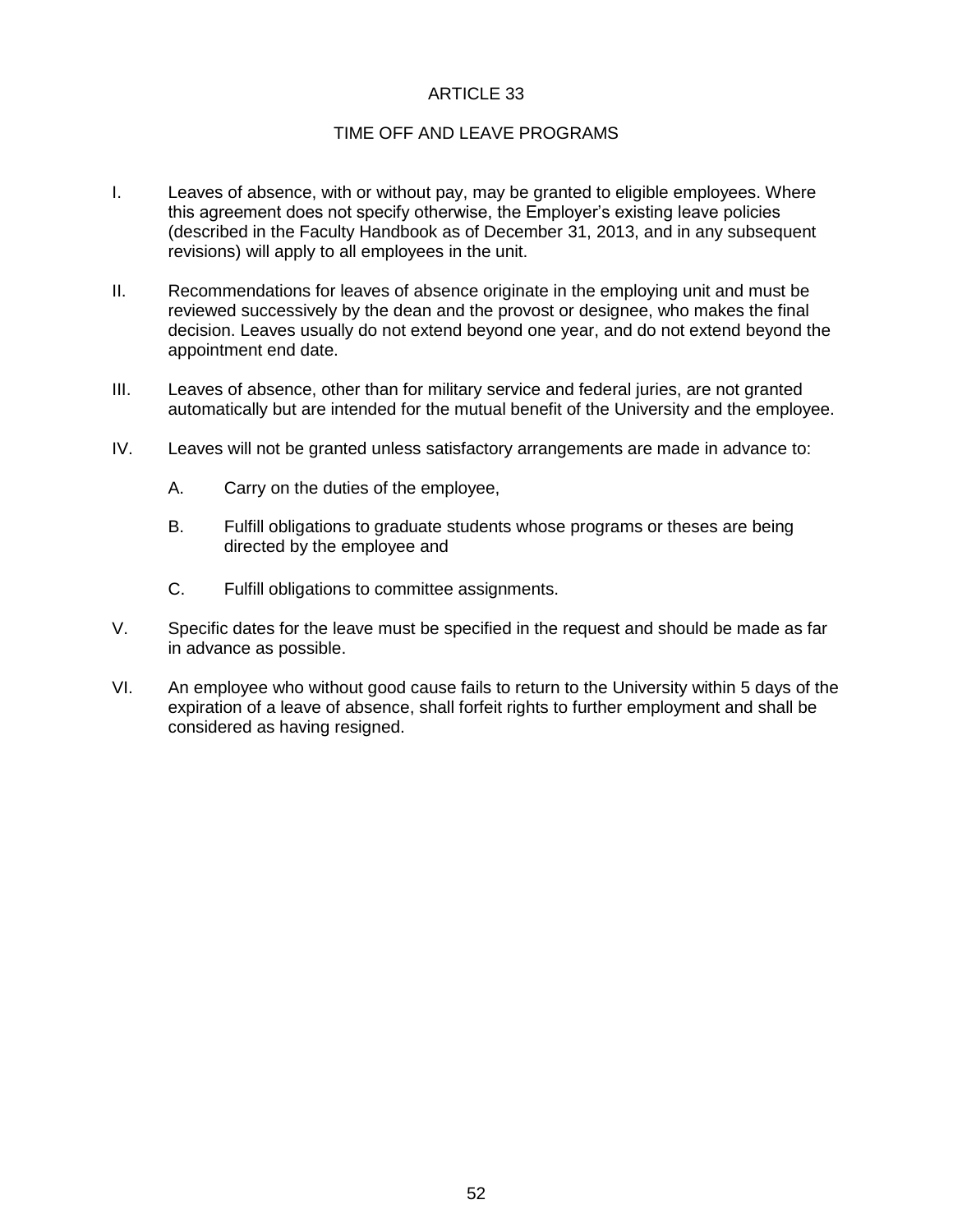# MEDICAL DISPUTES

- I. In the event that the Employer has a reasonable belief that an Employee is unable to perform his or her employment responsibilities because of a physical or mental health condition, the Employee will be required to submit to a medical examination as determined by the Office of the University Physician. In the event that the Employer requires such a medical examination, the Employee shall be given notice in writing of the reasons for requiring the examination.
- II. If the employee is not satisfied with the results of the medical examination, he/she may submit a report from a health care provider of his/her own choosing. The Employee may submit the charges of this examination to any and all insurances for which the examination may be covered. If a balance remains following the application of insurance, the remaining expenses of this examination shall be paid by the Employee.
- III. If the dispute still exists, at the request of the Union, the University's physician and the employee's health care provider shall agree upon a third health care provider who will conduct a medical examination and submit a report to the Employer and the Employee. The decision of such third party will be binding. The expenses of this report shall be shared equally between the Employer and Employee. For purposes of this examination, charges to the Employee may be submitted to any and all employee insurances for which the examination may be covered. If a balance remains following the application of the Employers one-half and the Employees insurance, the remaining expenses shall be the responsibility of the Employee.
- IV. As long as the Employee makes a reasonable effort to secure the cooperation of his or her health care provider in the selection of a third health care provider, the Employer will not seek to discipline or discharge the Employee for a delay in this process which is beyond his or her control.
- V. The University, with reasonable belief, may place an employee on an unpaid leave of absence pending the above review. The employee may substitute available paid leave pursuant to the terms of the particular leave policy.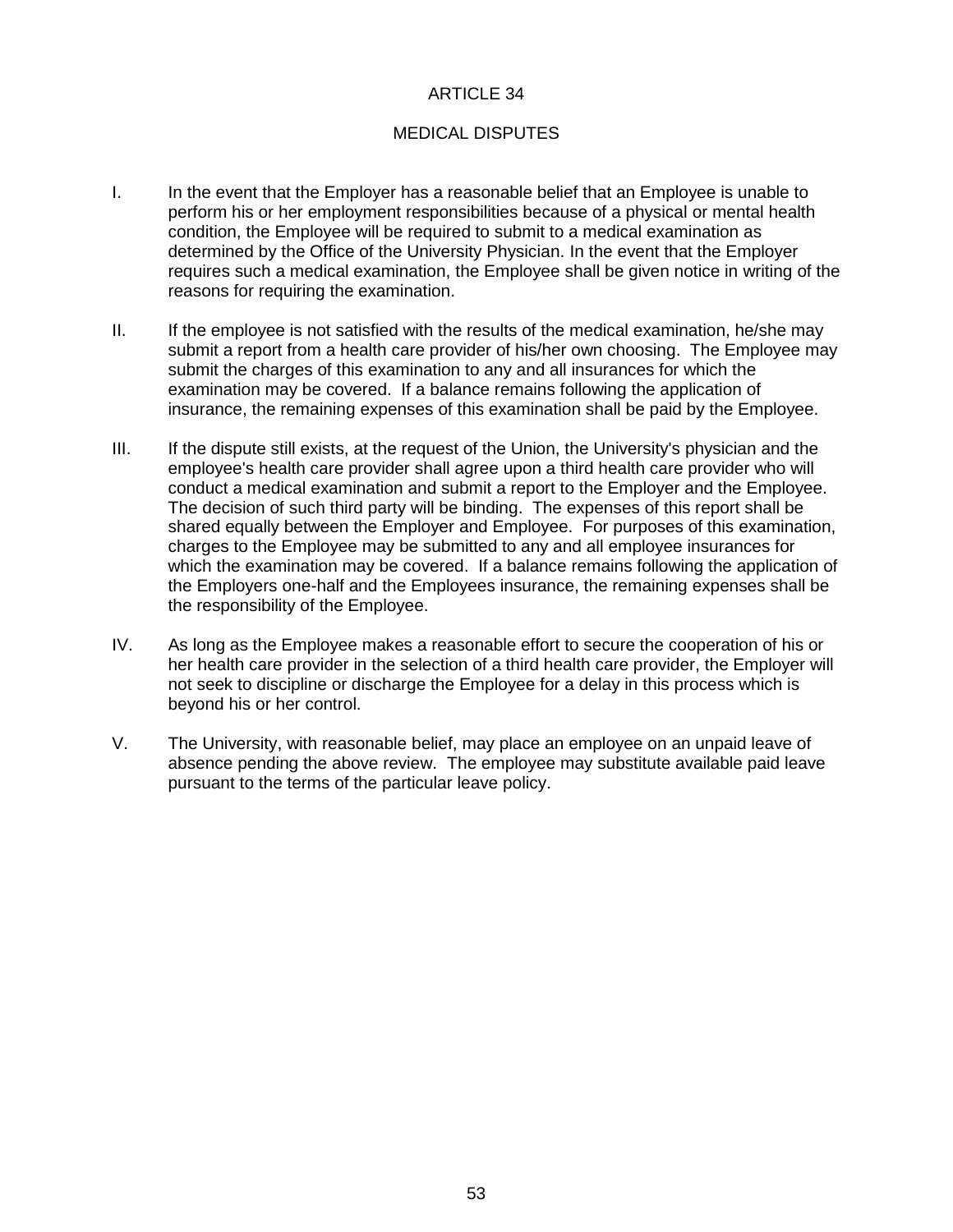#### HEALTH AND SAFETY

The University and the Union shall cooperate for the purpose of eliminating accidents and health hazards. The University shall make reasonable provisions for the safety and health of its employees while carrying out their assigned responsibilities. The University, the Union and the employees recognize their obligations and/or rights under existing Federal and State laws with respect to safety and health matters.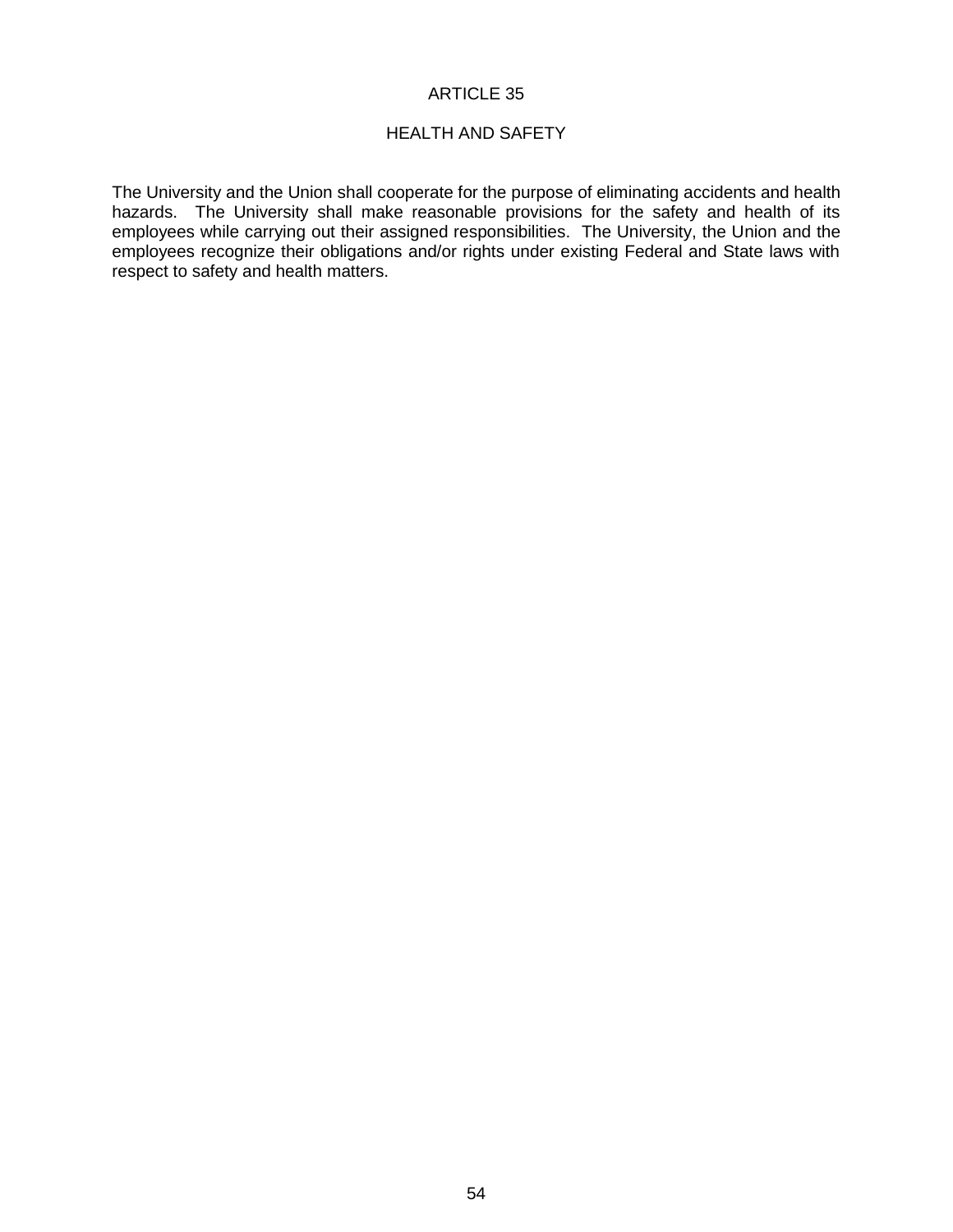# SCOPE OF THE AGREEMENT

- I. This Agreement represents the entire agreement between the Employer and the Union.
- II. The Employer and the Union acknowledge that during the negotiations which resulted in this Agreement each had the unlimited right and opportunity to make demands and proposals with respect to any subject or matter not removed by law from the area of collective bargaining, and that the understandings and agreements arrived at by the parties after the exercise of that right and opportunity are set forth in this Agreement. Policies, procedures and practices now existing, not raised in the bargaining process and not in conflict with this Agreement, will remain in effect unless modified by management in which case the Union will have the opportunity to respond or negotiate with respect to potential impact on terms and conditions of employment for Employees.
- III. In the event that any provision of this Agreement in whole or in part is declared to be illegal, void or invalid by any court having jurisdiction over the matter at issue or any administrative agency having jurisdiction, all of the other terms, conditions and provisions of this Agreement shall remain in full force and effect to the same extent as if that provision had never been incorporated in this Agreement and in such event the remainder of the Agreement shall continue to be binding upon such parties hereto. The Employer and the Union, at the request of either party, shall enter into negotiations for the purpose of arriving at a satisfactory replacement for such provision. In the event any provision of this Agreement becomes null and void in this manner, all other provisions of this Agreement shall continue in full force and effect.
- IV. Any agreement or agreements which supplement this Agreement shall not be binding or effective for any purpose whatsoever unless reduced to writing and signed by the Employer and the Union.
- V. No provision of this Agreement or any supplement thereto shall be waived or modified in any way unless such waiver or modification is agreed to in writing between the Employer and the UNTF.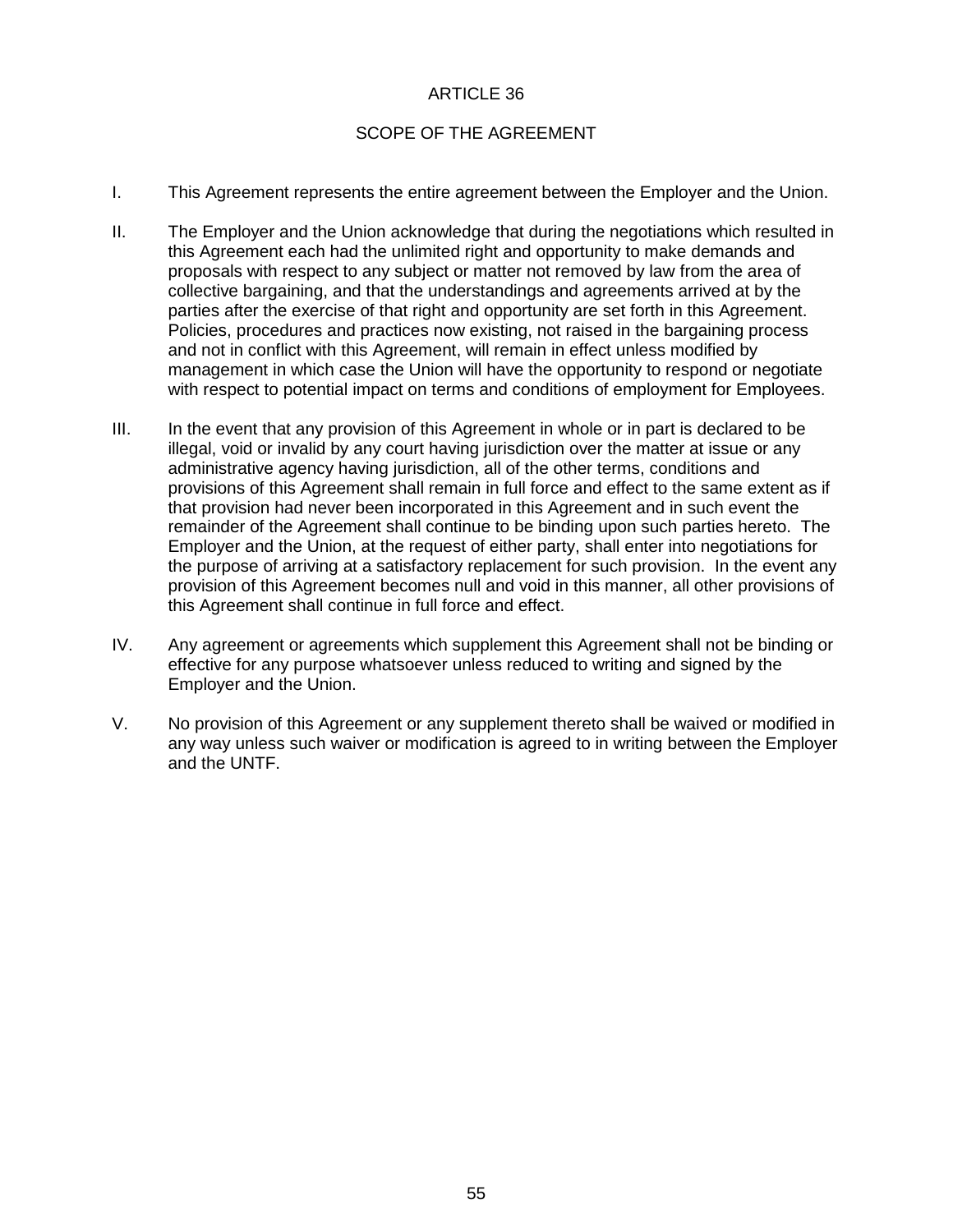#### TERMINATION AND MODIFICATION

- I. This Agreement shall continue in full force and effect until 11:59 p.m., May 15, 2022.
- II. If either party desires to terminate this Agreement, it shall, at least sixty (60) days, but no earlier than one hundred eighty (180) days, prior to the termination date, give written notice of termination. If notice of termination of this agreement has been given in accordance with this paragraph, the parties shall make every effort to begin meeting not later than thirty (30) days following the receipt of the notice by the other party.

If neither party shall give notice of termination of this Agreement as provided in this paragraph or notice of amendment, as hereinafter provided, or if each party giving notice of termination withdraws the same prior to the termination date, this Agreement shall continue in effect from year to year thereafter subject to notice of termination by the other party on at least sixty (60) days but no more than one hundred eighty (180) days written notice prior to the current year's termination date.

III. If either party desires to modify or change this Agreement, it shall, at least sixty (60) days, but no earlier than one hundred eighty (180) days, prior to the termination date or any subsequent termination date, give written notice of amendment, in which event the notice of amendment shall set forth the nature of the amendment or amendments desired. If notice of termination of this agreement has been given in accordance with this paragraph, the parties shall make every effort to begin meeting not later than thirty (30) days following the receipt of the notice by the other party.

If notice of amendment of this Agreement has been given in accordance with this paragraph, this Agreement may be terminated by either party on ten (10) days written notice of termination but not before the effective termination date of this Agreement. Any agreements that may be agreed upon shall become and be a part of this Agreement without modifying or changing any of the other terms of this Agreement.

IV. Notice of Termination and Modification. Notice shall be in writing and shall be sufficient if sent by certified mail, addressed to the Union and if to the Employer, addressed to the Director of Employee Relations or to any such address as the Union or the Employer may make available to each other.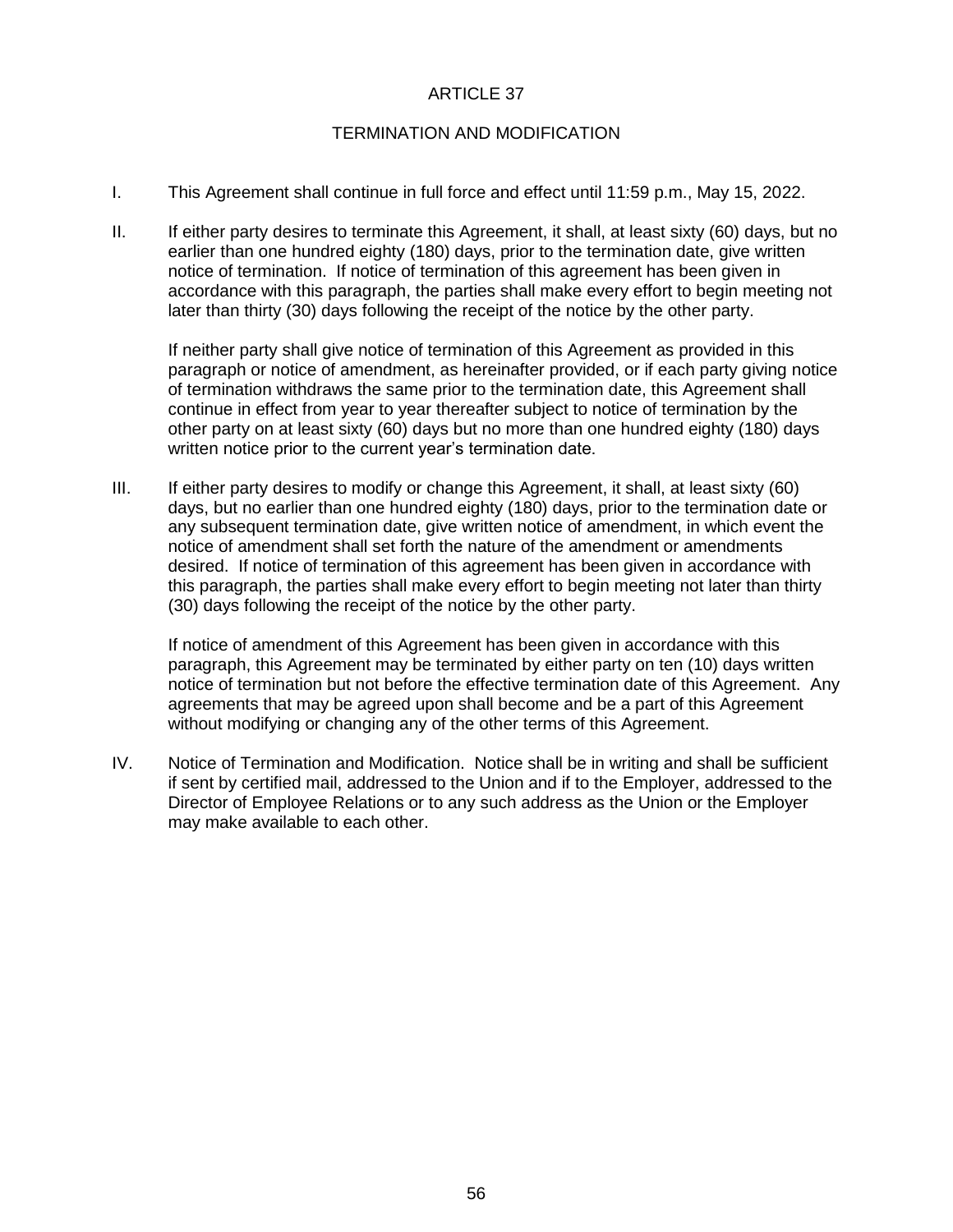#### DISTRIBUTION OF COLLECTIVE BARGAINING AGREEMENT

- I. Any material placed into the Agreement that is not proofed and initialed by the Employer and the Union shall not be considered a valid part of this Agreement.
- II. The Employer agrees to maintain a copy of this agreement in a location on its website which shall be accessible to employees.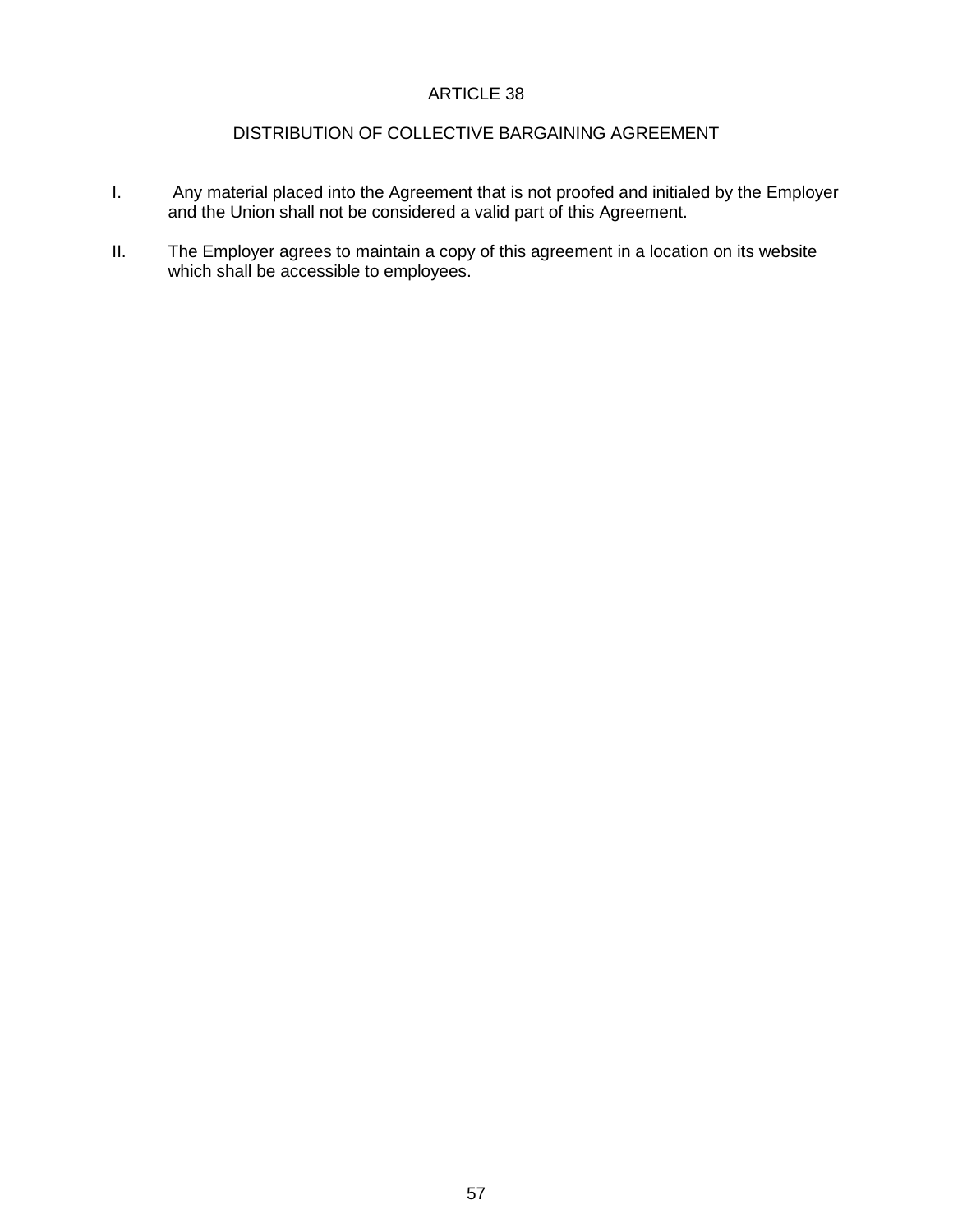# COURSE FEE COURTESY PROGRAM

- I. Full-time bargaining unit members shall be eligible for the Course Fee Courtesy policy upon attainment of 60 full-time equivalent service months.
- II. The 60 months full-time equivalent service requirement may be waived in an individual's appointment letter. Such waiver shall be within the sole discretion of the employer.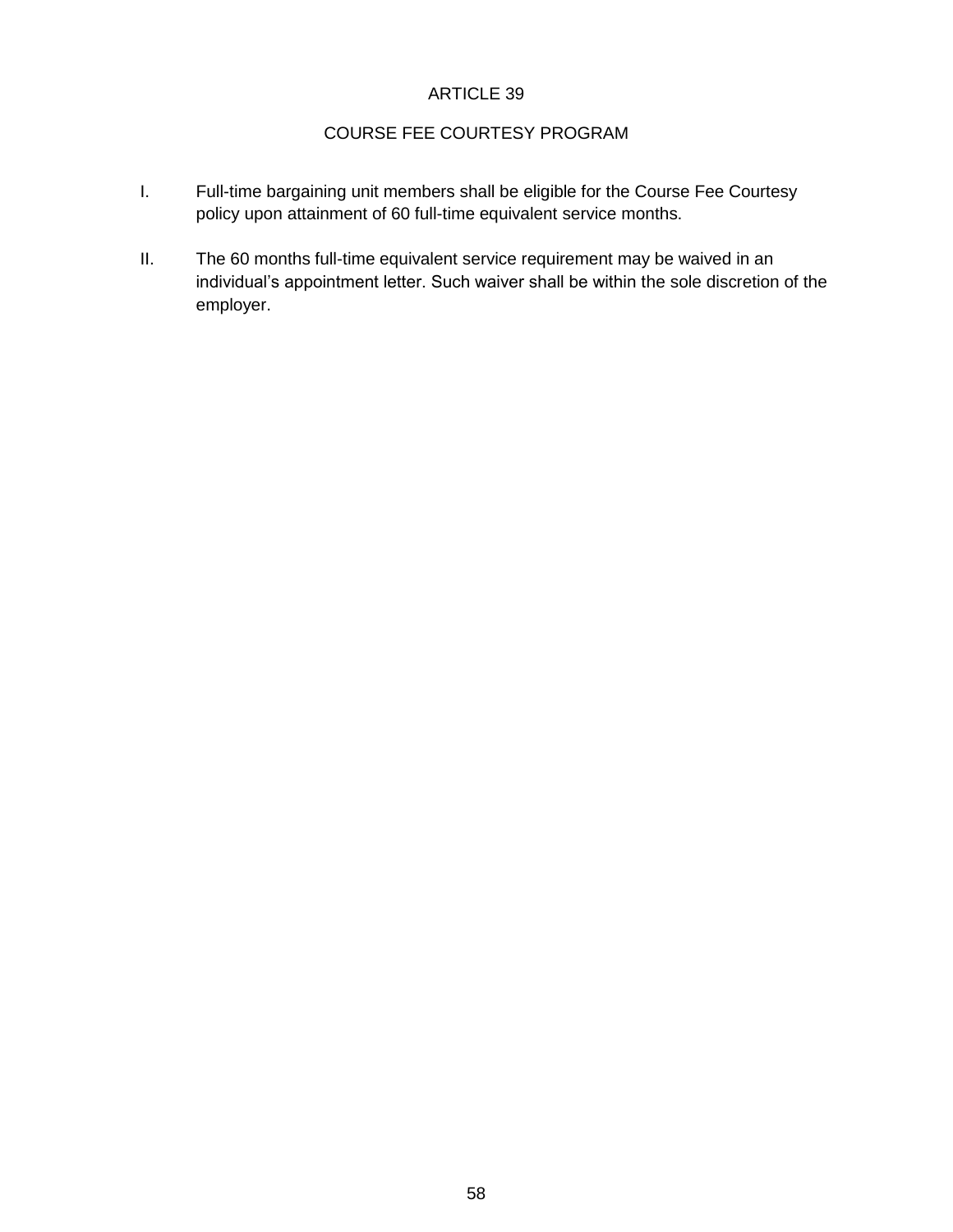

#### Letter of Agreement By and Between Michigan State University And Union of Nontenure-track Faculty, AFT, AFL-CIO

To promote a shared responsibility for a safe working environment at Michigan State University, including one conducive to teaching and learning free from disruption, the parties have agreed that further communication and cooperation will occur during the term of this Agreement.

FOR THE EMPLOYER FOR THE UNION

\_\_\_\_\_\_\_\_\_\_\_\_\_\_\_\_\_\_\_\_\_\_\_\_\_\_\_\_\_\_\_\_ \_\_\_\_\_\_\_\_\_\_\_\_\_\_\_\_\_\_\_\_\_\_\_\_\_\_\_\_\_\_\_\_\_\_\_ James D. Nash, Director **Penny Gardner**, President

Office of Employee Relations Union of Nontenure-track Faculty

Date: \_\_\_\_\_\_\_\_\_\_\_\_\_\_\_\_\_\_\_\_\_\_\_\_\_\_ Date: \_\_\_\_\_\_\_\_\_\_\_\_\_\_\_\_\_\_\_\_\_\_\_\_\_\_\_\_\_\_



**HUMAN RESOURCES** 

\_\_\_\_\_\_\_\_\_\_\_\_\_\_\_\_\_\_\_\_\_\_\_\_\_\_\_\_\_\_\_\_ Theodore H. Curry II, Associate Provost and Associate VP for Academic Human Resources

**Employee Relations** 

Michigan State University Nisbet Building 1407 S Harrison, Suite 240 East Lansing, MI 48823-5239

> 517/353-5510 FAX: 517/353-3523

> > www.hr.msu.edu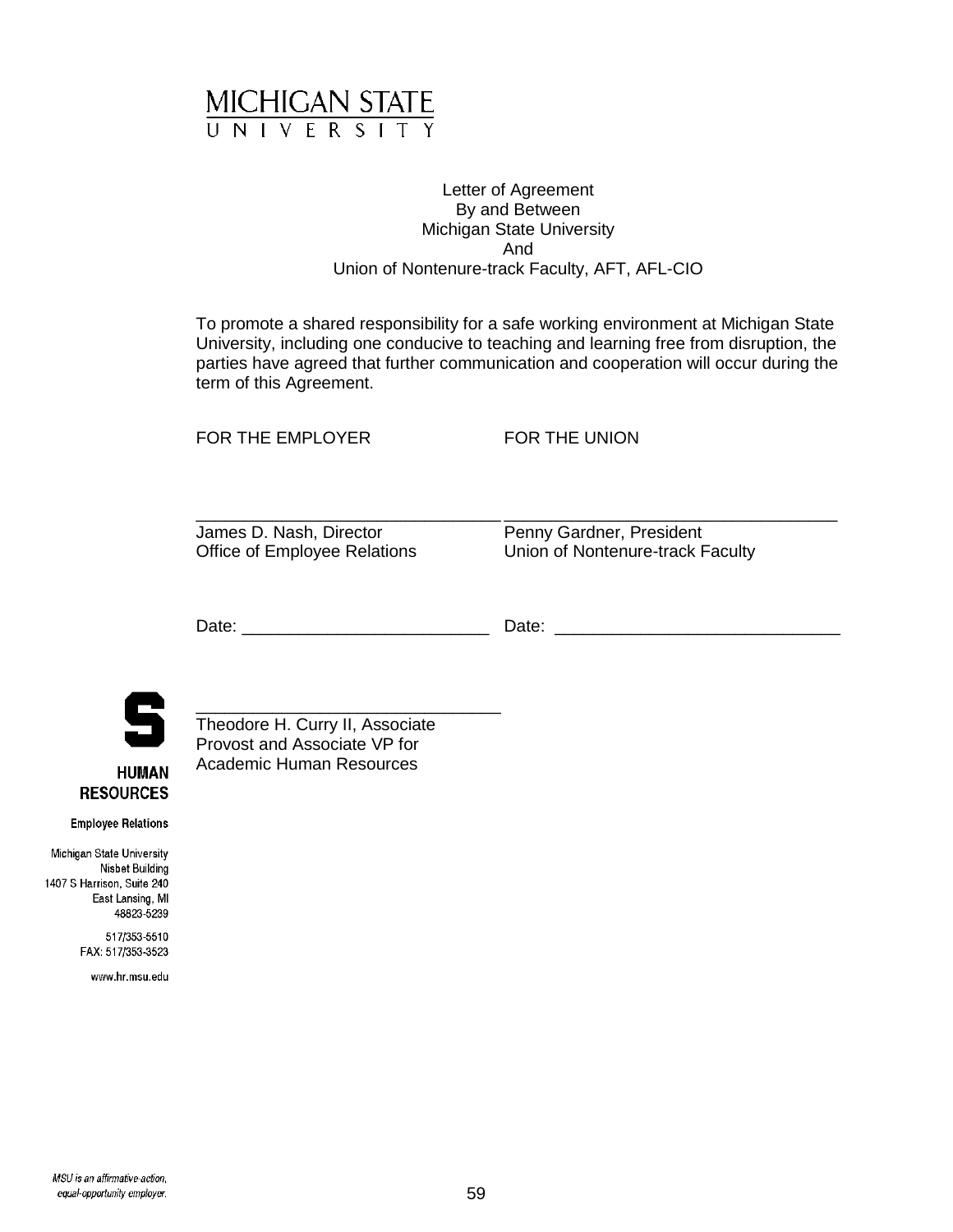

#### MEMORANDUM OF UNDERSTANDING BETWEEN MICHIGAN STATE UNIVERSITY AND UNION OF NONTENURE-TRACK FACULTY AT MSU

RE: UNTF presence at new faculty orientation

As a result of discussions between the parties, the following is agreed:

1. For 2014, a UNTF representative will be allowed to have a table at the fall new faculty orientation resource fair and to be present in the orientation room during the program.

2. This agreement will continue on an annual basis; except as provided for in item 3 or otherwise mutually agreed.

3. If the new faculty orientation program is discontinued or changes significantly (e.g. delivery method changed, resource fair is discontinued, etc), the parties agree to meet to discuss alternative means for the UNTF to make new UNTF faculty members aware of their bargaining unit affiliation.

|                                                                                                              | FOR THE EMPLOYER                                                | FOR THE UNION                                                   |
|--------------------------------------------------------------------------------------------------------------|-----------------------------------------------------------------|-----------------------------------------------------------------|
| <b>HUMAN</b><br><b>RESOURCES</b>                                                                             |                                                                 |                                                                 |
| <b>Employee Relations</b>                                                                                    | James D. Nash, Director<br><b>Office of Employee Relations</b>  | Penny Gardner, President<br>Union of Nontenure-track Faculty    |
| Michigan State University<br>Nisbet Building<br>1407 S Harrison, Suite 240<br>East Lansing, MI<br>48823-5239 | Date:                                                           | Date:                                                           |
| 517/353-5510<br>FAX: 517/353-3523                                                                            |                                                                 |                                                                 |
| www.hr.msu.edu                                                                                               | Theodore H. Curry II, Associate<br>Provost and Associate VP for | Joseph Marutiak, Consultant<br>Union of Nontenure-track Faculty |

Academic Human Resources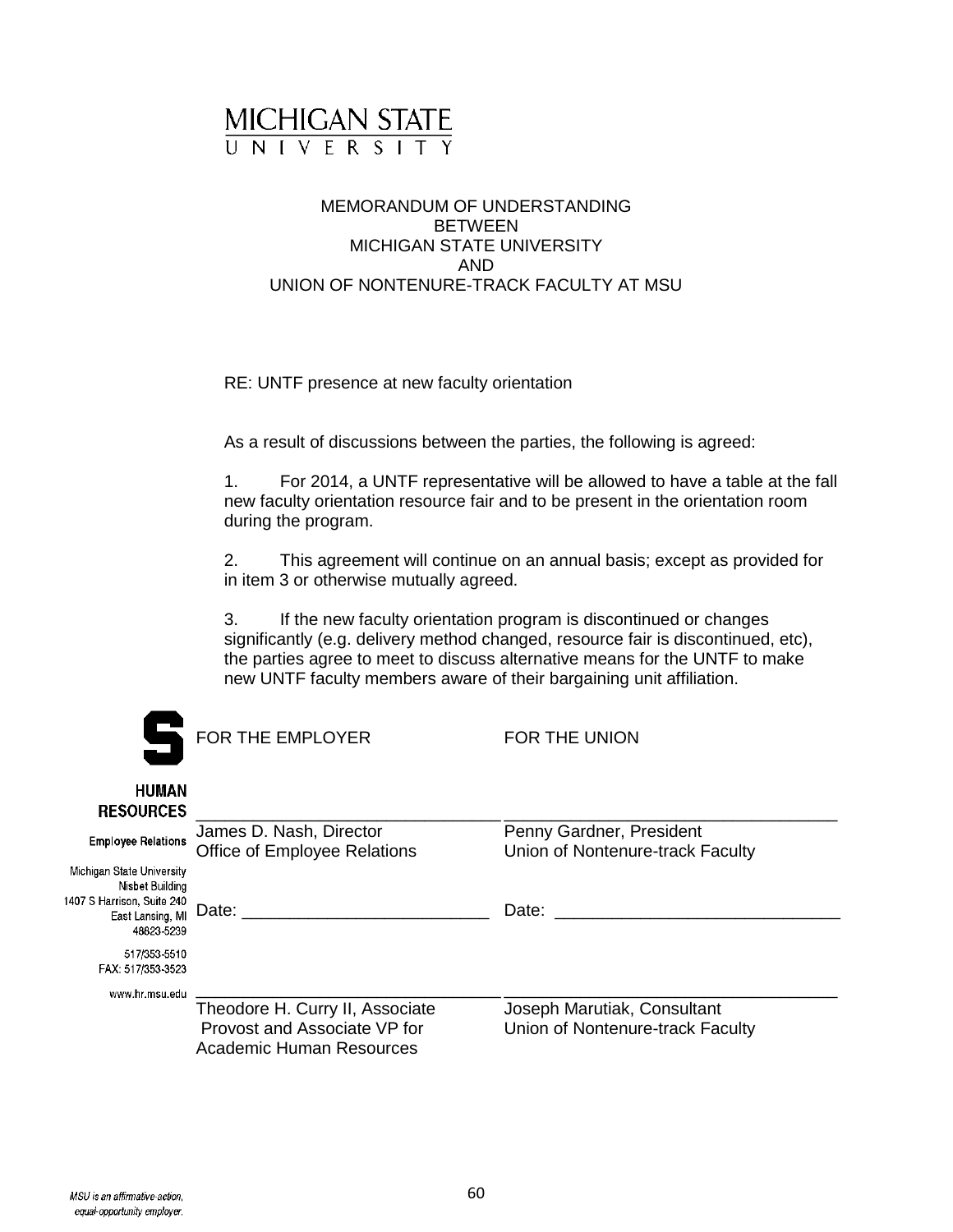

### MEMORANDUM OF UNDERSTANDING BETWEEN MICHIGAN STATE UNIVERSITY AND UNION OF NONTENURE-TRACK FACULTY AT MSU

RE: UNTF participation in the Faculty Health Care Council

As a result of discussions between the parties, the following is agreed:

1. Working through the Steering Committee of Academic Governance after it resumes meeting in the Fall 2014 semester, the Employer agrees to seek approval by the MSU Board of Trustees to add an additional representative on the Faculty Health Care Council. If approved by the Board, the representative shall be chosen by the Faculty Senate from among a slate of at least two (2) individuals identified by UNTF, who are knowledgeable about health care matters and who currently hold an MSU appointment.

2. Until such time as action is taken regarding UNTF representation on the Faculty Health Care Council, a UNTF representative from among members who held an MSU appointment in Spring of 2014 will be invited to attend Faculty Health Care Council meetings as a non-voting guest.



**HUMAN RESOURCES** 

3. If the Board of Trustees does not agree to UNTF representation on the Faculty Health Care Council, Article 20 Section IV of the collective bargaining agreement shall be void and health care, prescription drug, and dental benefits and eligibility criteria will remain a mandatory subject of bargaining.

FOR THE EMPLOYER FOR THE UNION **Employee Relations** 

Michigan State University Nisbet Building 1407 S Harrison, Suite 240 East Lansing, MI 48823-5239

> 517/353-5510 FAX: 517/353-3523

> > www.hr.msu.edu

\_\_\_\_\_\_\_\_\_\_\_\_\_\_\_\_\_\_\_\_\_\_\_\_\_\_\_\_\_\_\_\_ \_\_\_\_\_\_\_\_\_\_\_\_\_\_\_\_\_\_\_\_\_\_\_\_\_\_\_\_\_\_\_\_\_\_\_ James D. Nash, Director **Penny Gardner**, President

Office of Employee Relations Union of Nontenure-track Faculty

Date: \_\_\_\_\_\_\_\_\_\_\_\_\_\_\_\_\_\_\_\_\_\_\_\_\_\_ Date: \_\_\_\_\_\_\_\_\_\_\_\_\_\_\_\_\_\_\_\_\_\_\_\_\_\_\_\_\_\_

\_\_\_\_\_\_\_\_\_\_\_\_\_\_\_\_\_\_\_\_\_\_\_\_\_\_\_\_\_\_\_\_ \_\_\_\_\_\_\_\_\_\_\_\_\_\_\_\_\_\_\_\_\_\_\_\_\_\_\_\_\_\_\_\_\_\_\_

Theodore H. Curry II, Associate *Joseph Marutiak, Consultant*<br>Provost and Associate VP for **July 10** Union of Nontenure-track Fac Academic Human Resources

Union of Nontenure-track Faculty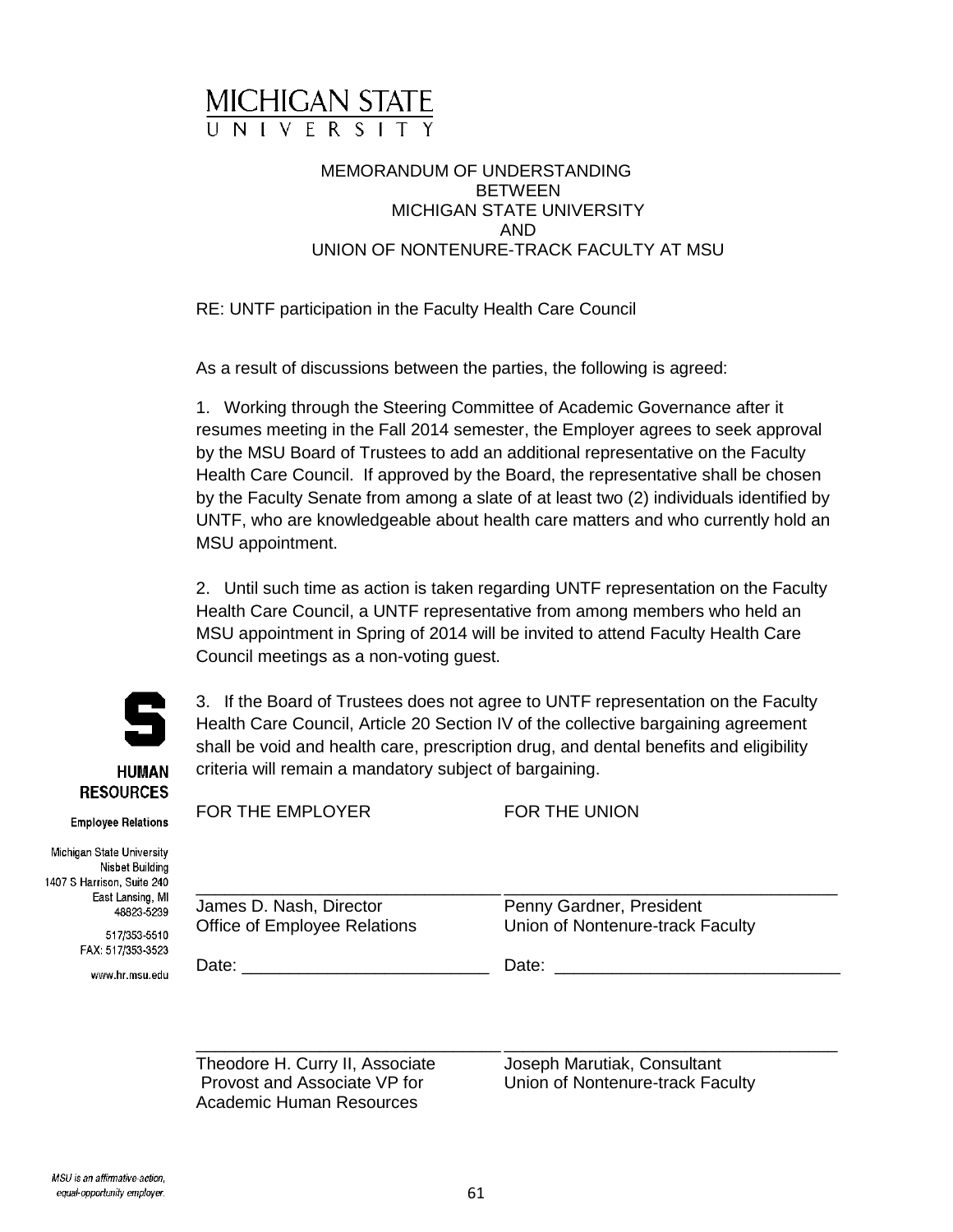# **Index**

| <b>Article</b> | <b>Topic</b>                                      | Page            |
|----------------|---------------------------------------------------|-----------------|
| 12             | <b>Academic Freedom</b>                           | 24              |
|                | Academic Governance                               | 24              |
|                | <b>Academic Matters</b>                           | 24              |
| 29             | Accidental Death & Dismemberment (AD&D)           | 48              |
| $\overline{2}$ | Agreement                                         | 6               |
| 18             | Annual Performance Review                         | $\overline{35}$ |
| 15             | Appointments                                      | 28              |
|                | Arbitration                                       | $\overline{21}$ |
| 20             | <b>Benefit Programs</b>                           | 37              |
|                | <b>Benefit Eligibility</b>                        | 37              |
| 16             | <b>Compensation Program</b>                       | 32              |
| 14             | <b>Copyrighted Materials</b>                      | $\overline{27}$ |
| 39             | Course Fee Courtesy Program                       | 58              |
| 4              | <b>Definitions</b>                                | $9\,$           |
|                | Definition of Grievance                           | 19              |
| 22             | <b>Dental Plan</b>                                | 41              |
| 26             | Dependent Care Spending Account (DCSA)            | 45              |
|                | Designation B                                     | 28              |
| 19             | Disciplinary Action and Dismissal                 | 36              |
| 38             | Distribution of Collective Bargaining Agreement   | 57              |
| 3              | <b>Effective Date</b>                             | $\overline{7}$  |
|                | <b>Employee Information</b>                       | 16              |
| 28             | Employee-Paid Life Insurance                      | 47              |
| 13             | <b>Employee Rights</b>                            | 25              |
| 27             | Employer-Paid Life Insurance                      | 46              |
| 8              | <b>Employer Rights</b>                            | 14              |
|                | <b>Excluded from Arbitration</b>                  | $\overline{22}$ |
|                | Faculty Health Care Council - Letter of Agreement | 61              |
|                | Faculty Orientation - Letter of Agreement         | 60              |
|                | Further Communication - Letter of Agreement       | 59              |
| 11             | <b>Grievance Definition and Procedure</b>         | 19              |
|                | <b>Grievances Concerning Discipline</b>           | 36              |
|                | <b>Group Grievance</b>                            | $\overline{19}$ |
| 35             | <b>Health and Safety</b>                          | 54              |
| 25             | Health Care Spending Account (HCSA)               | 44              |
|                | Health Care Waiver                                | 40              |
|                | <b>Health Plan Affidavit</b>                      | 39              |
| 21             | <b>Health Plan Coverage</b>                       | 39              |
|                | <b>Individual Grievance</b>                       | 19              |
|                | <b>Instructional Materials</b>                    | 25              |
|                | Intellectual Property                             | 27              |
| 17             | Layoff                                            | 34              |
|                | Letter of Agreement - Faculty Health Care Council | 61              |